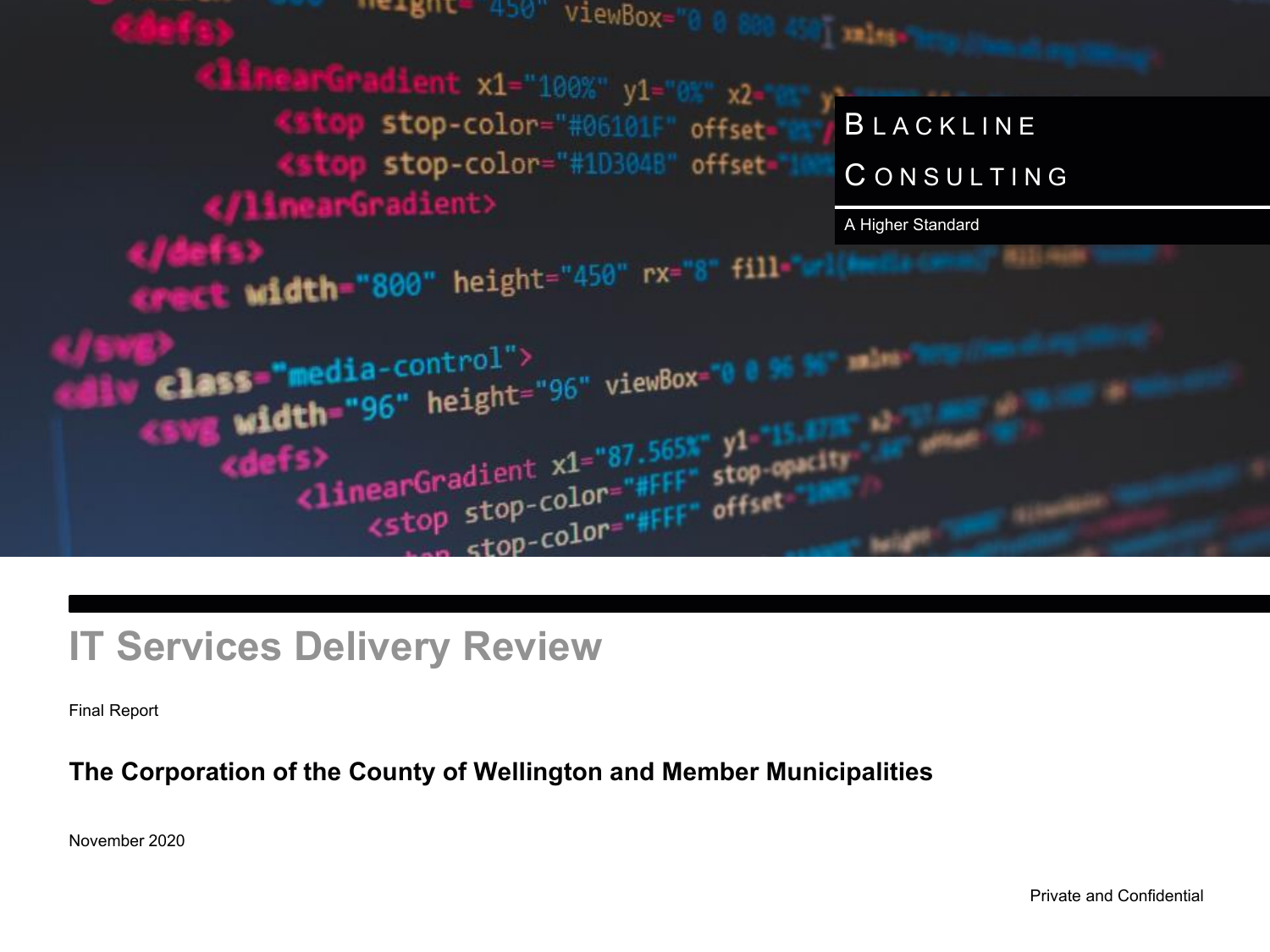# **CONTENTS**

meight="450" viewBox= (stop stop-color="#1D304) " offse

### **/ CONTEXT – 3**

elass="media-control"> ss=**"media**-control"><br>| **width**="96" height="96" viewBox=" En-<br>
<linearGradient x1="87.565%" y1<br>
<linearGradient x1="87.565%" y1<br>
<stop stop-color="#FFF" off stop-color="#FFF" off



### **/ EXECUTIVE SUMMARY – 6**





### **/ RECOMMENDATIONS – 14 / APPENDIX – 54**

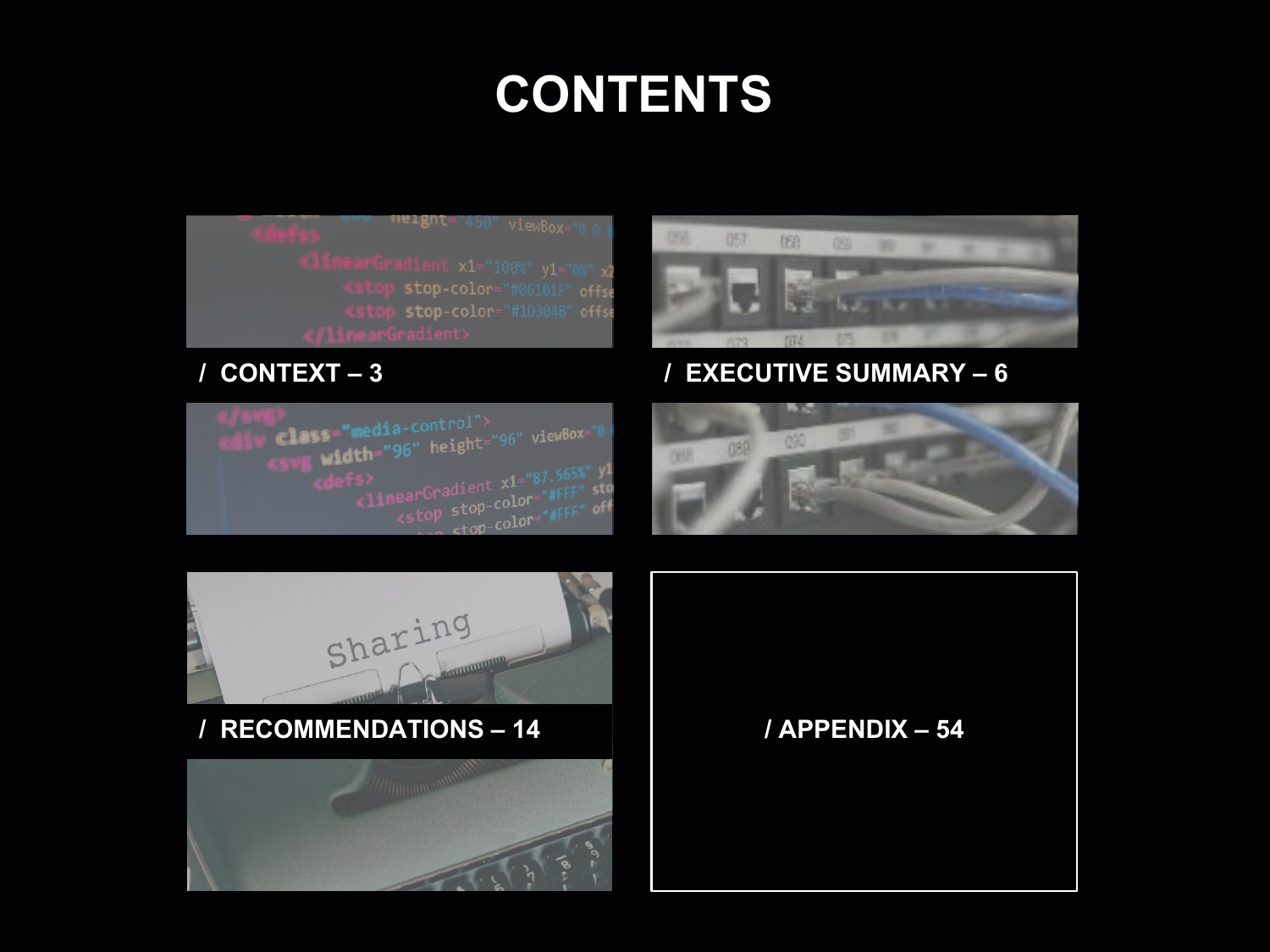### The purpose of this engagement is to review the current IT environments and identify opportunities for increased efficiency

#### **Background**

In 2019, The County of Wellington ("the County") and its seven member municipalities participated in an Operational Service Efficiency Review in response to the Government of Ontario's Provincial Modernization Grant. The review included (among others) an opportunity to "Explore common IT systems and resources across the County and local municipalities".<sup>1</sup>

Consequently, the County issued a Request for Proposal - Project Number CW2020-006 ("the Review") in February 2020. The objective of this engagement is to identify opportunities to reduce costs or improve efficiencies from achieving economies of scale.

Blackline Consulting ("Blackline") was selected to conduct the Review. The project began in late March 2020, however, due to COVID-19 the project experienced delays. Fieldwork and data collection occurred between May and August 2020. As such, data presented in this report is at a point in time, changes to data, such as the number of various IT equipment may have occurred during the publishing of this report.

As per the Ministry of Municipal Affairs and Housing requirements:

- The County acknowledges support by the Province for the project.
- The views expressed in this report are the those of Blackline and do not necessarily reflect those of the Province.

#### **Our Scope**

The scope of the Review includes the following municipalities:

- ► The County
- ► Township of Centre Wellington
- ► Township of Guelph/Eramosa
- ► Township of Mapleton
- ► Town of Minto
- Town of Wellington North
- ► Township of Puslinch

From a technical perspective the scope of the Review includes:



The following page provides an overview of our approach.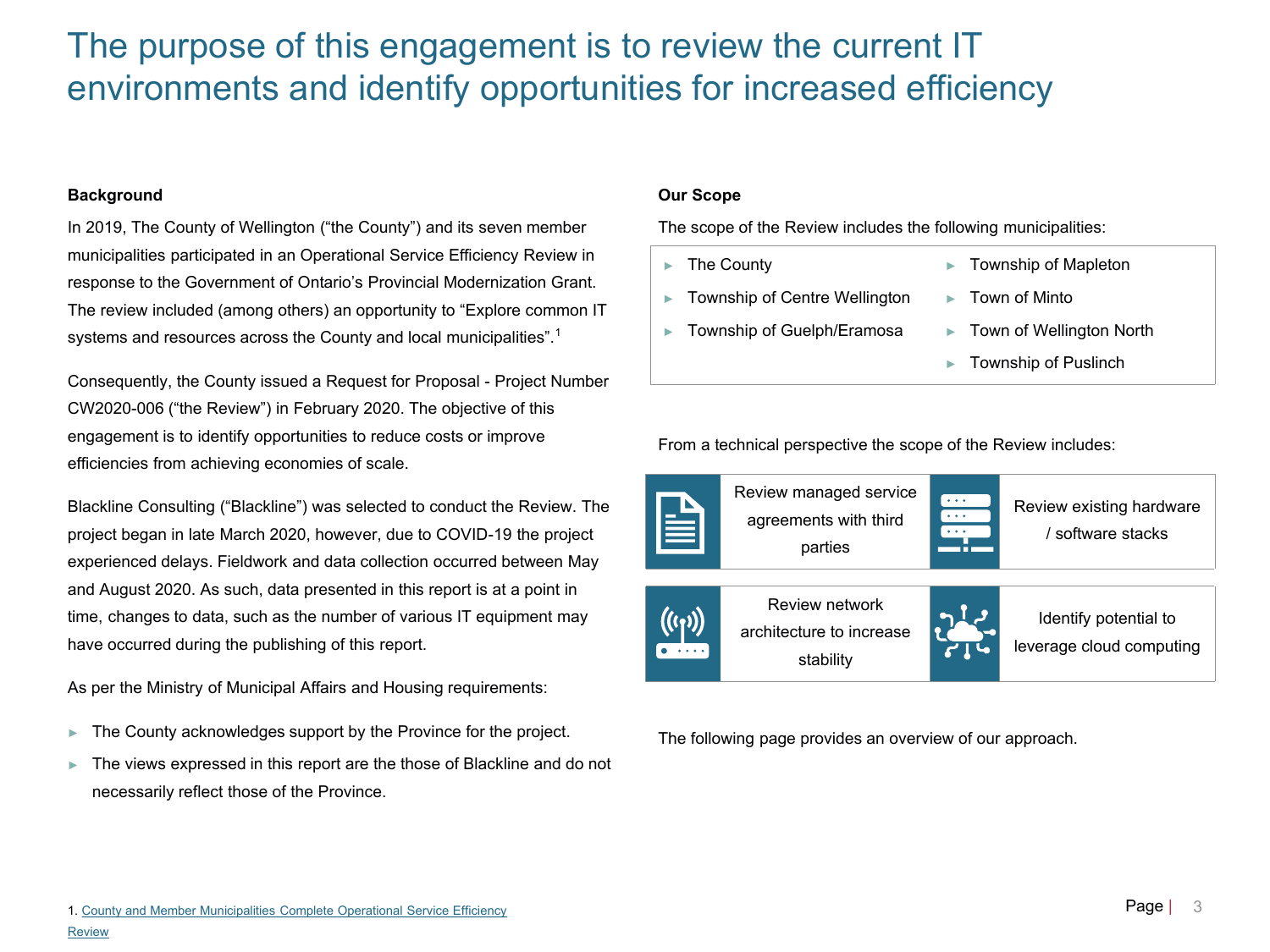### We tailored our approach to meet the Review requirements

#### **Approach**

Blackline has a standard methodology for conducting IT service deliver reviews. We tailored our approach to meet the specific requirements as describe in the RFP. Below we provide an outline of our approach for this Review:

### **Phase One – Discovery**

During this phase we gathered documents and conducted interviews to get a perspective of the IT operations.

### **Phase Two – Analysis**

Using the documentation and perspectives gathered in phase one, we reviewed the third-party service agreements, existing hardware and software, network stability and cloud computing.



# **Phase Three –**

In this phase, we identified alternative solutions. We took more than one approach in order to evaluate each potential opportunity properly.



We formally documented the recommendations into this final report.

#### **In This Document**

This document is a culmination of our analysis.

- ► We created IT profiles for each member municipality. Within the profiles we summarize the IT environment across five key categories 1) IT financials, 2) service delivery, 3) software, 4) hardware and 5) network stability, and document our observations.
- ► From our observations we identified nine recommendations to improve the current IT environment. In this document, we present each recommendation as a mini business case which includes a) description of the situation b) the recommendation, c) a detailed step-by-step action plan, d) the benefits, and e) the financial impact and assumptions.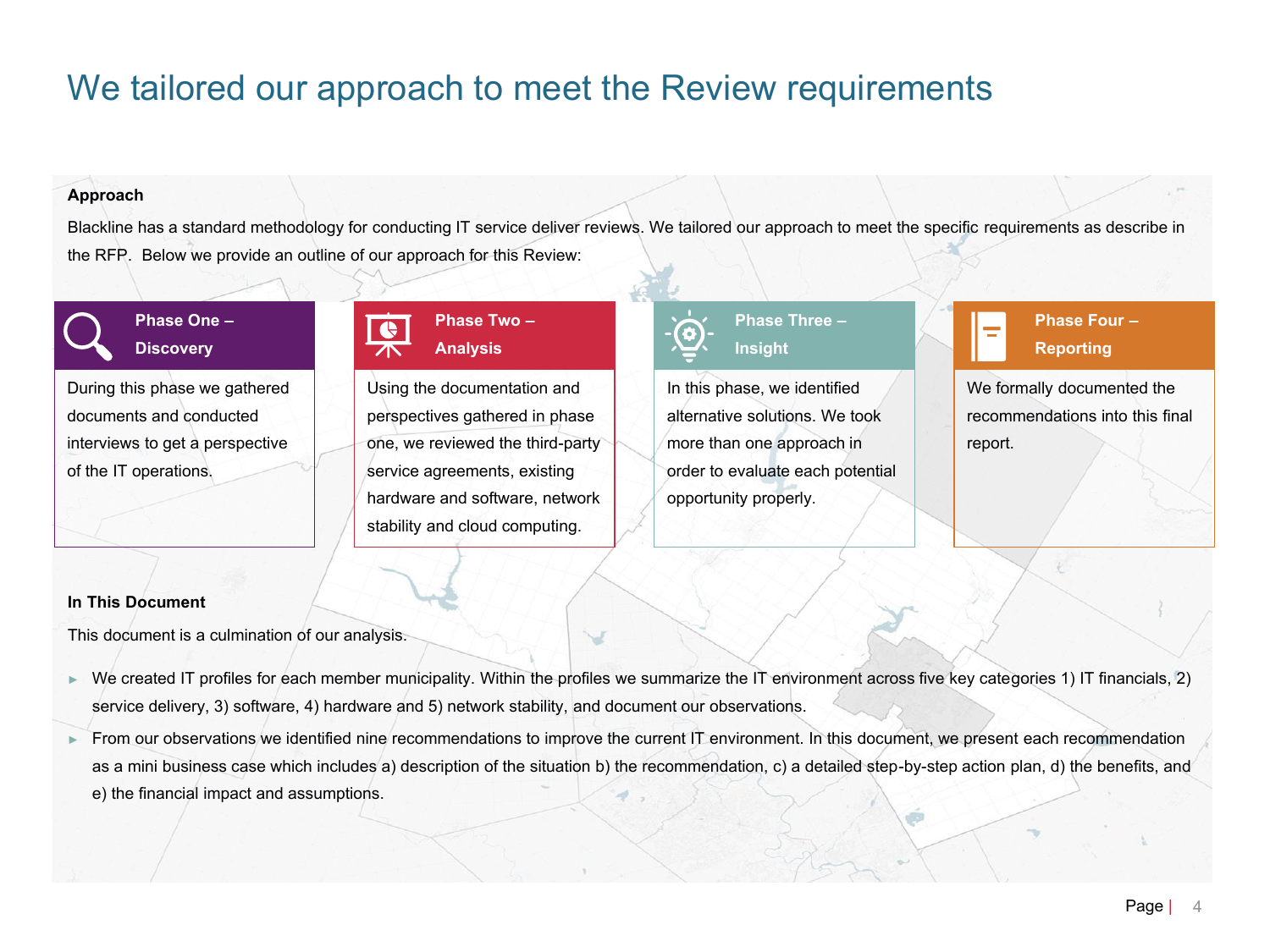## Glossary of Terms

| <b>Acronym</b> | <b>Definition</b>                                              | <b>Acronym</b> | <b>Definition</b>                 |
|----------------|----------------------------------------------------------------|----------------|-----------------------------------|
| CapEx          | <b>Capital Expenditure</b>                                     | PaaS           | Platform as a Service             |
| <b>DC</b>      | Data centre                                                    | <b>PC</b>      | <b>Personal Computer</b>          |
| <b>DMZ</b>     | Demilitarized Zone                                             | <b>PIA</b>     | <b>Privacy Impact Assessment</b>  |
| <b>EUE</b>     | End User Equipment                                             | <b>PM</b>      | Project Management                |
| <b>FTE</b>     | Full-time Equivalent                                           | <b>RFP</b>     | <b>Request for Proposal</b>       |
| <b>HRIS</b>    | Human Resources Information System                             | <b>SaaS</b>    | Software as a Service             |
| laaS           | Infrastructure as a Service                                    | <b>SLA</b>     | Service Level Agreement           |
| <b>ISP</b>     | Internet Service Provider                                      | <b>SME</b>     | Subject Matter Expert             |
| <b>MS</b>      | Microsoft                                                      | <b>SPOF</b>    | Single Point of Failure           |
| <b>MSA</b>     | Managed Service Agreement                                      | <b>TCO</b>     | <b>Total Cost of Ownership</b>    |
| <b>OECM</b>    | Ontario Education Collaborative Marketplace (purchasing group) | <b>VLAN</b>    | <b>Virtual Local Area Network</b> |
| <b>OS</b>      | <b>Operating System</b>                                        | <b>VOR</b>     | Vendor of Record                  |
| <b>OpEx</b>    | <b>Operating Expenditure</b>                                   | <b>VPN</b>     | <b>Virtual Private Network</b>    |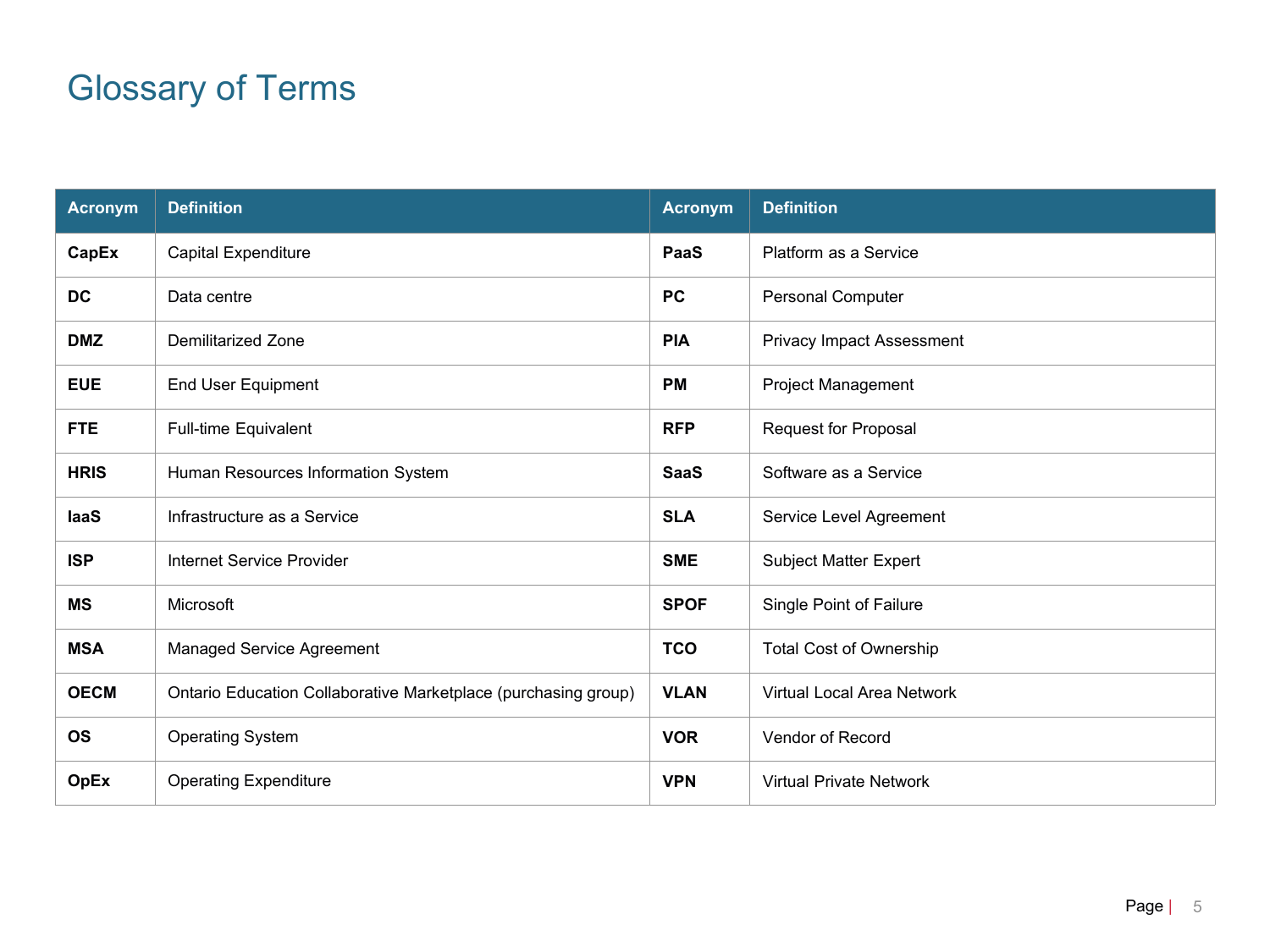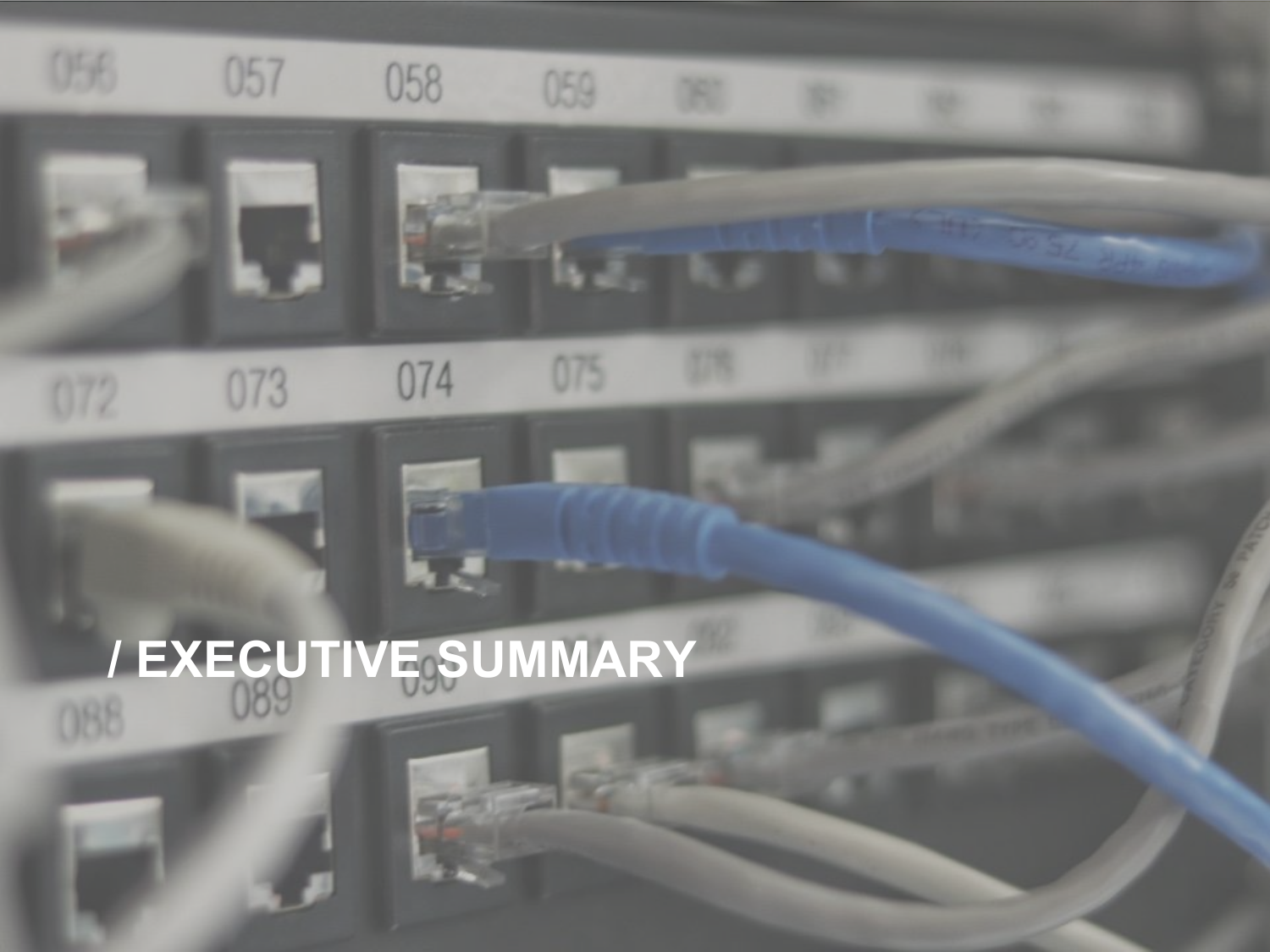### There are many disparities across the participating municipalities

#### **Two of the municipalities have in-house IT resources**

The remaining five use third parties to deliver a similar scope of IT services

- $\blacktriangleright$  However, the contractual terms vary greatly among these five, with contract costs ranging from \$25k to \$43k, annually.
- $\blacktriangleright$  There are many deficiencies in the contract terms, including:
	- Limited descriptions of scope of service, which may lead to unclear accountability between the customer and vendor
	- Undefined SLAs, which can lead to a mismatch of expectations
	- Unclear impact of volume on cost

#### **There is a high variance of total IT spend per municipal staff**

While the group average is \$3,530 per municipal staff, the range is from \$1,368 to \$5,971.\*

 $\blacktriangleright$  This is reflective of the different IT environments, including the number of applications and the sophistication of the municipality's network and hardware resiliency.

#### **The municipalities assess Cloud on a case-by-case basis in the absence of a formal framework**

All have an appetite for Cloud and recognize Cloud is becoming the choice for vendors which will require municipalities to adopt.

#### **There are several systems that are used by more than one municipality**

Examples include Keystone and EasyPay Payroll, which are due for replacements for some of the municipalities, providing an opportunity to collaborate.

► Conversely, only two of the seven municipalities are using MS Office 365 on the Cloud. The remaining use on-premise versions, limiting the ability to benefit from collaboration and remote work functionality.

#### **Hardware brands vary across the municipalities**

However, products from HP, Dell and Lenovo are the most common end user equipment.

► Municipalities also differ in their refresh cycles and their adherence.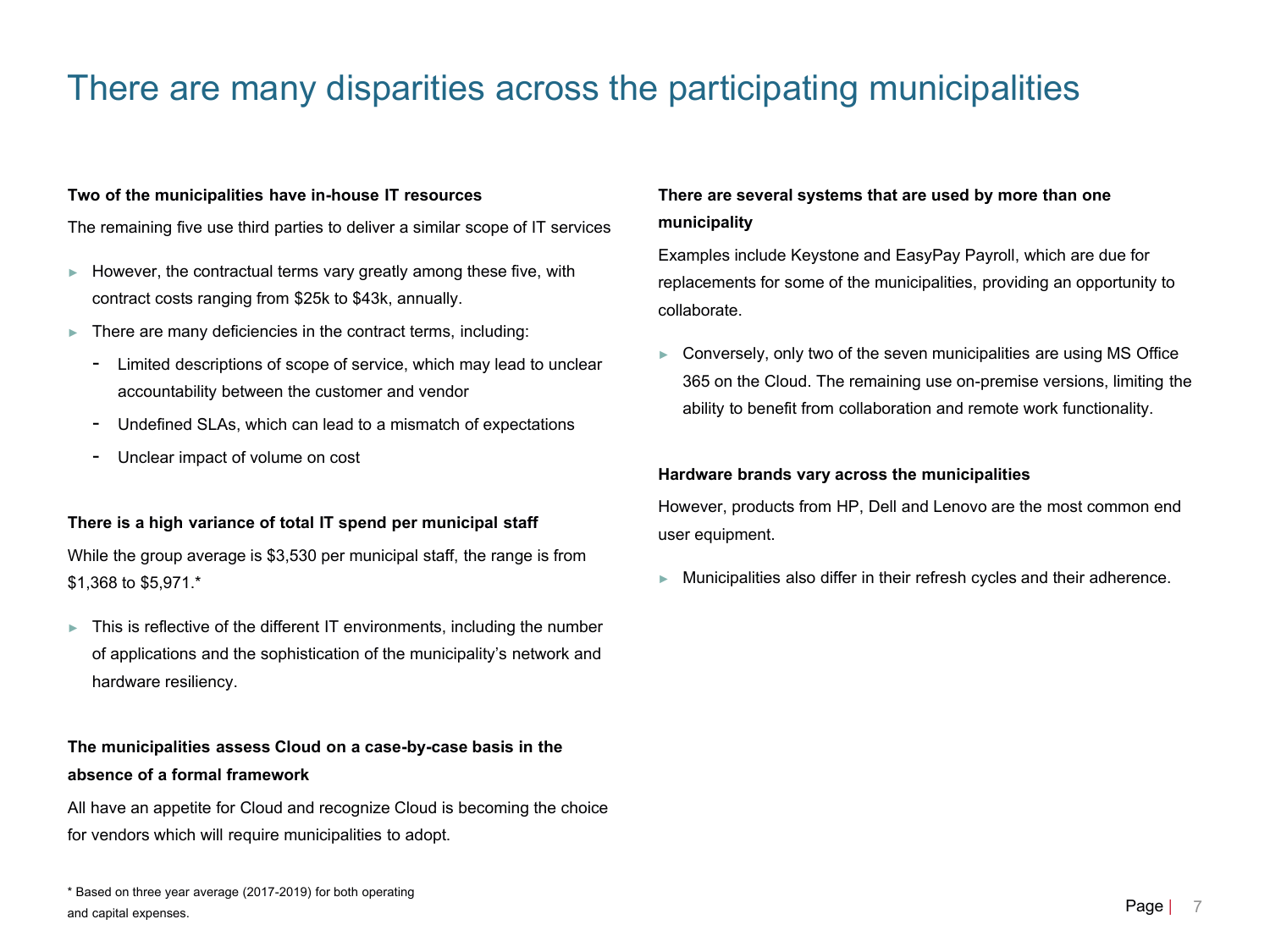### The recommendations support a spectrum of sharing

#### **Any level of sharing should deliver value – cost savings and efficiency of effective of services (e.g. enhanced security)**

Any degree of sharing has trade-offs. Various degrees do not require all to participate or move at the same speed, however prerequisites may exist in order to share.

**We identified nine opportunities for sharing that cut across all aspects of IT:**

- IT Organization **–** The third-party and IT  $\bullet$  $\overline{666}$ resources that delivers IT services Processes**–** That IT follows to deliver  $\mathbf{L}$ services
	- Architecture **–** The architecture and standards to govern technology
- $\sum$

<u>s</u>

医自

Software **–** User systems that enable the municipality to deliver services

Hardware– The infrastructure IT supports and maintains

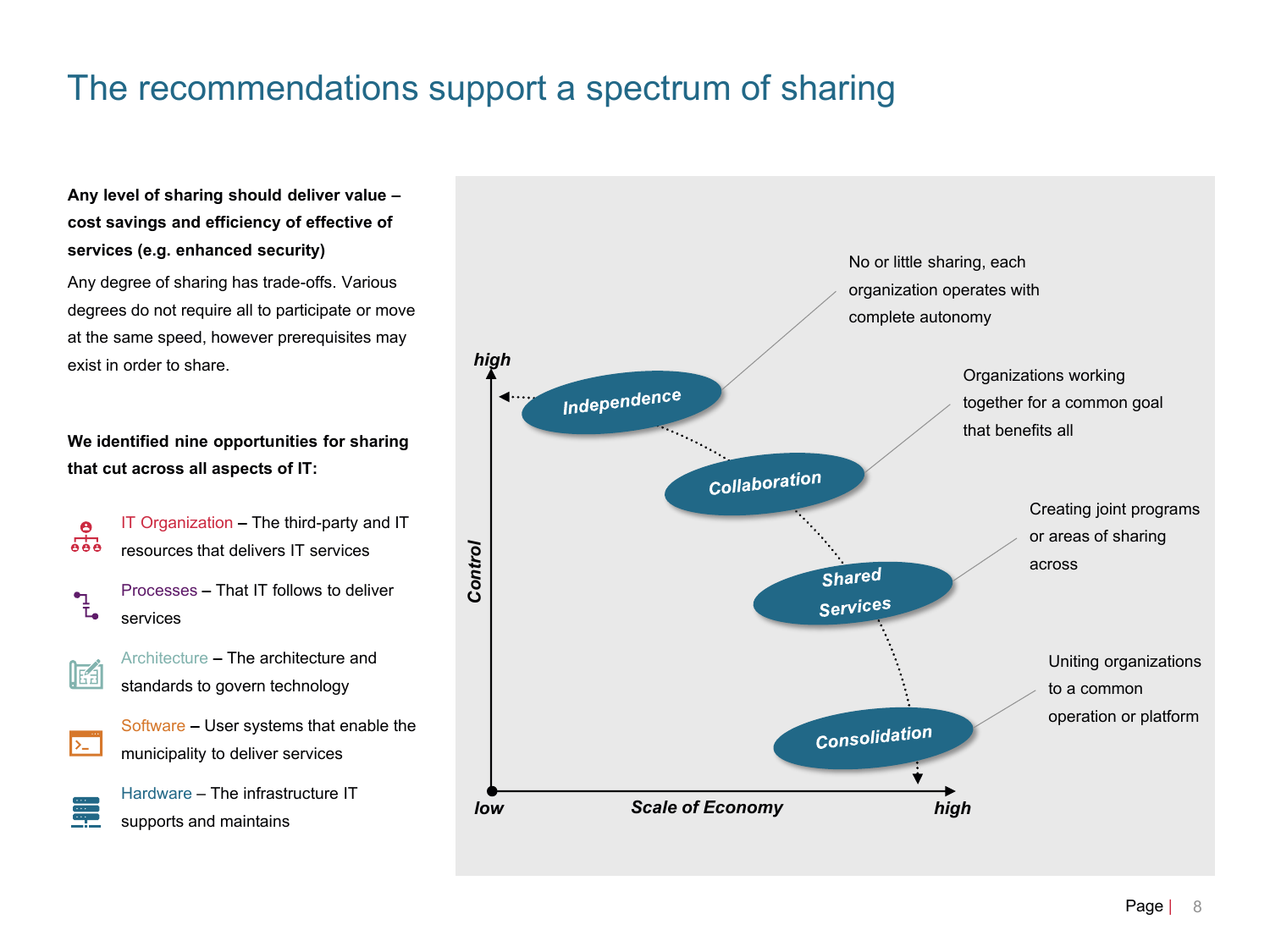### We recommend three transition states that will allow municipalities to join at their own pace

| However, if opportunities arise to accelerate                                                                                                                                                                                                                                  |                                               | <b>Description</b>                                                                                                                                                         |                            | <b>Recommendations</b>                                                                                                                 |
|--------------------------------------------------------------------------------------------------------------------------------------------------------------------------------------------------------------------------------------------------------------------------------|-----------------------------------------------|----------------------------------------------------------------------------------------------------------------------------------------------------------------------------|----------------------------|----------------------------------------------------------------------------------------------------------------------------------------|
| a recommendation the municipalities should<br>use judgement to do so<br>The objective of these recommendations is to<br>increase efficiencies of scale by utilizing shared<br>resources to deliver enhanced services at a<br>reduced cost.                                     | <b>Establish a</b><br><b>Foundation</b>       | These activities will help to<br>align member municipalities.<br>Standards and purchasing<br>similar equipment is a<br>requisite for future<br>opportunities in Phase Two. | $\mathbf{1}$ .<br>2.<br>3. | Collaborate on IT strategic<br>planning and innovation<br>Define and implement<br>common standards<br>Pool purchasing power            |
| $\mathbf{2}$<br>The following pages provide a detailed write-<br>up for each recommendation<br><b>Situation</b> – describes the current state and<br>supporting analysis<br><b>Recommendation</b> $-$ the proposed solution                                                    | <b>Expand Collaboration</b><br>and Sharing    | Once the foundation is set,<br>participating members can<br>take advantage of further<br>benefits of scale.                                                                | 4.<br>5.<br>6.<br>7.       | Consolidate IT service<br>agreements<br>Improve network resiliency<br>Consolidate infrastructure<br>Collaborate on system<br>selection |
| <b>Actions</b> – the steps municipalities should<br>3<br>take to implement the solution<br><b>Benefits</b> $-$ the potential advantages of<br>ь<br>executing the recommendation<br><b>Key assumptions</b> $-$ the assumptions used<br>ь<br>for quantifying the recommendations | <b>Continue to be</b><br><b>Opportunistic</b> | At any time as opportunities<br>present themselves, take<br>advantage of them on a case<br>by case basis.                                                                  | 8.<br>9.                   | Migrate workload to the<br>Cloud<br>Leverage project resources                                                                         |

► **Financials** – the cost of implementing the

recommendation

Page | 9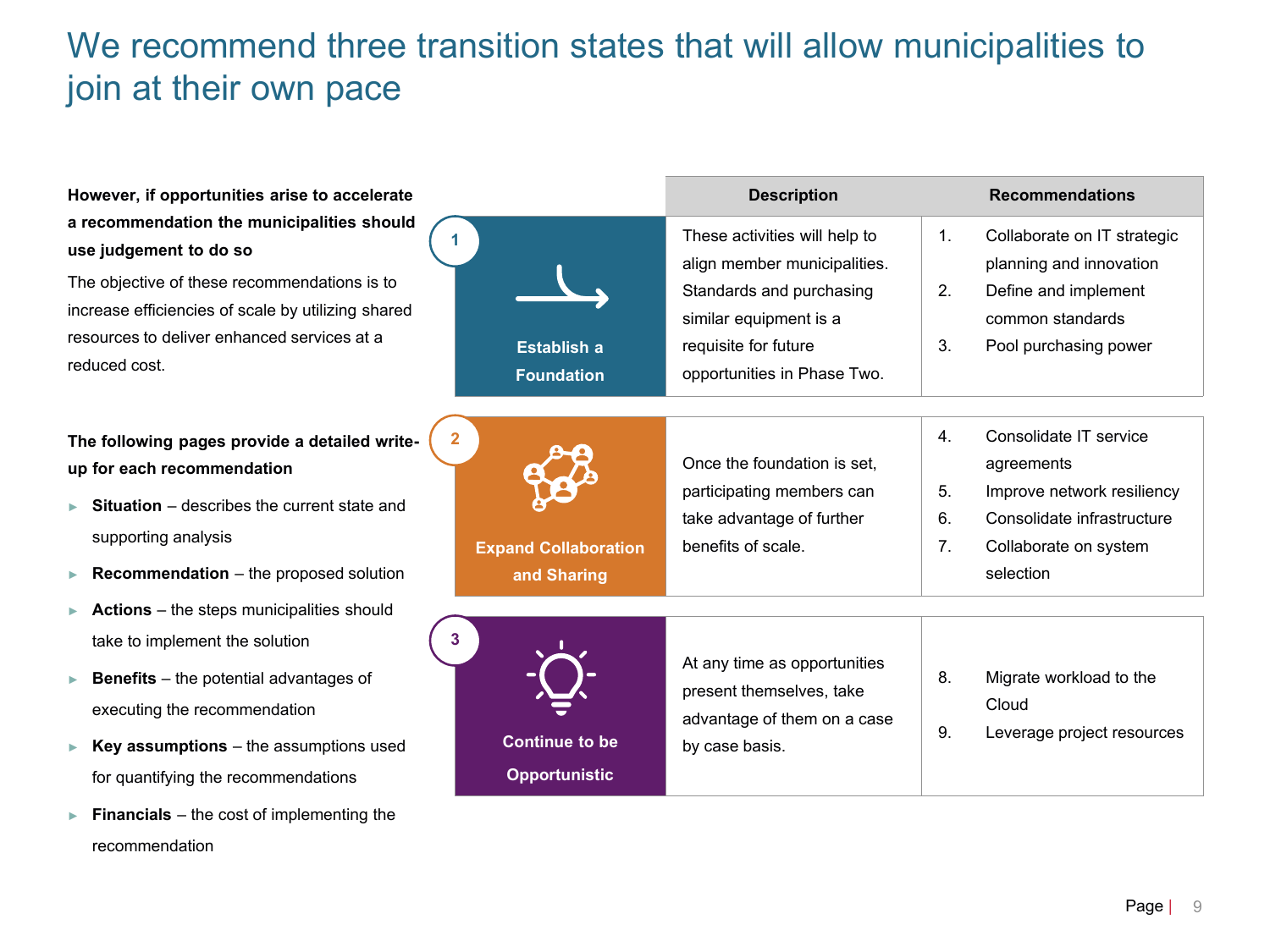### This report describes nine recommendations to improve IT services

#### **The following pages provide a summary of the nine recommendations, the benefits, costs and impact.**

| <b>Recommendation</b> |                                                           | <b>Impacted Municipalities</b> | <b>Benefits</b>                                                                                                                                                                                                                                                                                                                                                                                                         | <b>Net Impact</b>                                             | <b>One-time Cost</b>                                                            |
|-----------------------|-----------------------------------------------------------|--------------------------------|-------------------------------------------------------------------------------------------------------------------------------------------------------------------------------------------------------------------------------------------------------------------------------------------------------------------------------------------------------------------------------------------------------------------------|---------------------------------------------------------------|---------------------------------------------------------------------------------|
| $\mathbf 1$           | Collaborate on IT<br>strategic planning<br>and innovation | All seven municipalities       | Shared costs for third party.<br>×<br>More predictable planning can help reduce<br>ь<br>unexpected costs and identify synergies for future<br>cost savings.<br>Access to expertise to improve decision-making and<br>٠<br>risk mitigation.                                                                                                                                                                              | No financial<br>impact                                        | \$50-\$75k for a<br>third-party to<br>facilitate and<br>document the<br>plan    |
| $\overline{2}$        | Define and<br>implement common<br>standards               | All seven municipalities       | It enables greater sharing and collaboration of the<br>ь<br>municipalities.<br>It sets clear expectations for IT delivery organizations<br>Þ<br>or third parties on how to operate.<br>It improves the security posture of the municipalities.<br>×                                                                                                                                                                     | No financial<br>impact                                        | \$20k-\$30k for a<br>third-party to<br>assist in<br>developing the<br>standards |
| 3                     | Pool purchasing<br>power                                  | All seven municipalities       | Volume discounts through economies of scale.<br>×<br>Lower cost of IT equipment through negotiating<br>×<br>power.<br>Lower transaction costs associated with purchasing<br>ь<br>due to the reduced number of contracts prepared and<br>managed by the purchasing group.<br>Additional financial benefits by improving the refresh<br>×<br>cycles of the network and end-user equipment to<br>match industry standards. | \$294k<br>decrease in<br>operating<br>costs (over 5<br>years) | No one-time<br>costs                                                            |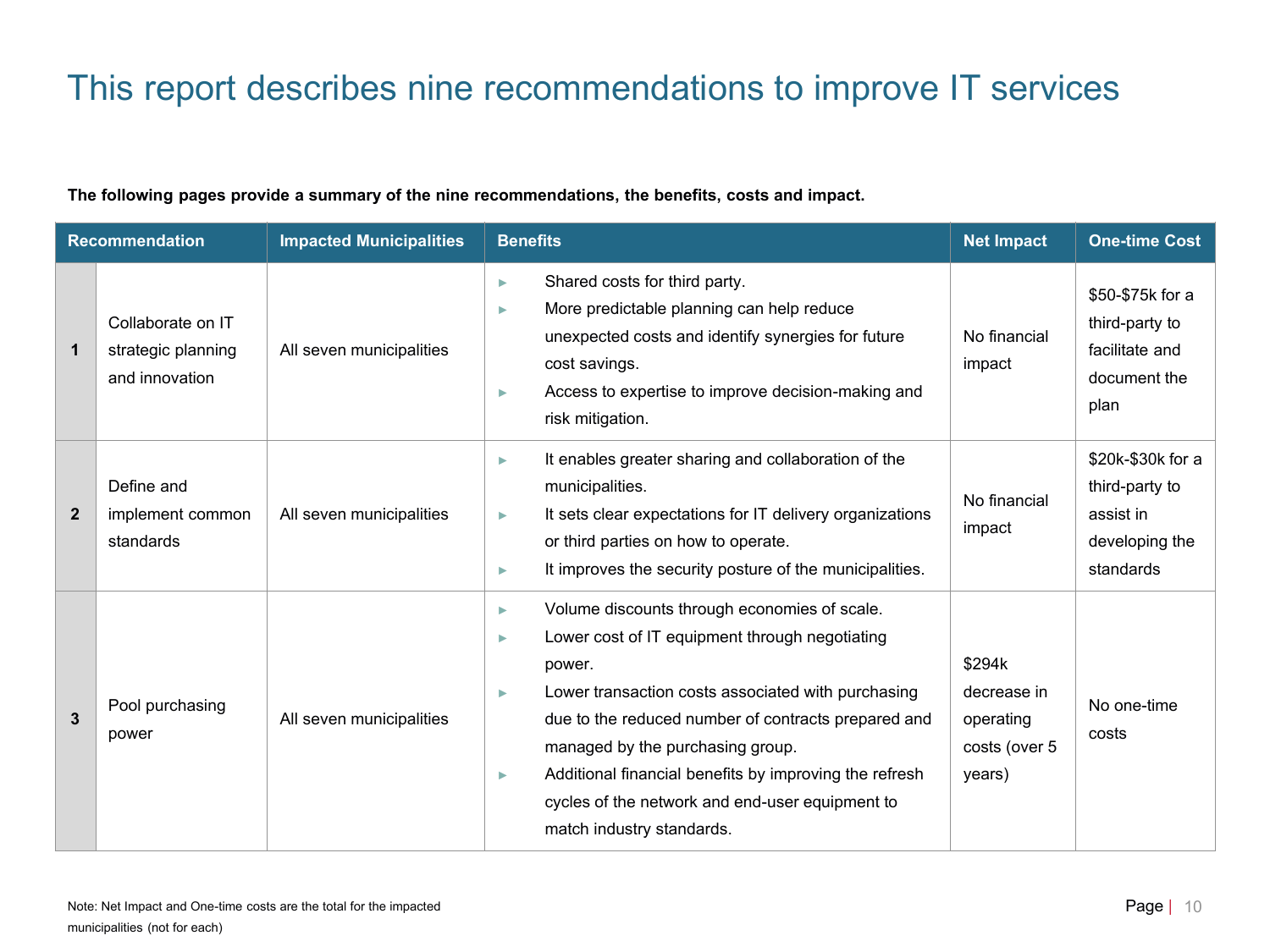### Several opportunities exist to consolidate – from IT managed services to infrastructure

|                  | <b>Recommendation</b>                | <b>Impacted Municipalities</b>                                       | <b>Benefits</b>                                                                                                                                                                                                                                                                  | <b>Net Impact</b>                                                                                   | <b>One-time Cost</b>                                |
|------------------|--------------------------------------|----------------------------------------------------------------------|----------------------------------------------------------------------------------------------------------------------------------------------------------------------------------------------------------------------------------------------------------------------------------|-----------------------------------------------------------------------------------------------------|-----------------------------------------------------|
| $\blacktriangle$ | Consolidate IT<br>service agreements | Guelph/Eramosa,<br>Mapleton, Minto, Puslinch<br>and Wellington North | Improved IT services, resiliency and security via<br>b.<br>hosting servers at a third-party data centre.<br>Overall reduction in contract costs through a<br>volume discount.<br>Help to drive greater consistency across the<br>$\geq$<br>municipalities (e.g. service levels). | Marginal                                                                                            | \$50-65k for<br>external<br>expertise               |
| 5                | Improve network<br>resiliency        | Guelph/Eramosa,<br>Mapleton, Minto, Puslinch<br>and Wellington North | Reduce operating costs (e.g. ISP connections).<br>×<br>Improved and standardized service availability,<br>disaster recovery capabilities, resiliency and<br>security.                                                                                                            | \$120k decrease<br>in operating costs<br>(over 5 years)                                             | \$60-\$80k for a<br>technical<br>project<br>manager |
| 6                | Consolidate<br>infrastructure        | Guelph/Eramosa,<br>Mapleton, Minto, Puslinch<br>and Wellington North | Reduced capital costs due to the reduced volume<br>of server replacements.<br>Reduced administration of duplicate effort for<br>×<br>maintenance.                                                                                                                                | \$29k decrease in<br>operating costs<br>and \$45k<br>decrease in<br>capital costs<br>(over 5 years) | No one-time<br>costs                                |
| $\overline{7}$   | Collaborate on<br>system selection   | All seven municipalities                                             | Shared project costs and management costs (e.g.<br>×<br>implementation of Keystone replacement).                                                                                                                                                                                 | \$140k decrease<br>in capital costs<br>for each software<br>replacement                             | \$80-100k for<br>external<br>expertise              |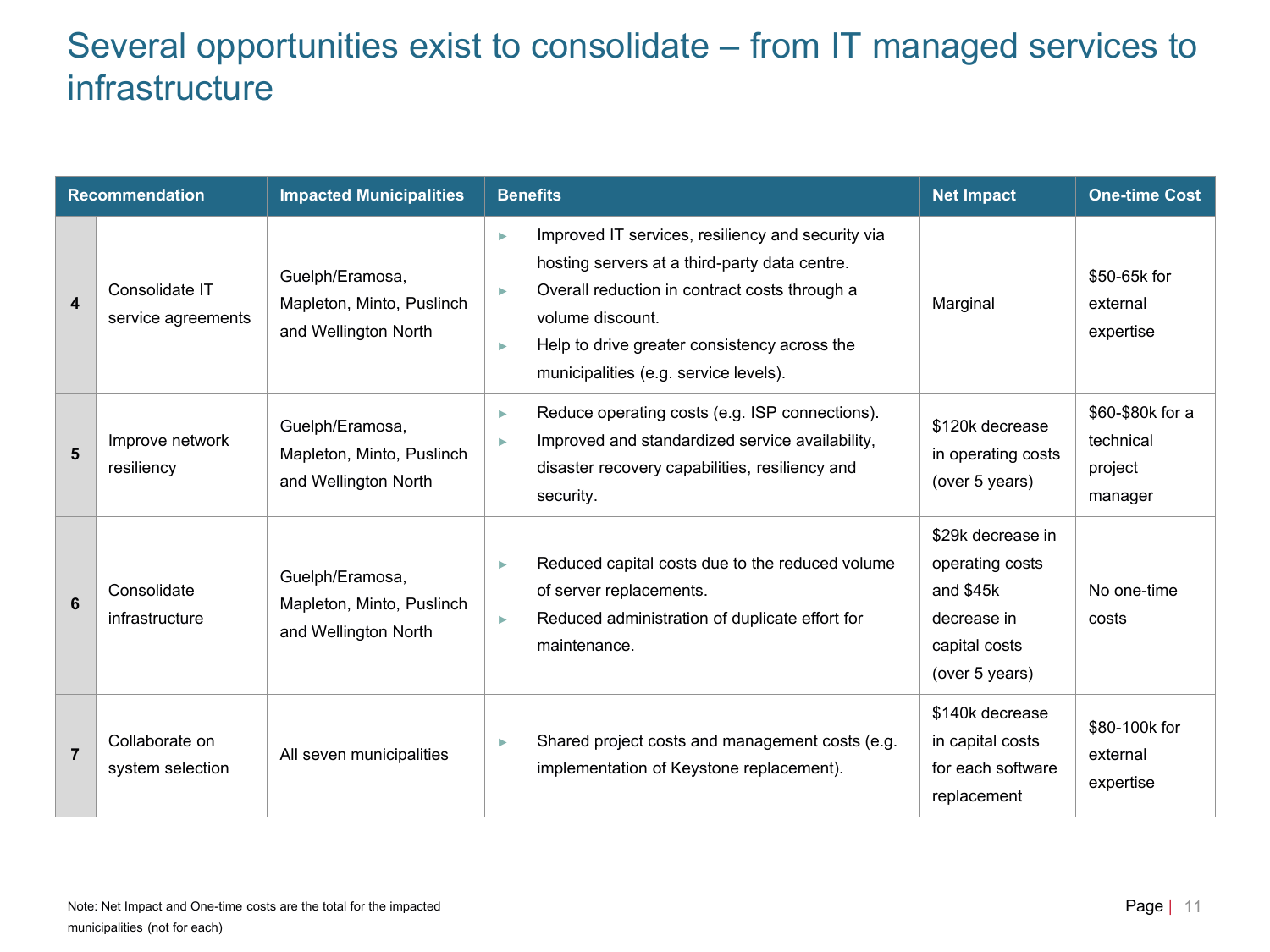### In the next three to five year, software vendors may require municipalities to adopt their Cloud offering

| <b>Recommendation</b> |                                  | <b>Impacted Municipalities</b>                                                             | <b>Net Impact</b><br><b>Benefits</b>                                                                                                                                                                                                                                                                                                                                                                                                                                                              | <b>One-time Cost</b>     |
|-----------------------|----------------------------------|--------------------------------------------------------------------------------------------|---------------------------------------------------------------------------------------------------------------------------------------------------------------------------------------------------------------------------------------------------------------------------------------------------------------------------------------------------------------------------------------------------------------------------------------------------------------------------------------------------|--------------------------|
| 8                     | Migrate workload to<br>the Cloud | Centre Wellington,<br>Guelph/Eramosa,<br>Mapleton, Minto, Puslinch<br>and Wellington North | Potential<br>Reduced operating costs associated with server<br>quantifiable<br>maintenance and management.<br>financial impact<br>Improved security, resiliency and redundancy.<br>dependent on<br>Regular backups, minimizing the risk of losses and<br>specific Cloud<br>eliminates the need for licensing costs.<br>migration                                                                                                                                                                  | No quantifiable<br>costs |
| 9                     | Leverage project<br>resources    | All seven municipalities                                                                   | It reduces the total cost through synergies by<br>collaborating and leveraging resources on common<br>projects.<br>Potential<br>It gives municipalities access to resources that they<br>quantifiable<br>may not have in-house or through their third-party<br>financial impact<br>vendor.<br>dependent on<br>It gives municipalities access to projects they may<br>project<br>otherwise not pursue due to specialty/niche, high<br>cost or no access to resourcing (e.g. security<br>services). | No quantifiable<br>costs |

As per the MMAH, below is the potential cost savings as a percentage of the total amount of service delivery expenditures reviewed.

|                                                                    | <b>Operating Expenditure</b> | <b>Capital Expenditure</b> | <b>Total</b>         |
|--------------------------------------------------------------------|------------------------------|----------------------------|----------------------|
| Total IT spend of participating municipalities (average 2017-2019) | \$4,269,833                  | \$840,660                  | \$5,110,482          |
| Total IT savings                                                   | $-$ \$443,020 (-10%)         | -\$185,000 (-22%)          | $-$ \$628,020 (-12%) |

Note: Net Impact and One-time costs are the total for the impacted municipalities (not for each)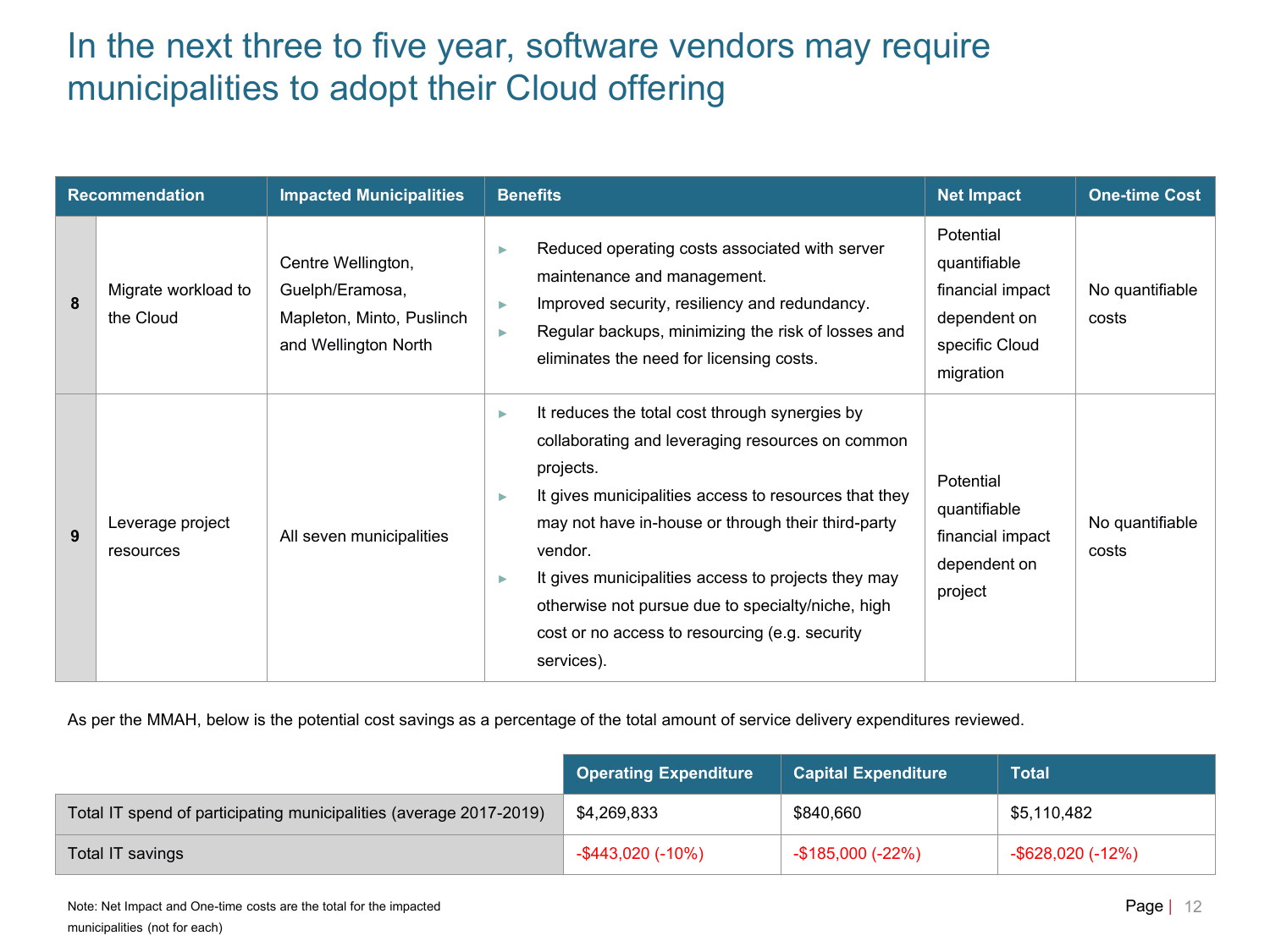### We have phased the implementation of recommendations over three years

Below is a proposed implementation plan. Takes into consideration urgency, dependencies and estimated effort. We recommend that following acceptance of this report, the County and participating municipalities commit resources and funding to the recommendations they feel are beneficial, and revise the timeline based on corporate priorities. They should also (where possible) validate the supporting assumptions, develop more detailed implementation plans and create capital projects to implement those recommendations deemed appropriate.

|                |                                                     | <b>Relative Timing</b> |                 |  |                             |                   |
|----------------|-----------------------------------------------------|------------------------|-----------------|--|-----------------------------|-------------------|
|                |                                                     |                        | <b>Year One</b> |  | <b>Year Two</b>             | <b>Year Three</b> |
|                | Collaborate on IT strategic planning and innovation |                        |                 |  |                             |                   |
| $\overline{2}$ | Define and implement common standards               |                        |                 |  |                             |                   |
| 3              | Pool purchasing power                               |                        |                 |  |                             |                   |
| 4              | Consolidate IT service agreements                   |                        |                 |  |                             |                   |
| 5              | Improve network resiliency                          |                        |                 |  |                             |                   |
| 6              | Consolidate infrastructure                          |                        |                 |  |                             |                   |
|                | Collaborate on system selection                     |                        |                 |  | As systems need replacement |                   |
| 8              | Migrate workload to the Cloud                       |                        |                 |  | As opportunities arise      |                   |
|                | Leverage project resources                          |                        |                 |  | As projects arise           |                   |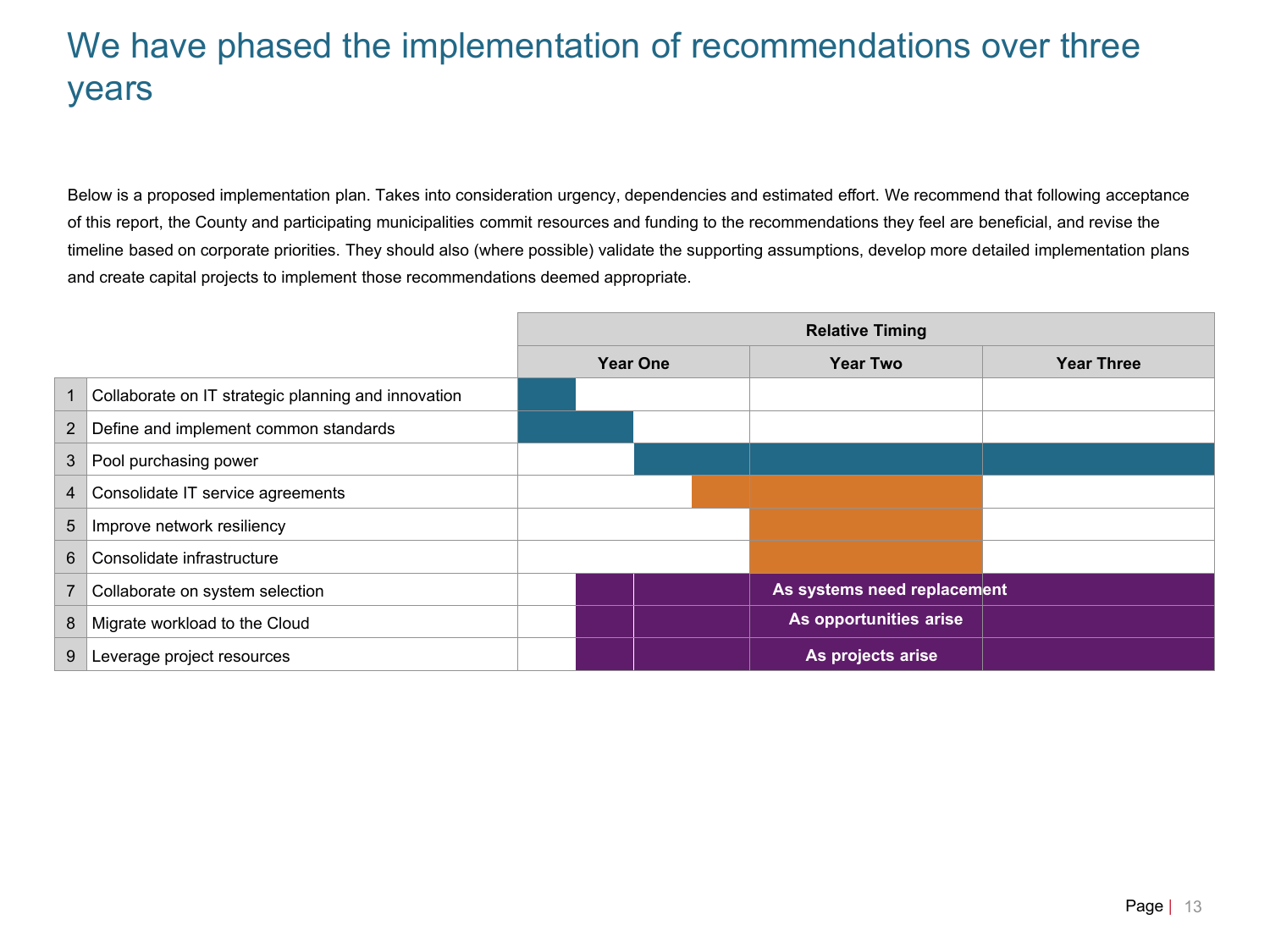# **/ RECOMMENDATIONS**

Sharing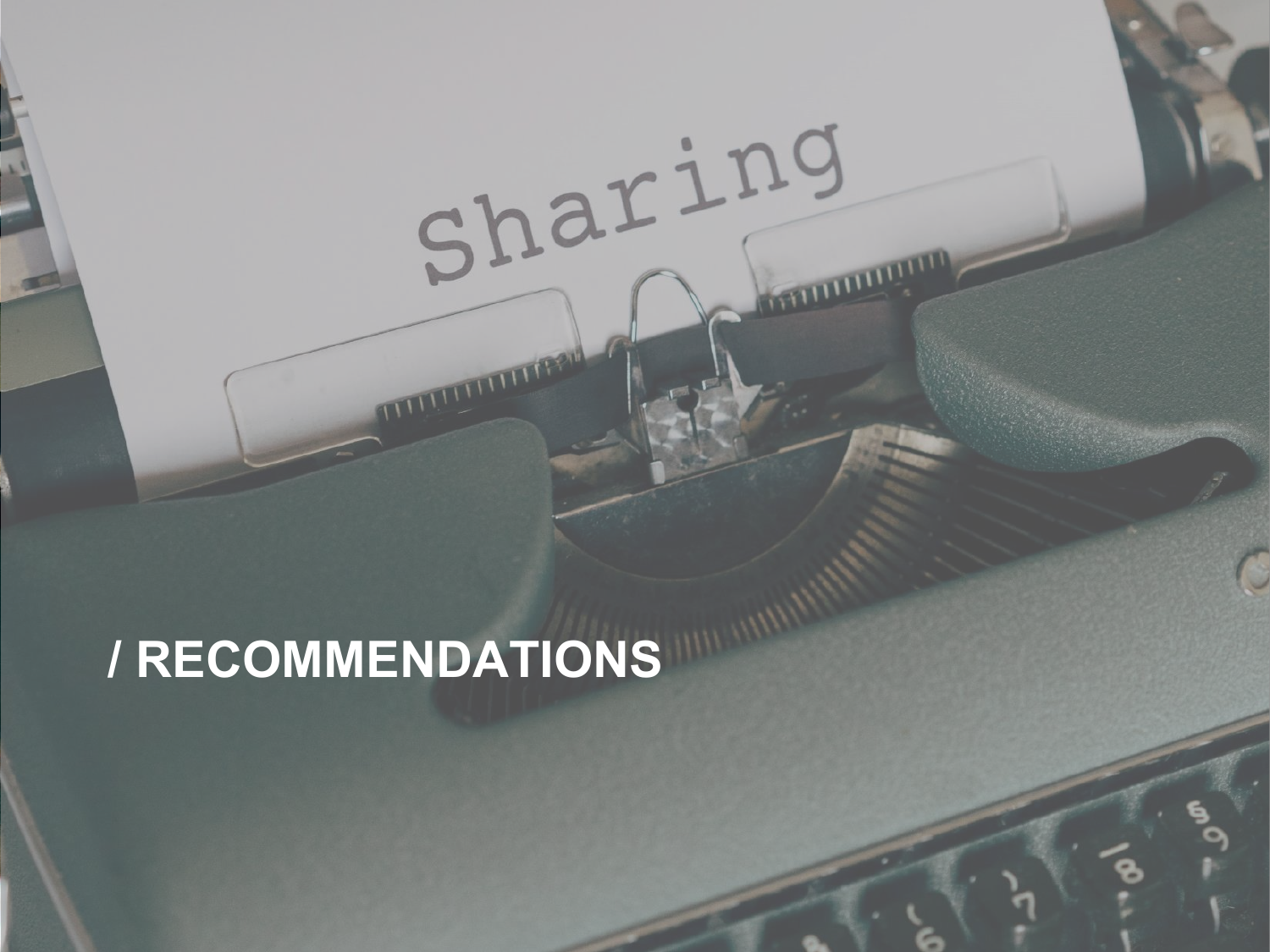### #1 – Collaborate on IT strategic planning and innovation

#### **Situation**

Very few of the municipalities operate with a multi-year plan for IT. Most operate using the annual budgeting process to identify next year's projects, capital and operating expenses. In addition, five of the seven rely on a third party to deliver IT services, and only one of the agreements includes multiyear planning or advice on new technology and technology adoption in scope. Consequently, municipalities may not be planning appropriately for the future and lack the expertise to do so themselves.

COVID-19 has also accelerated the need to move more municipal services online / mobile as a lower risk (health risk) option to deliver services (in comparison to in person). This also requires municipalities to digitize (become less reliant on paper) to allow staff to work remotely.

#### **Recommendation**

Annually, representatives from the seven municipalities should gather to collaborate on developing a master technology and innovation plan that includes (but not limited to):

- ► An environment scan (PEST\* and trends)
- Summary of business drivers
- ► Review standards
- Identify collaboration initiatives
- ► Define a 3-5 year technology plan (list of initiatives by municipality and collective initiatives) including asset refresh

#### **Actions**

#### *Step 1: Prep and organize*

- $\blacktriangleright$  Annually, as an input into budgeting process for the municipalities schedule a planning meeting with representatives from the seven member municipalities. The agenda should cover:
	- Scope of the IT strategic plan (develop new or review and modify)
	- Identify topics of interest
	- Inputs to the strategic plan (e.g. current state analysis and trends)
	- The strategic planning session agenda, duration and timing
	- Attendees of the session
	- The need for an independent advisor and their role (purely facilitation or conducting current state analysis, trend analysis and documenting the strategic plan)
- ► Once agreed, assign action items.

#### *Step 2: Assess the current state*

- ► Establish a template for each municipality to use to assess their current state –business imperatives, current state of IT (architecture, processes, service delivery, spend, etc.), progress on planned initiatives and identify issues / opportunities.
- Where necessary conduct interviews and request data from third parties (for those municipalities that operate with an outsourced IT)
- ► Populate template and consolidate with others.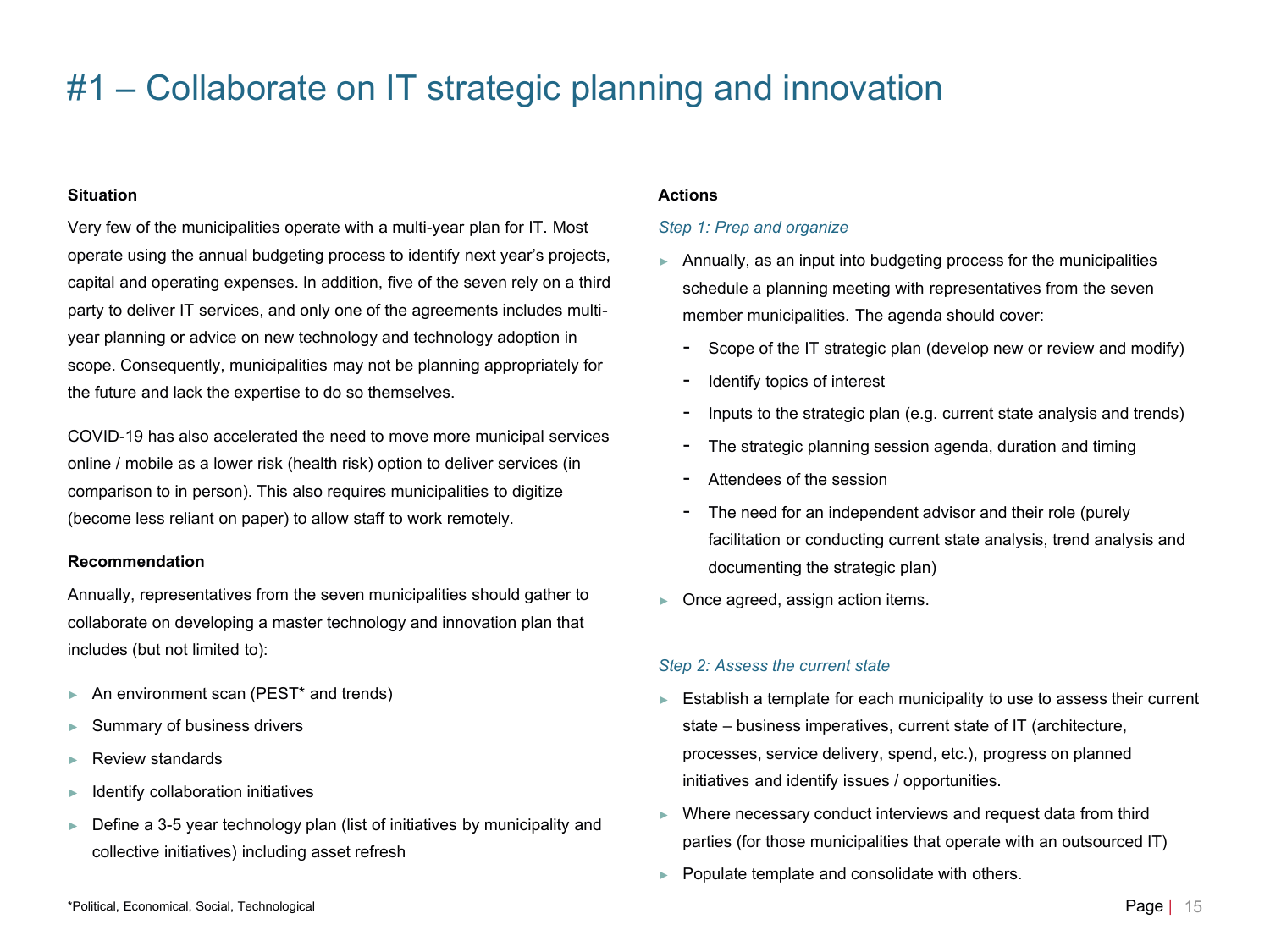### #1 – Collaborate on IT strategic planning and innovation

#### *Step 3: Facilitate strategic planning session*

- ► Prior to the session confirm the agenda, and that the necessary preparation activities are complete.
- ► Conduct the strategic planning session as per the agreed agenda.
- ► As part of the session, determine the immediate next steps to draft the strategy and the review / signoff process and timeline.

#### *Step 4: Develop IT strategic plan*

- Following the session, document the agreed decisions and details. Where necessary gather additional information. See the appendix for a common IT strategic plan table of contents.
- ► Identify investment requirements and for shared initiatives determine the best way for cost allocation across participating municipalities.
- $\triangleright$  Once the draft strategic plan is ready, circulate for feedback and refine as per the agreed activities in step three.
- Present to the agreed stakeholders (senior management teams, council).

#### *Step 4: Quarterly progress*

► On a quarterly basis, schedule a progress meeting with representatives of the municipalities to provide an update on progress. Discuss any issues / challenges and approach to mitigate. Discuss any changes to the planned initiatives, including any new opportunities.

#### *Step 4: Quarterly progress (continued)*

- ► Use the meeting also for discussing and emerging trends or pilots that were not known at the previous meeting.
- $\blacktriangleright$  Document and action items and schedule the next quarterly progress.

#### **Benefits**

- Cost savings on third party (synergies with facilitation, trend analysis and documenting the strategy).
- ► More predictable planning can help reduce unexpected costs and identify synergies for future cost savings.
- ► Access to expertise to improve decision-making and risk mitigation.

#### **Financial Impact**

► One-time cost of \$50k-\$75k for an independent third-party to facilitate (excludes current state analysis) and document the first strategic plan.

#### **Key Assumptions**

- ► After the first strategy is set, subsequent reviews will be done with internal resources only.
- $\blacktriangleright$  The strategy will describe the ongoing governance that will help ensure progress and alignment of agreed initiatives. It creates the governance (e.g. committees) for other recommendations such as establishing standards.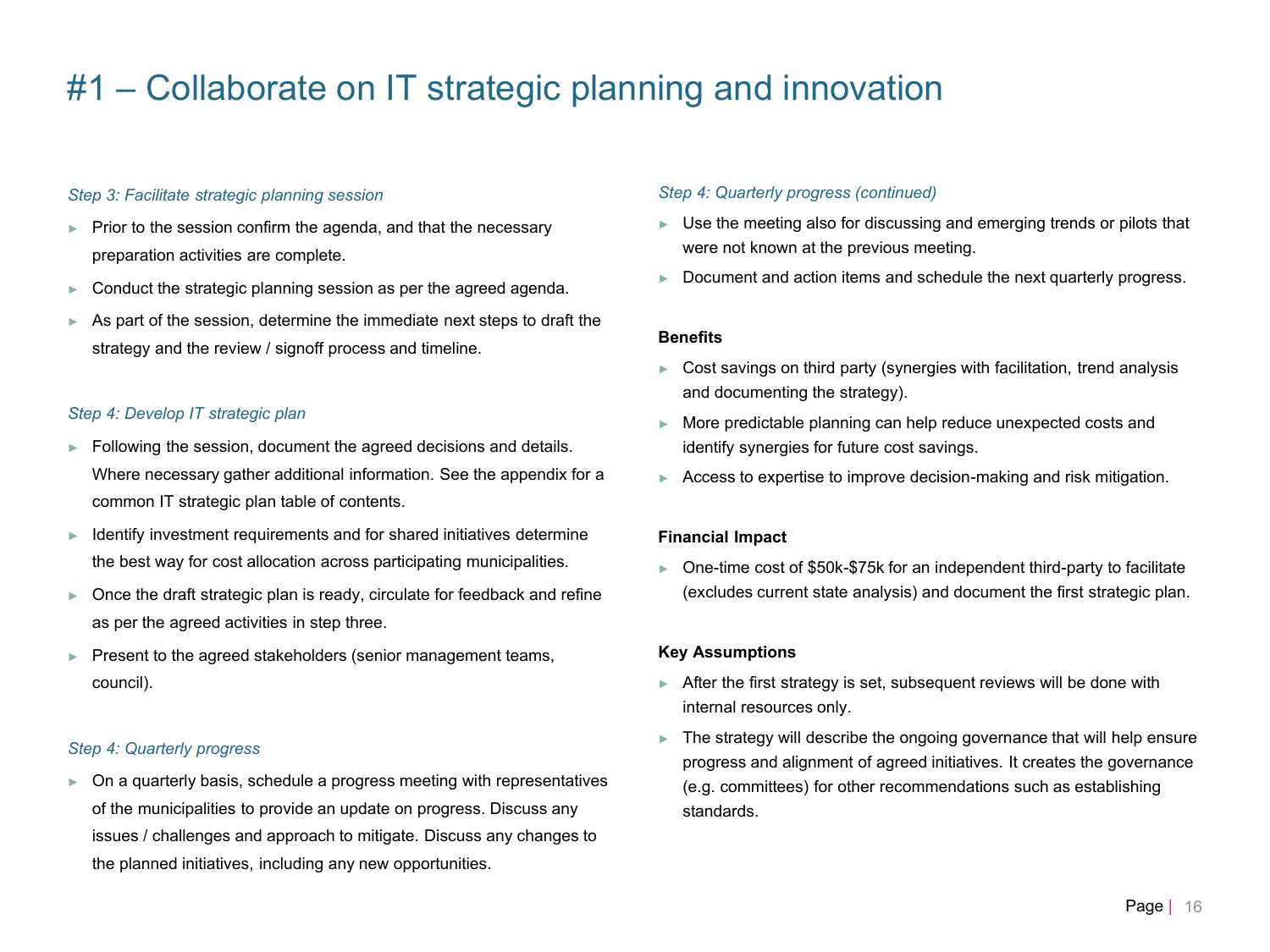### #2 – Define and implement common standards

#### **Situation**

Technology has become widespread and COVID-19 has accelerated our dependency on it. In addition, it is becoming more pervasive as cities move towards becoming 'smarter'. Data collection and transmission continue to grow and consequently the role of security and standards continues to be important. Canadian municipalities are increasingly becoming targets for cybercrime. In 2018, Wasaga Beach and Midland, both in Ontario, became targets with ransom demands; the full cost of recovery was estimated to be \$250k. The Mayor of Stratford described Canadian municipalities as 'sitting ducks' for cyber terrorists after they suffered a ransomware attack. For criminals, it is an easy opportunity to make money as they are aware that municipalities may not have the most sophisticated security measures. Often it may be cheaper to pay the ransom than put safeguards in place, thus local governments remain targets.

As per industry practices\*, organizations should be working towards adopting standards to mitigate risks as well as to help drive consistency. Commonly standards will address security and other areas such as:

| Technology      | Data protection   | Cloud use         |
|-----------------|-------------------|-------------------|
| procurement     | loss              | Contract / vendor |
| Operating       | Asset             | management        |
| Systems         | configuration     | Storage           |
| <b>Identity</b> | Quality assurance | environment       |
| management      | / testing         |                   |

As it relates to the seven municipalities, most do not have standards in place. Those that do, have standards that focus primarily on procurement, group policies (e.g. passwords, authentication), anti-virus, and securing network and server infrastructure. Of the seven, only one is performing security assessments on a periodic basis. Standards are not used to guide and govern decision making regarding technology. This is particularly prevalent with municipalities who outsource their IT service delivery.

#### **Recommendation**

All seven municipalities collaborate to develop a set of common standards regarding:

- $\blacktriangleright$  the selection of technology: how each municipality will select, evaluate and procure technology (e.g. desktops, laptops, software)
- $\blacktriangleright$  the management of technology: how each municipality will secure technology over the course of its lifecycle (including disposal) and
- ► adherence / enforcement: how each municipality will be held accountable for adhering to the standards

Security and other standards (see table to left) span each of these three areas.

This recommendation sets the foundation for IT shared services. It is a perquisite for most of the other recommendations in this report.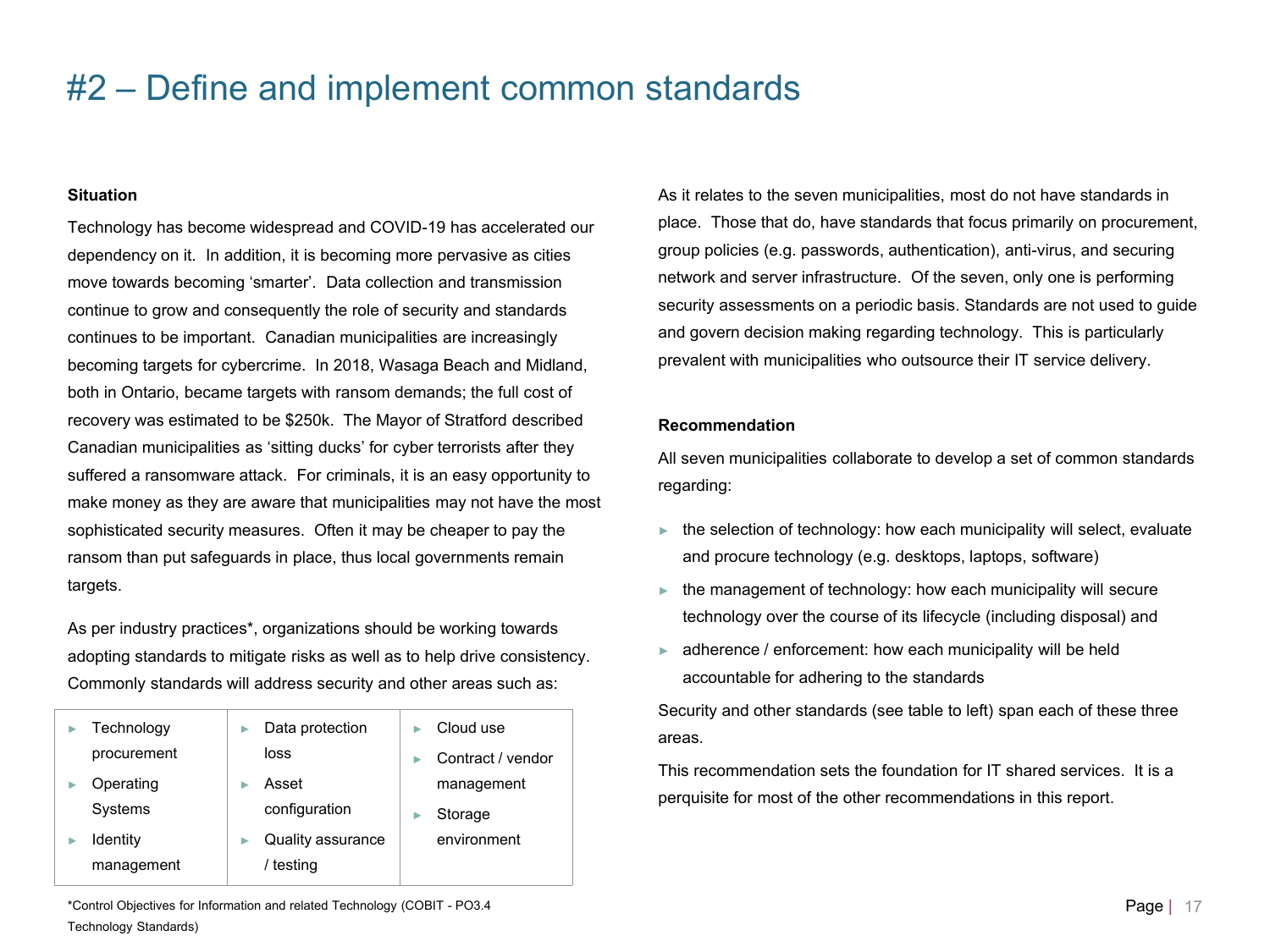### #2 – Define and implement common standards

#### **Actions**

#### *Step 1: Establish a committee*

- ► Gather representatives from each municipality that includes various subject matter experts including IT, risk, and procurement.
- ► Consider using a third party to facilitate the development of the standards.

#### *Step 2: Define the scope of standards*

- Develop standards that cover the following areas:
	- Cloud use: the selection and evaluation of using Cloud.
	- Procurement of technology: set an asset lifecycle and where possible characteristics of technology (performance, capacity, etc.). Establish a standard brand (Dell, HP, Cisco, etc.) across the various hardware types and key software (e.g. operating systems, hypervisors and IT tools) assets to drive consistency.
	- Contract / vendor management: oversight, contractual terms and definition of service expectations to manage third party risks.
	- Security: operational and cyber security practices.
	- Controls framework: to ensure adherence to the standards.
- Prioritize these areas to focus the effort on developing the standards. Higher priority should be given to areas where there is similarities (e.g. procurement of desktops and laptops and operating systems) as well as areas of importance e.g. security.

#### *Step 3: Determine the application of industry standards*

- ► Technology standards exist and span the three areas of the recommendation (selection, management and adherence). The municipalities should leverage industry standards to help ensure coverage, alignment with common industry practices and where possible guidance from other government agencies. Examples include:
	- National Institute of Standards and Technology (NIST) framework
	- Control Objectives for Information and Related Technology (COBIT)
	- ISO/IEC 27001
	- ISO/IEC 38500
	- GO-ITS 25.21 Cloud First Principles and Security Requirements
- Use these standards as a basis for defining the standards for the municipalities to adopt. The committee should also focus on what is appropriate given the size and complexity of the various municipalities as well as the risk / value trade-offs.
- Reach out to other municipalities that have been working to better improve their security and technology standards. The City of Stratford for example has partnered with Ryerson University to discuss ways to improve their cyber security capabilities.
- $\blacktriangleright$  This step concludes with a set of agreed industry practices and details that will help inform the development of standards for the municipalities.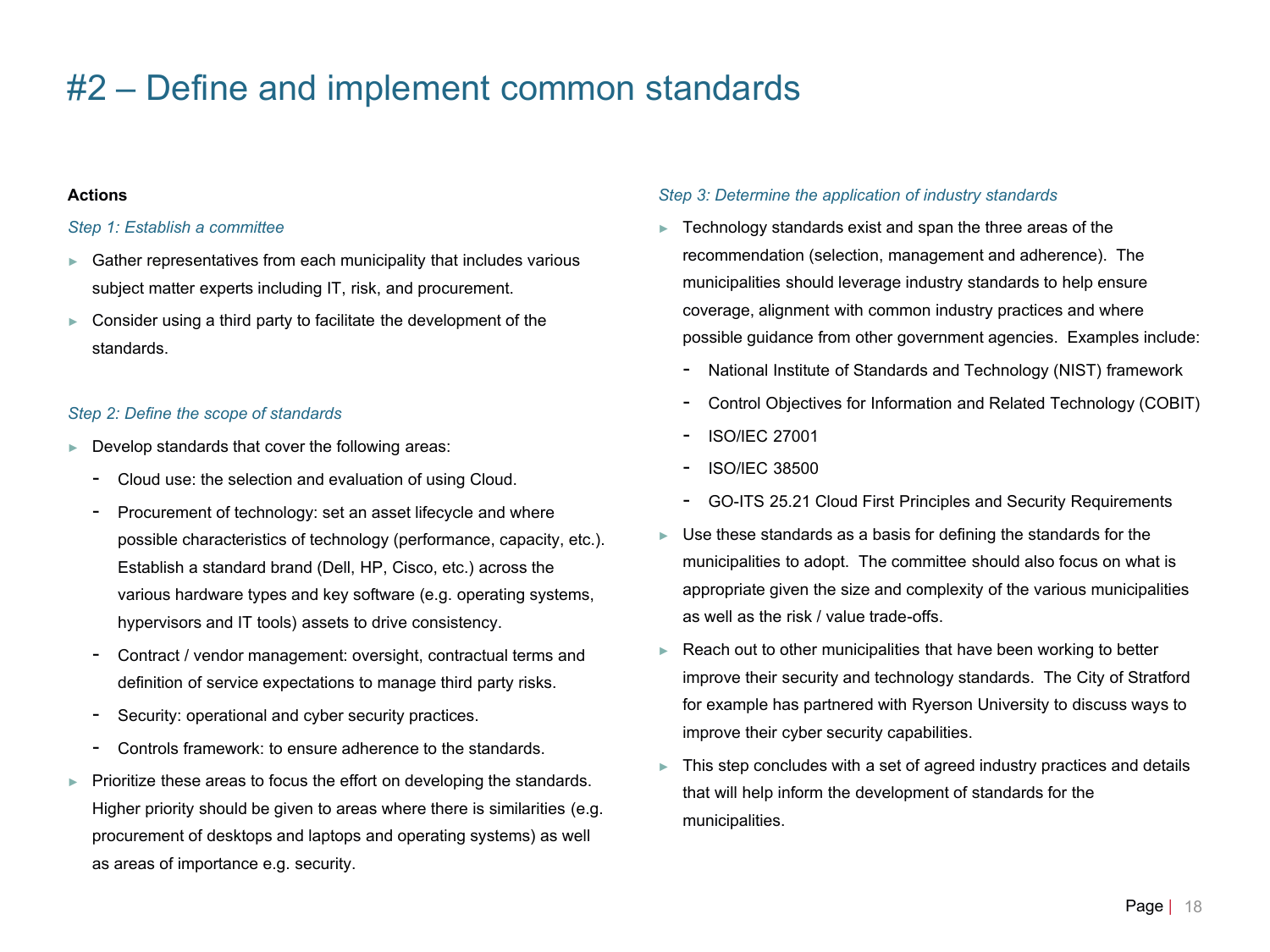### #2 – Define and implement common standards

#### *Step 4: Define common standards*

- ► Use the information from the previous steps to work collaboratively to create a set of standards and revise as required. As the committee develops the standards each municipality should also consider any impacts it may have on other internal policies or practices and develop an action plan to make themselves compliant with the new standards.
- ► Share standards with IT service provider to understand any other impacts they may cause.
- ► Once agreed the standards should follow the appropriate approval levels within each organization.

#### *Step 5: Establish adherence (ongoing)*

► At this point the committee has established a set of standards and each member municipality has an idea of the changes they must make to align to those standards. The committee will need to then assess the adherence to those standards on an ongoing basis. Initially the frequency should be annual with ad-hoc spot checks.

#### **Benefits**

- ► It enables greater sharing and collaboration of the municipalities
- ► It sets clear expectations for IT delivery organizations or third parties on how to operate
- ► It improves the security posture of the municipalities

#### **Financial Impact**

► One-time cost of \$20k-\$30k for an independent third-party to assist in developing the standards.

#### **Key Assumptions**

- Approval from senior leadership
- ► Agreement on standards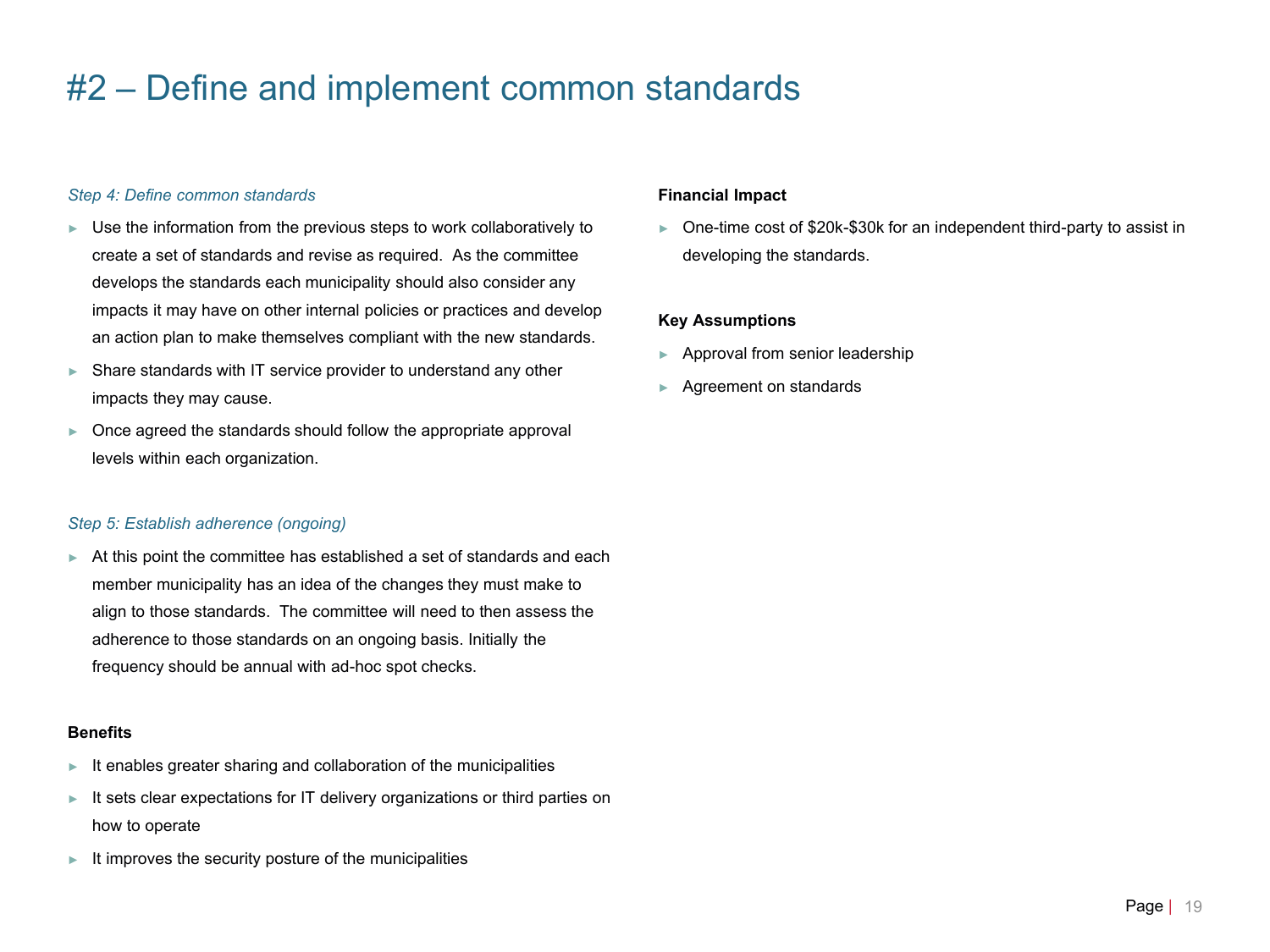#### **Situation**

The municipalities vary in their approach to procure hardware and software.

- ► One of the municipalities has a Vendor of Record (VOR) with suppliers. This allows for competitive pricing and negotiation.
- $\blacktriangleright$  Five of the seven municipalities purchase through their third-party IT provider, who mostly purchase directly from vendors. This may prevent these municipalities from receiving reduced prices via the volume discounts that are commonly accessed through a government purchasing groups.
- $\blacktriangleright$  Two of the seven municipalities purchase through a purchasing group. Purchasing groups are intended to decrease the price of products for their members through greater bargaining power. Purchasing groups typically provide:
	- Savings: through pooled purchasing power and strategic sourcing.
	- Choice: through contracts with multiple vendors that offer a range of options.

#### *The municipalities use many of the same laptop and desktops*

► For desktop and laptop equipment the municipalities have similar specifications. However, price vary, as seen in the table to the below. Centre Wellington is purchasing the most cost-effective laptop and desktop models through the OECM purchasing group.

|                          |               | Laptop  |                    | <b>Desktop</b> |         |                    |
|--------------------------|---------------|---------|--------------------|----------------|---------|--------------------|
|                          | <b>Vendor</b> | Quote   | <b>Main Specs.</b> | <b>Vendor</b>  | Quote   | <b>Main Specs.</b> |
| <b>Centre Wellington</b> | Dell          | \$888   | Intel core i5      | Dell           | \$801   | Intel core i5      |
|                          |               |         | 8GB                |                |         | 8GB                |
| County                   | Dell          | \$1,162 | Intel core i5      | Dell           | \$803   | Intel core i5      |
|                          |               |         | 8GB                |                |         | 8GB                |
| Guelph                   | Lenovo        | \$1,133 | Intel core i5      | Dell*          | \$1,150 | Intel core i7      |
| <b>Eramosa</b>           |               |         | 8GB                |                |         | 8GB                |
|                          | Lenovo        | \$1,600 | Intel core i5      | Lenovo         | \$1,600 | Intel core i5      |
| <b>Mapleton</b>          |               |         | 8GB                |                |         | 8GB                |
| <b>Minto</b>             | Lenovo        | \$1,900 | Intel core i5      | Lenovo         | \$900   | Intel core i5      |
|                          |               |         | 8GB                |                |         | 8GB                |
| <b>Puslinch</b>          | <b>HP</b>     |         | Intel Core i5      | HP             | \$1,016 | Intel Core i5      |
|                          |               | \$1,323 | 8GB                |                |         | 8GB                |
|                          |               | \$1,579 | Intel Core i5      | Lenovo*        | \$1,300 | Intel Core i7      |
| <b>Wellington North</b>  | Lenovo        |         | 16GB               |                |         | 16GB               |

Note: \* Some specifications vary, that may increase the price, with normalization this would bring them more in-line with the midpoint price.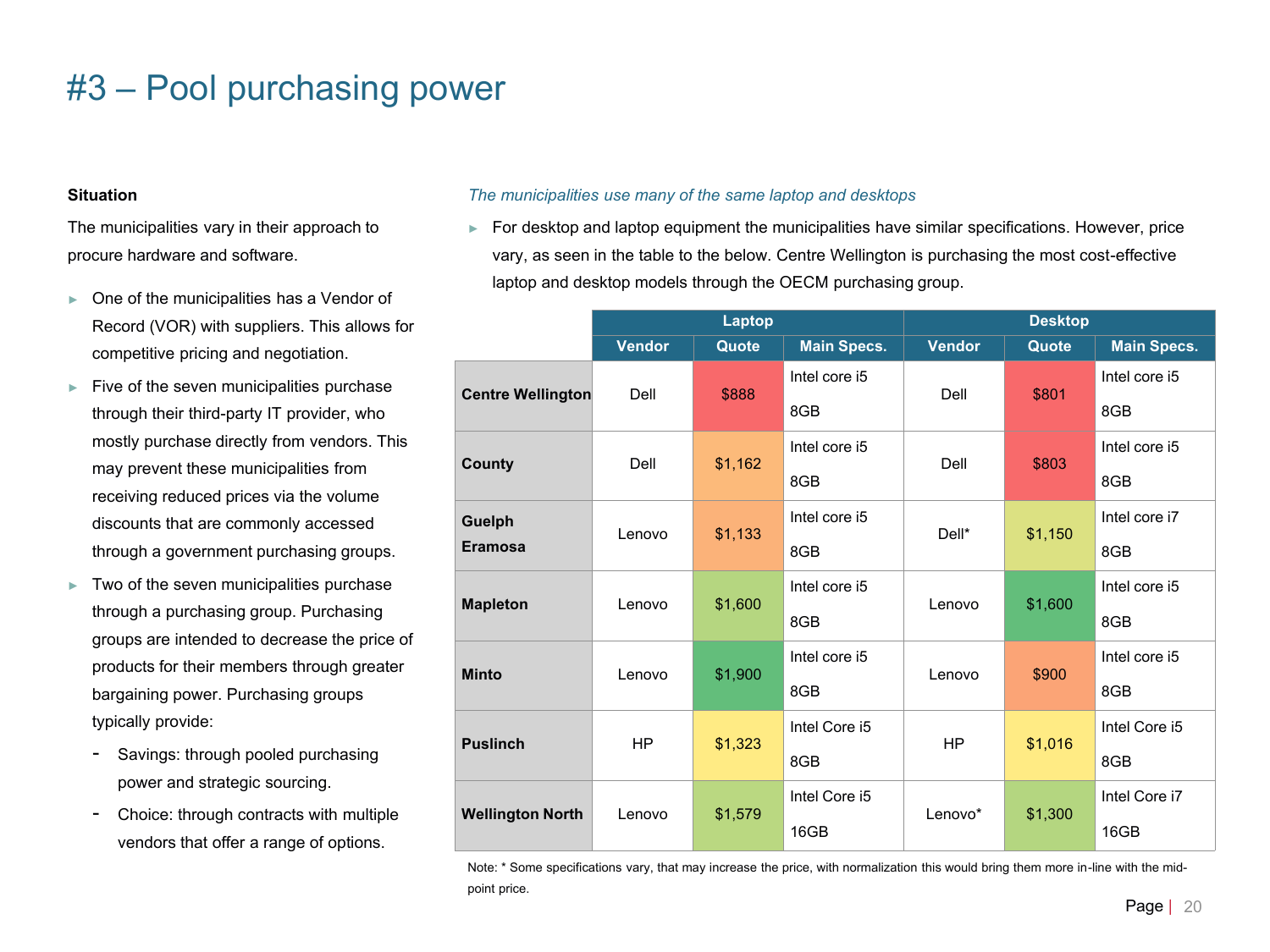#### *The specifications of switches vary among the municipalities*

- ► The table to the right highlights the vendors and models of switches used by each of the seven municipalities. There are few commonalities, such as Cisco 2960, Ubiquiti EdgeSwitch.
- ► Quotes were provided by most of the municipalities (see table below). While not all quotes included detailed specification of the hardware, it is still clear that there are variances among the price for switches even for like models.

| <b>Vendor</b>   | <b>Model</b> | <b>Cost</b> |
|-----------------|--------------|-------------|
| Cisco           | 2960x        | \$2,400     |
| Cisco           | 2960x        | \$1,680     |
| Cisco           | 9200         | \$1,663     |
| Cisco           | 9300         | \$2,579     |
| <b>Ubiquity</b> | ES-24-250W   | \$620       |
| HP              | 2530         | \$1,125     |

|                          | <b>Switch Vendor</b> |  |
|--------------------------|----------------------|--|
|                          | Cisco                |  |
| <b>Centre Wellington</b> | Fortinet             |  |
| <b>County</b>            | Cisco                |  |
| Guelph/Eramosa           | HP                   |  |
|                          | Cisco                |  |
| <b>Mapleton</b>          | <b>Ubiquity</b>      |  |
|                          | HP                   |  |
| <b>Minto</b>             | Ubiquiti             |  |
|                          | Cisco                |  |
| <b>Puslinch</b>          | Aruba Net            |  |
|                          | Cisco                |  |
| <b>Wellington North</b>  | <b>HP</b>            |  |
|                          | Ubiquiti             |  |
|                          | Transition           |  |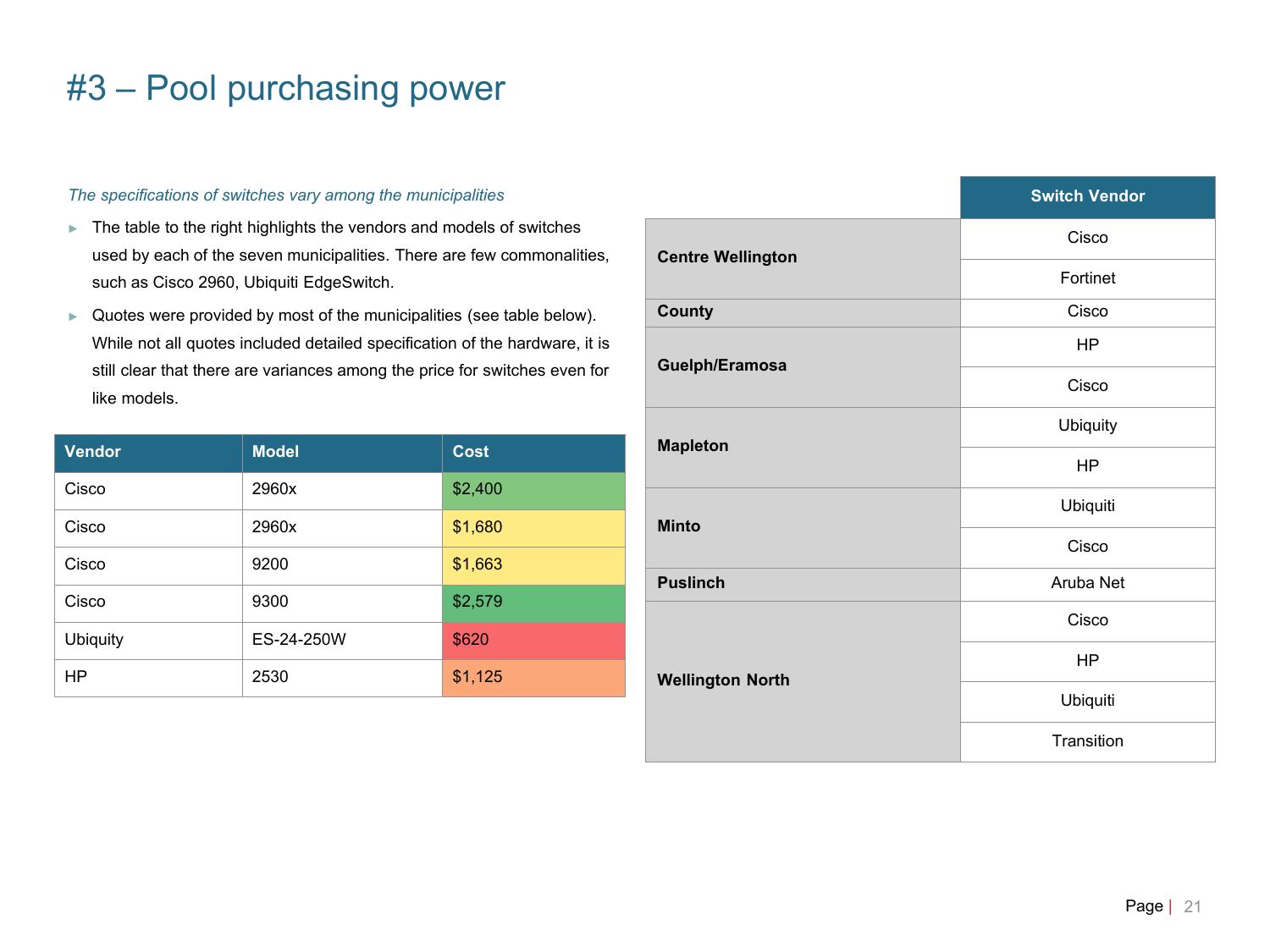*Asset refresh cycles vary in comparison to each other and industry practices*

- ► IT hardware refresh practices are currently inconsistent across the 7 municipalities (see table to the right).
- ► The majority refresh on set-frequent cycles, typically every 5 years, and the remainder refresh hardware once they break.
- ► Common practice is to refresh IT hardware on set-frequent cycles, typically 5 to 7 years depending on the hardware type. While core switches may have a longer life, approximately seven years, the majority of network equipment such as smaller switches, firewalls and wireless access points, five years is an acceptable lifetime

|                           | <b>Desktop</b> | Laptop                                         | <b>Switch</b>  | <b>Server</b> |
|---------------------------|----------------|------------------------------------------------|----------------|---------------|
| <b>Centre Wellington</b>  | 4              | 4                                              | 8              | 5             |
| County                    | 4              | 4                                              | $\overline{7}$ | 5             |
| Guelph/Eramosa            | 5              | 5                                              | $5 - 7$        | $5 - 7$       |
| <b>Mapleton</b>           | 4              | 4                                              | 5              | 5             |
| <b>Minto</b>              |                | No refresh cycle. Assets replaced once broken. |                |               |
| <b>Puslinch</b>           | 5              | 5                                              | $5 - 7$        | 5             |
| <b>Wellington North</b>   | 5              | 5                                              | $5+$           | 6             |
| <b>Industry Practices</b> | 5              | 3                                              | 5              | 5             |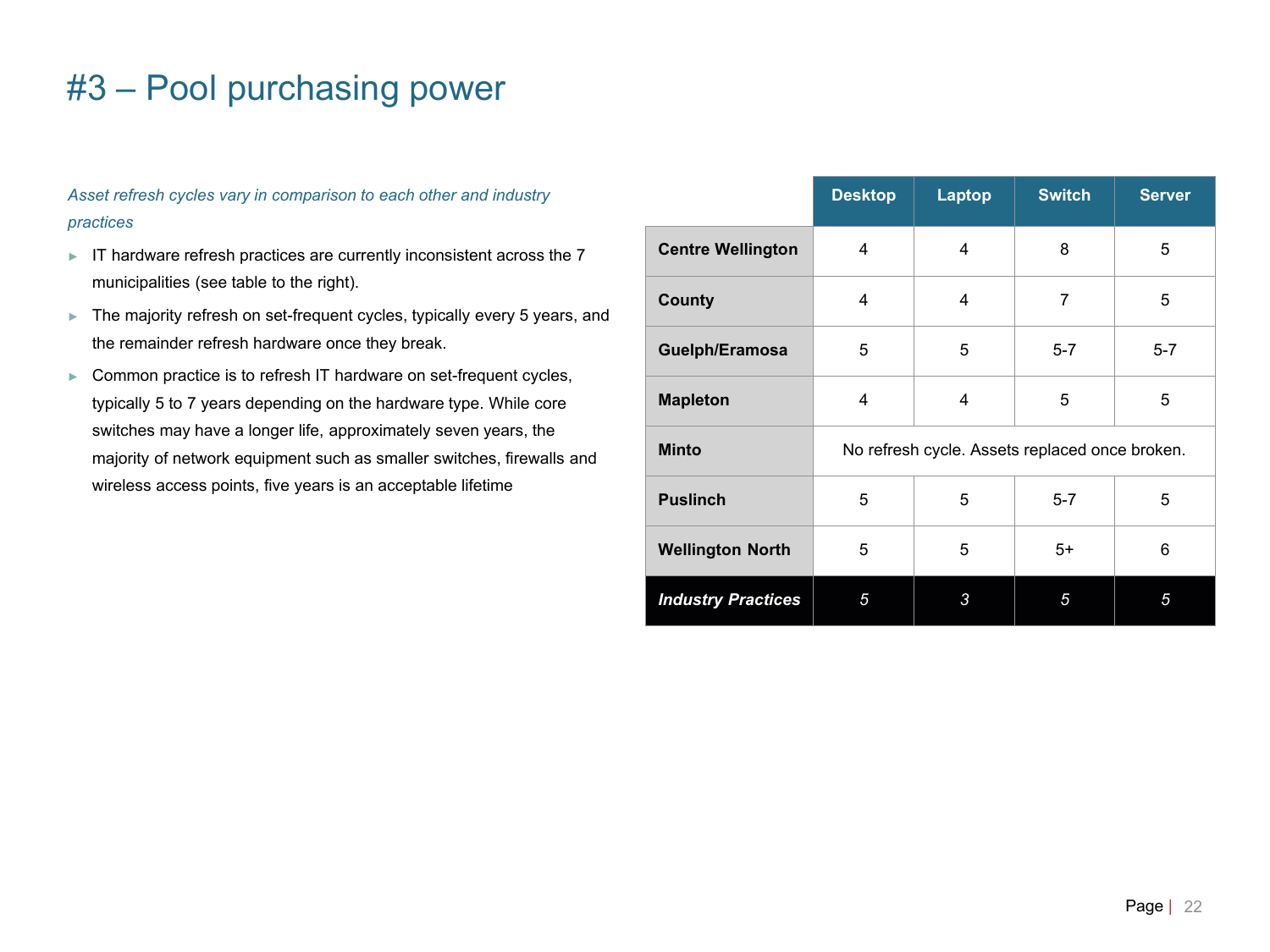*There are variations in the versions of windows operating systems and Microsoft Office products among the municipalities*

► The majority of municipalities are using on-premise versions of MS Office, 2013 or 2016. Both are dated versions of Office that provide limited productivity benefits. MS Office 365 increases staff productivity through the collaboration and remote work tools.

#### **Recommendation**

All seven municipalities join a purchasing group (e.g. OECM). Revise procurement policies to allow for bulk purchasing, standardize on common vendors and specifications and align refresh cycles to achieve economies of scale. While not part of our scope, the premise should also be applied to telephony, Internet and mobility.

|                          | <b>MS Windows Operating System</b> | <b>MS</b><br><b>Office</b> |               |      |  |  |
|--------------------------|------------------------------------|----------------------------|---------------|------|--|--|
|                          | <b>Desktop</b>                     | <b>Laptop</b>              | <b>Server</b> |      |  |  |
| <b>Centre Wellington</b> | 10                                 | 10                         |               | 2013 |  |  |
| County                   | 10                                 | 10                         |               | 2016 |  |  |
| Guelph/Eramosa           | 7, 10                              | 10                         |               | 2013 |  |  |
| <b>Mapleton</b>          | 10                                 | 7, 10                      | Various       | 365  |  |  |
| <b>Minto</b>             | 10                                 | 10                         |               | 365  |  |  |
| <b>Puslinch</b>          | 7, 10                              | 7, 10                      |               | 2016 |  |  |
| <b>Wellington North</b>  | 10                                 | 10                         |               | 365  |  |  |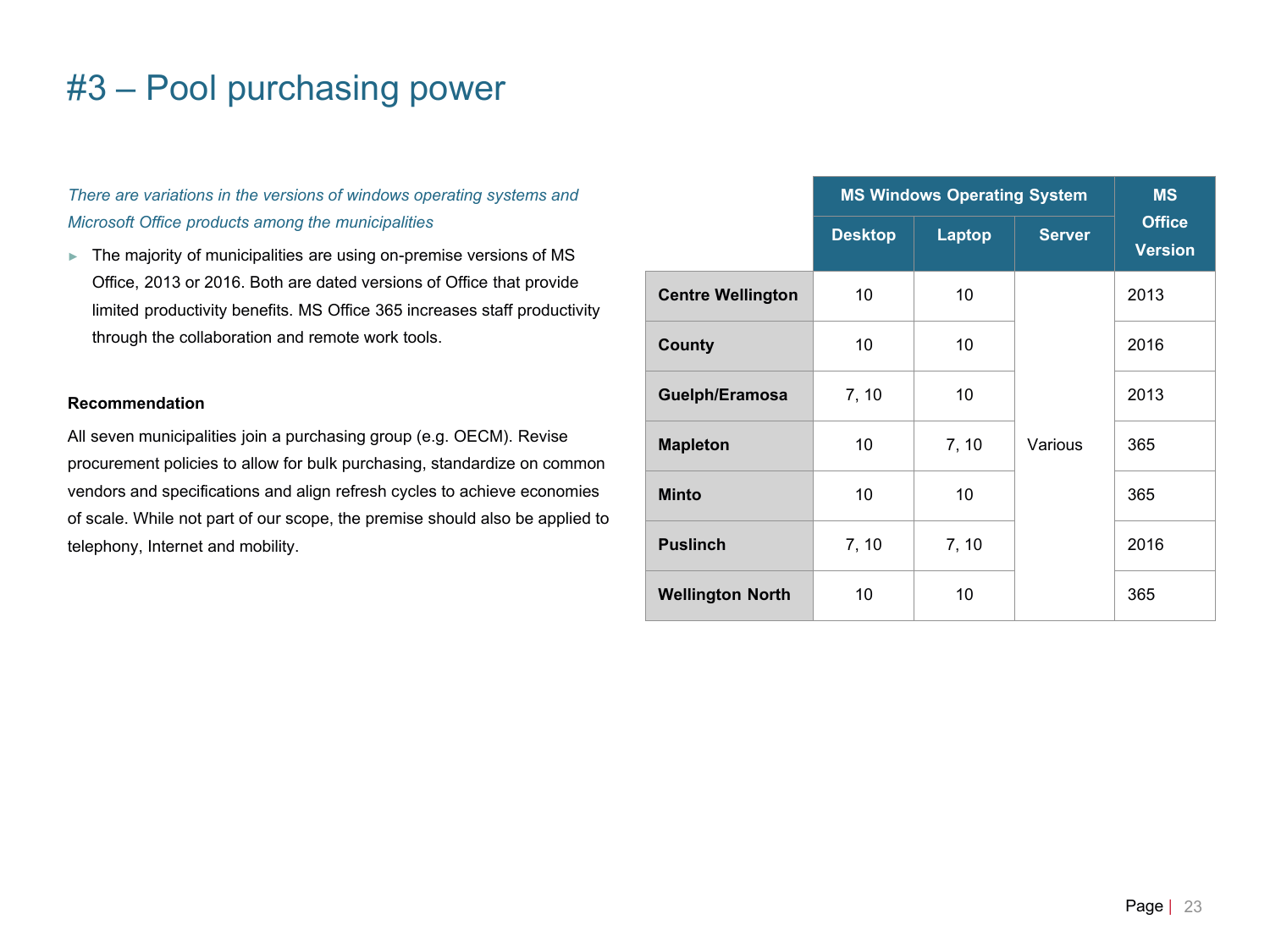#### **Actions**

#### *Step 1: Conduct a planning session*

- Have set the strategic plan in recommendation  $#1$  each municipality has a defined refresh plan for subsequent years.
- ► Work together to agree on hardware specifications. Given the County and Centre have the largest estates and there is consistency with desktop and laptop specifications they will propose the models (e.g. Dell model XXX laptops, intel i5, 8GB, etc.) for all other municipalities to adopt. The municipalities will be responsible to procure these devices using the agreed purchasing group. This activity must happen on an annual basis as hardware vendors change their specifications and models regularly.
- Identify the municipalities that wish to also migrate to MS Office 365 and include this in the procurement plan.

#### *Step 2: Align refresh cycles*

Adopt the industry practice asset lifecycle. This may cause an increase in cost for some municipalities. It will also require accounting to make changes to the amortization schedule of the assets. Municipalities should phase this in over the next five years to maximize current investments.

#### *Step 3: Identify existing purchasing groups*

- ► Each of the purchasing policies already include a clause for cooperative buying. Specifically, each state that the respective municipality may participate in cooperative purchasing arrangements with other municipalities, County, local boards and public agencies within the Province. This is beneficial, as it means there will be fewer changes to the purchasing policies.
- ► Conduct research to identify existing purchasing groups (e.g. OECM).
- Reach out to other municipalities within Ontario to discuss whether they are members of existing purchasing groups.

#### *Step 4: Select purchasing groups*

- ► Review the choices of vendors and products that each purchasing group offers. Identify those that align with the agreed upon needs of the group and the newly established purchasing policy.
- ► Request access to each purchasing group to compare pricing and determine which is the most cost-effective group to join.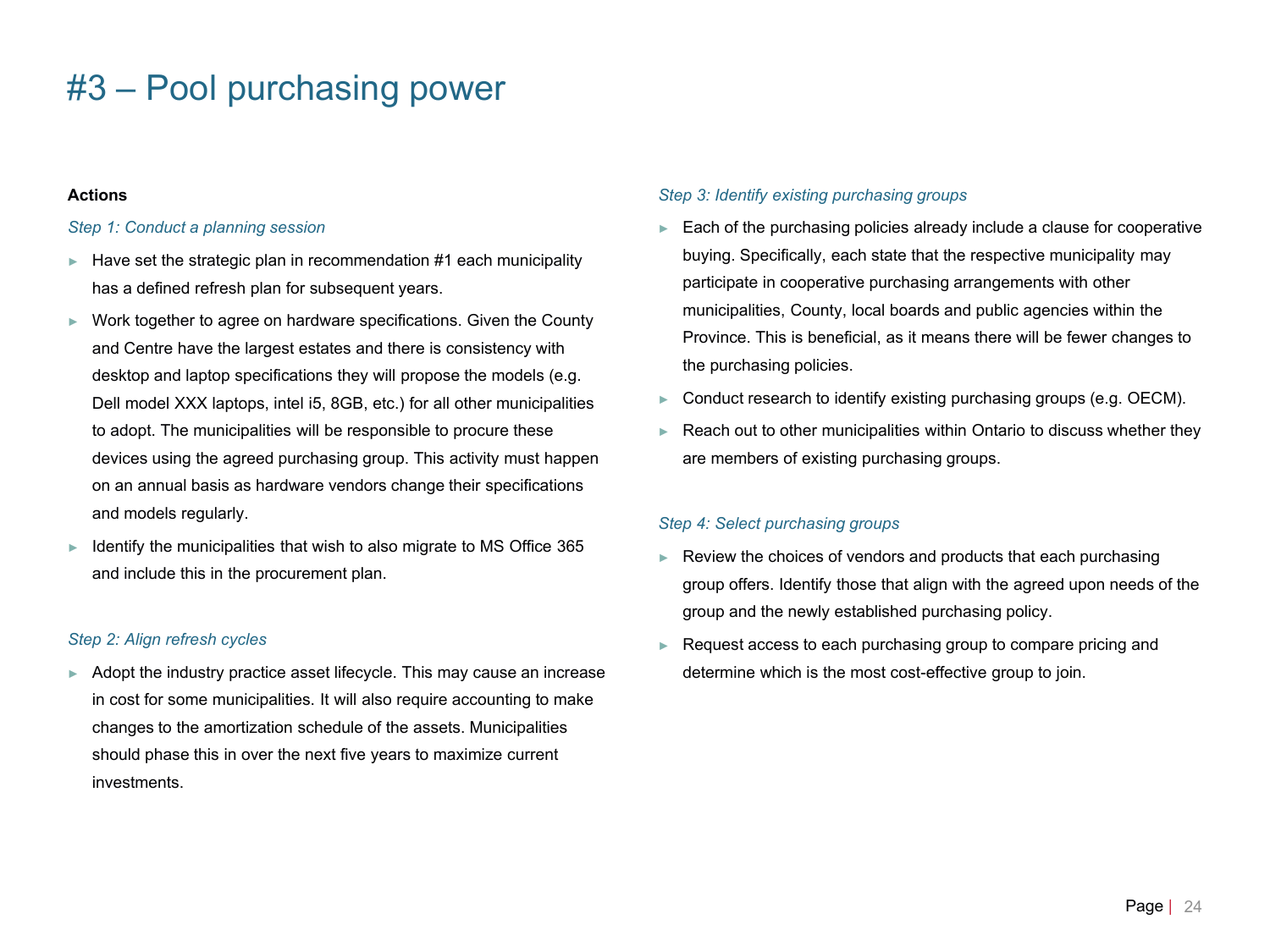#### *Step 5: Procure*

► As hardware and current versions of MS Office requires refresh, have representatives from the committee work with the purchasing group to select equipment and negotiate price.

#### **Benefits**

- ► Volume discounts through economies of scale.
- ► Lower cost of IT equipment through negotiating power.
- ► Lower transaction costs associated with purchasing due to the reduced number of contracts prepared and managed by the purchasing group.
- ► Additional financial benefits may be seen by improving the refresh cycles for some of the network and end-user equipment to match industry standards.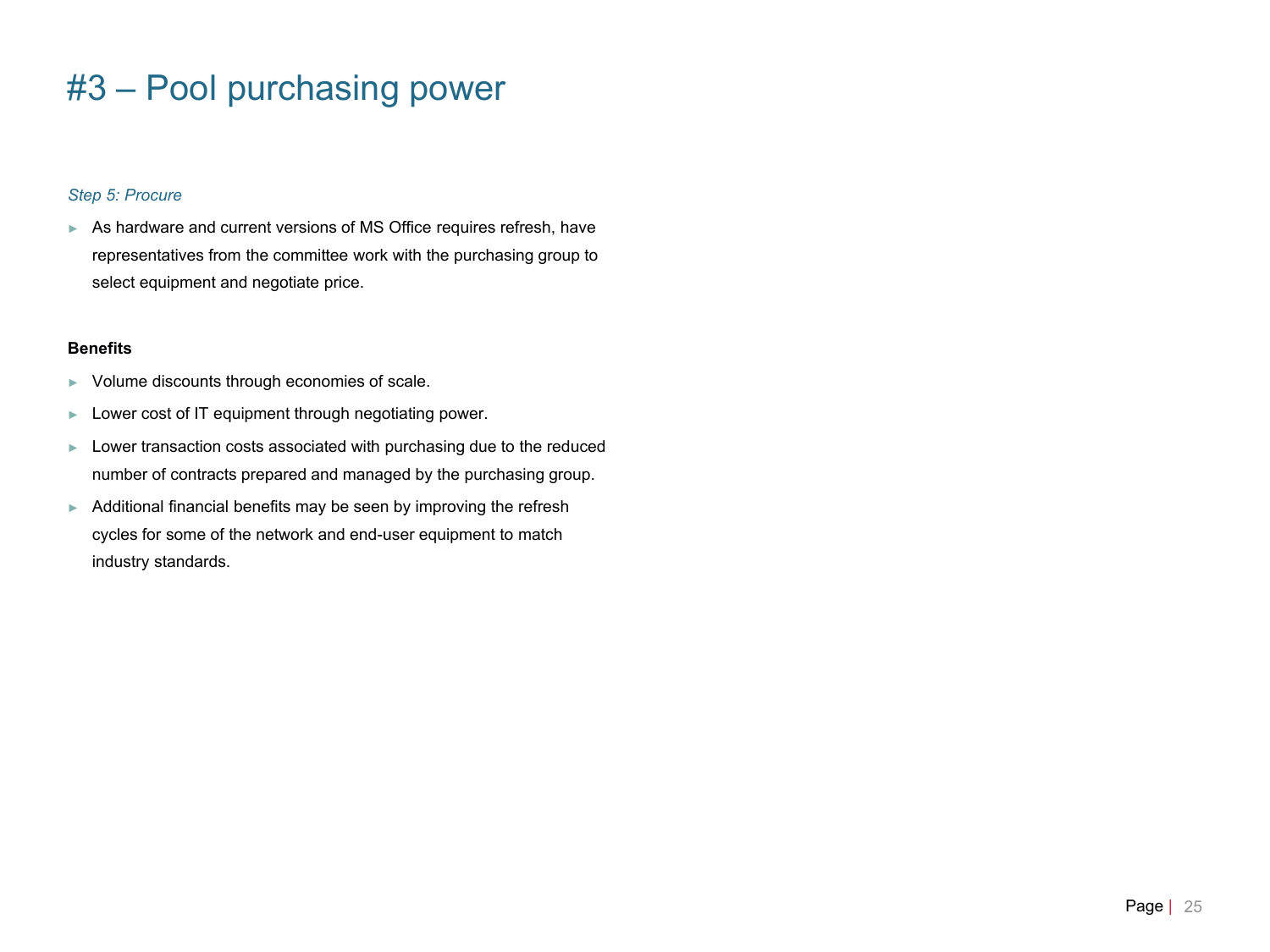#### **Key Assumptions**

► The following hardware quotes were used for the calculations. We believe that the specifications and models below are reasonable for most of the municipalities.

| <b>Hardware</b> | <b>Vendor</b> | Specs.                    | Cost    |
|-----------------|---------------|---------------------------|---------|
| Desktop         | Dell          | Intel core i5<br>8 GB RAM | \$801   |
| Laptop          | Dell          | Intel core i5<br>8 GB RAM | \$888   |
| Switch          | Cisco         | 9200<br>24 ports          | \$1,663 |

- ► For the municipalities that did not provide specific age data, we assumed that the hardware to be evenly distributed across all the five years.
- ► We assume no one-time cost as this will be done with internal resources to managed.
- ► We were not provided with license costs for the operating systems or MS Office, as such did not include in the analysis.

#### **Financial Impact**

► Based on our calculations, the municipalities collectively can save c.\$294k over a period of five years. This does not include savings from purchasing other hardware and software.

| <b>Financial Impact</b>    | <b>Year One</b> | <b>Year Two</b>  | <b>Year Three</b> |      | <b>Year Four</b> | <b>Year Five</b> |
|----------------------------|-----------------|------------------|-------------------|------|------------------|------------------|
| Status Quo                 |                 |                  |                   |      |                  |                  |
| <b>Capital Expenditure</b> |                 |                  |                   |      |                  |                  |
| Desktop                    | \$<br>32,855 \$ | 106,353 \$       | 113,810 \$        |      | 100,325 \$       | 242,198          |
| Laptop                     | \$<br>36,867    | \$<br>98,663 \$  | 116,075           | - \$ | 116,336 \$       | 271,505          |
| Switch                     | \$<br>74,117 \$ | 39,716 \$        | 44,375 \$         |      | 90,658 \$        | 79,785           |
| <b>Total Capital</b>       | \$<br>143,839   | \$<br>244,731    | \$<br>274,260 \$  |      | 307,319 \$       | 593,488          |
|                            |                 |                  |                   |      |                  |                  |
| <b>Recommendation</b>      |                 |                  |                   |      |                  |                  |
| <b>Capital Expenditure</b> |                 |                  |                   |      |                  |                  |
| Desktop                    | \$<br>20,826 \$ | 102,528 \$       | 106,533 \$        |      | 96,120 \$        | 221,076          |
| Laptop                     | \$<br>24,864 \$ | 76,368 \$        | 90,576            | - \$ | 87,024 \$        | 192,696          |
| Switch                     | \$<br>54,285 \$ | 30,766 \$        | 32,429 \$         |      | 77,330 \$        | 56,542           |
| <b>Total Capital</b>       | \$<br>99,975    | \$<br>209,662 \$ | 229,538 \$        |      | 260,474 \$       | 470,314          |
|                            |                 |                  |                   |      |                  |                  |
| <b>Net Impact</b>          |                 |                  |                   |      |                  |                  |
| Capital savings            | $-$43,864$      | $-$ \$35,070     | $-$ \$44,723      |      | $-$ \$46,845     | $-$123,174$      |
|                            |                 |                  |                   |      |                  |                  |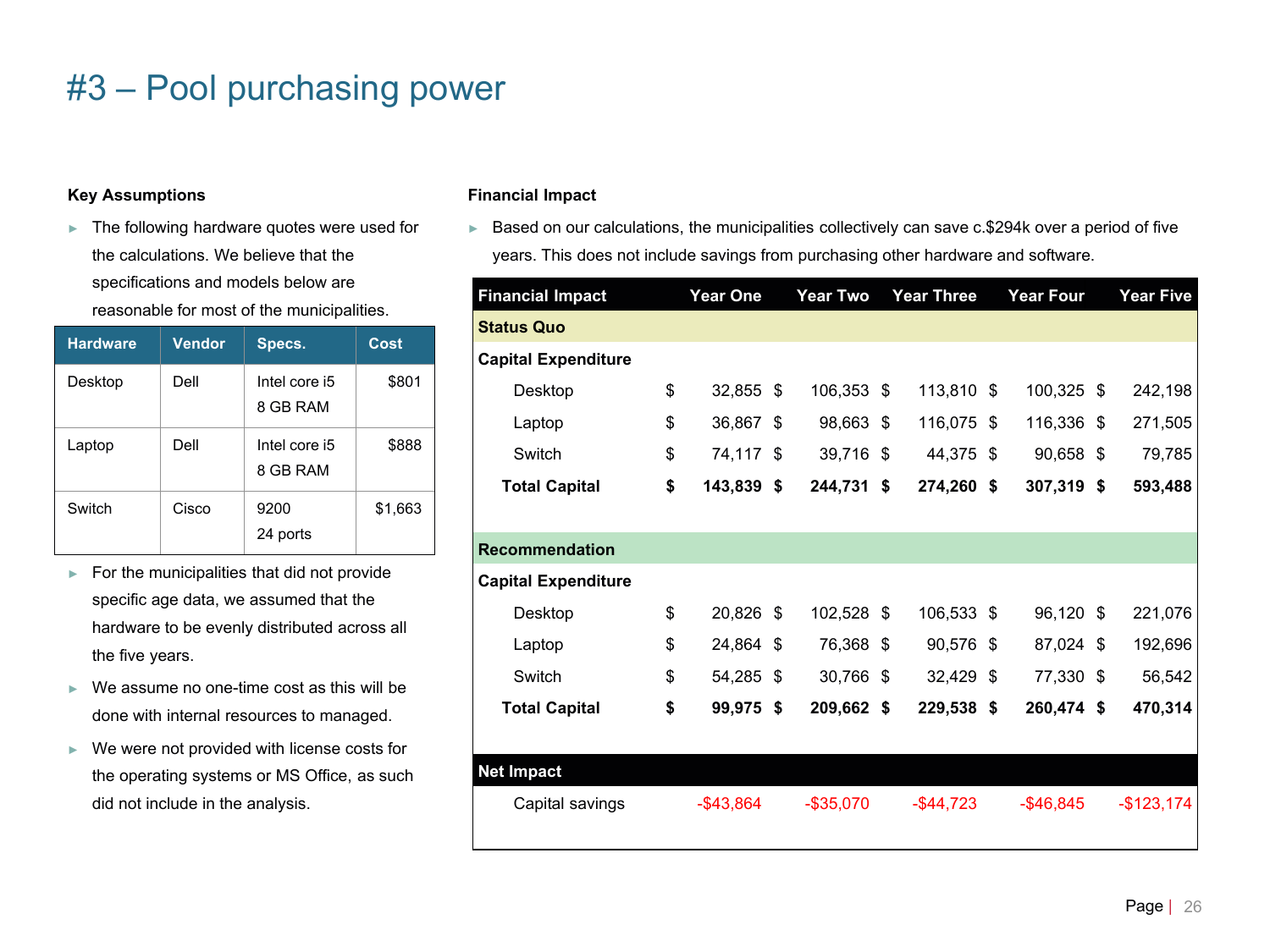#### **Situation**

Five of the municipalities have outsourced their IT to four different vendors, each providing a similar scope of service.\*

- ► The contractual terms vary as highlighted in the table to the right.
- ► We reviewed each Managed Service Agreement (MSA) assessing 10 key contractual terms and conditions:

| <b>Pricing Units</b><br><b>Volume Fluctuation</b><br><b>Scope Definition</b><br>.dl<br><b>Service Levels</b><br><b>Term</b><br>222<br><b>Termination</b><br><b>Continuous Improvement &amp; Productivity</b><br><b>Minimum Commitment &amp; Exclusivity</b><br>X<br><b>Service Credits</b><br>⋿<br><b>Benchmarking</b> |  |
|------------------------------------------------------------------------------------------------------------------------------------------------------------------------------------------------------------------------------------------------------------------------------------------------------------------------|--|
|                                                                                                                                                                                                                                                                                                                        |  |
|                                                                                                                                                                                                                                                                                                                        |  |
|                                                                                                                                                                                                                                                                                                                        |  |
|                                                                                                                                                                                                                                                                                                                        |  |
|                                                                                                                                                                                                                                                                                                                        |  |
|                                                                                                                                                                                                                                                                                                                        |  |
|                                                                                                                                                                                                                                                                                                                        |  |
|                                                                                                                                                                                                                                                                                                                        |  |
|                                                                                                                                                                                                                                                                                                                        |  |
|                                                                                                                                                                                                                                                                                                                        |  |
|                                                                                                                                                                                                                                                                                                                        |  |

|                            | Guelph/Eramosa                                                                                                   | <b>Mapleton</b>                                                                                     | <b>Puslinch</b>                                                                                                                                                                                                | <b>Wellington North</b>                                                                             |
|----------------------------|------------------------------------------------------------------------------------------------------------------|-----------------------------------------------------------------------------------------------------|----------------------------------------------------------------------------------------------------------------------------------------------------------------------------------------------------------------|-----------------------------------------------------------------------------------------------------|
| <b>Contract</b><br>Cost    | \$43,320                                                                                                         | \$33,075                                                                                            | \$25,440                                                                                                                                                                                                       | \$36,742                                                                                            |
| % of OpEx                  | 47%                                                                                                              | 34%                                                                                                 | 38%                                                                                                                                                                                                            | 39%                                                                                                 |
| <b>Cost/Month</b><br>/User | \$95                                                                                                             | \$63                                                                                                | \$71                                                                                                                                                                                                           | \$48                                                                                                |
| <b>Volume</b>              | $\blacktriangleright$ 11 locations<br>$\triangleright$ 38 end users                                              | $\triangleright$ 29 PC's<br>$\blacktriangleright$ 2 servers                                         | $\triangleright$ 20 FTEs<br>$\triangleright$ 5 Councillors<br>$\blacktriangleright$ 14 workstations<br>$\blacktriangleright$ 19 laptops<br>$\blacktriangleright$ 1 server<br>$\blacktriangleright$ 2 locations | $\triangleright$ 36 desktops<br>$\triangleright$ 6 servers<br>$\triangleright$ 21 SPAM<br>filtering |
| <b>SLA</b>                 | ▶ 24/7/365 critical<br>service<br>monitoring<br>$\blacktriangleright$ < 1-hr response<br>for certain<br>services | $\geq 24/7/365$<br>network<br>monitoring<br>► Ticket response<br>within 1-hr<br>(business<br>hours) | $\geq 24/7/365$<br>network<br>monitoring<br>$\blacktriangleright$ < 1-hr response<br>for certain<br>services                                                                                                   | ▶ 24/7 support -<br>best effort<br>approach                                                         |
| <b>Term</b>                | 12 months (Jan.1<br>- Dec.31 2020)                                                                               | No stated term                                                                                      | 12 months (2015)                                                                                                                                                                                               | 3 years (2016-19)                                                                                   |
| <b>Termination</b>         | 60 days notice                                                                                                   | 60 days notice                                                                                      | 60 days notice                                                                                                                                                                                                 | 60 days notice                                                                                      |

**\*** The executed contract was not provided by the Town of Minto, therefore was not included in the analysis.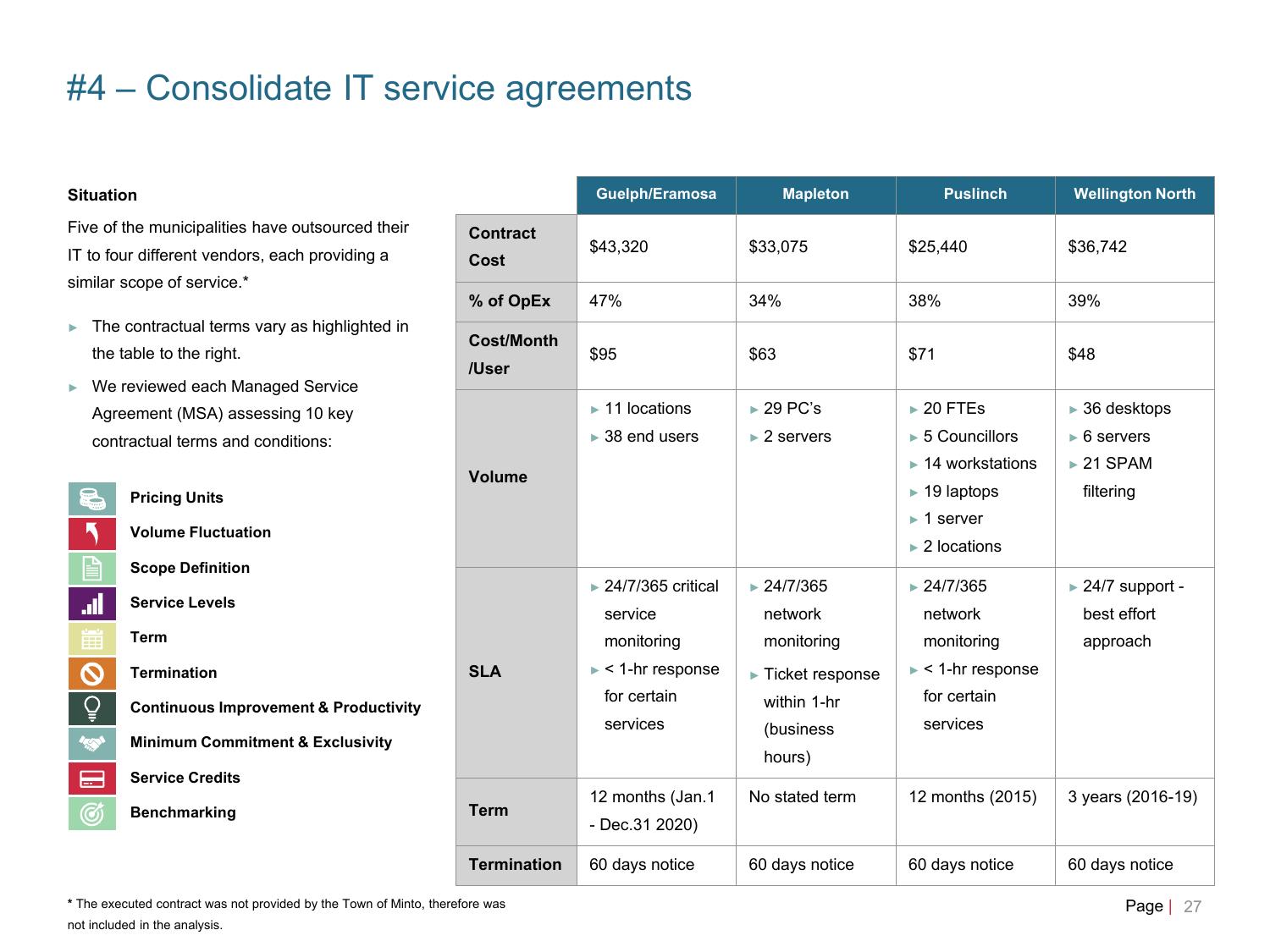*While the MSAs include the following six contractual elements, there are deficiencies relating to scope, termination, volume and cost*

|     |                                   |   | <b>MSA Description</b>                                                                                                                                                                                                                                                                                                                                          | <b>Common Practice</b>                                                                                                                                                                                                                                                                                                                                                                                                                                        |
|-----|-----------------------------------|---|-----------------------------------------------------------------------------------------------------------------------------------------------------------------------------------------------------------------------------------------------------------------------------------------------------------------------------------------------------------------|---------------------------------------------------------------------------------------------------------------------------------------------------------------------------------------------------------------------------------------------------------------------------------------------------------------------------------------------------------------------------------------------------------------------------------------------------------------|
| 爱   | <b>Pricing</b><br><b>Units</b>    | ✓ | Some MSAs are fixed price, others are a blend of fixed<br>price plus a variable component. The unit types (e.g.<br>users, PC's, locations) vary. Some of the MSAs                                                                                                                                                                                               | Pricing transparency is fundamental. Without this transparency or<br>linkage to price drivers one party is bearing fluctuation and pricing<br>risk. Commonly, contracts provide a clear separation of costs that                                                                                                                                                                                                                                              |
|     | Volume<br><b>Fluctuation</b>      | ✓ | explicitly state a unit price, while others do not.                                                                                                                                                                                                                                                                                                             | specifically outline: 1) a pricing structure that outlines the type (fixed,<br>variable, cost plus), 2) link to services, SLAs and unit prices 3)<br>approach to manage fluctuations and 4) year over year costs.                                                                                                                                                                                                                                             |
|     | <b>Scope</b><br><b>Definition</b> | ✓ | There are differences in the scope and level of detail<br>among the MSAs - all MSAs include EUE, network<br>equipment and remote support, whereas only some<br>include strategic and budget support. Few of the MSAs<br>scope have a clear linkage to volumes and pricing.                                                                                      | Unclear accountability may lead to confusion between the customer<br>and vendor. We would expect to see 1) service boundaries between<br>the customer and vendor, 2) clear vendor responsibilities and 3)<br>defined link between scope and volume requirements so that price<br>impacts are transparent with no surprises.                                                                                                                                   |
| .II | <b>Service</b><br><b>Levels</b>   | ✓ | There are few or no defined SLAs. Contracts do not<br>include 24-hr response times, and although most of the<br>municipalities operate within 8-5, there are some<br>functions (e.g. recreation facilities) that operate outside<br>those hours that may require 24-hr IT assistance. It is<br>not clear in any of the MSAs how to change SLAs if<br>necessary. | Undefined SLAs can lead to mismatch of expectations and prolonged<br>resolution of issues without any recourse. We would expect to see<br>the MSAs include clearly defined SLAs with mechanisms for making<br>variations to service levels. Typically, there would be a combination<br>of service levels that are quantitative such as response times, and<br>qualitative such as customer satisfaction, innovation and continuous<br>improvement provisions. |
| Ŧ   | <b>Term</b>                       | ✓ | The terms vary for each MSA between one to three<br>years. Termination timing varies between 60 days to 6                                                                                                                                                                                                                                                       | Poorly structured terms, termination and renewals, especially rolling<br>contracts, can lead to vendor complacency and shorter terms often                                                                                                                                                                                                                                                                                                                    |
|     | <b>Termination</b>                |   | months. The MSAs do not include specifications for<br>penalties for termination outside notice timeframe, nor<br>do they provide transition plans in the event of<br>termination.                                                                                                                                                                               | mean higher prices. Commonly, contracts include termination for<br>convenience options exercisable at both the aggregate contract level<br>and for specific services and exit plans and costs are detailed<br>upfront.                                                                                                                                                                                                                                        |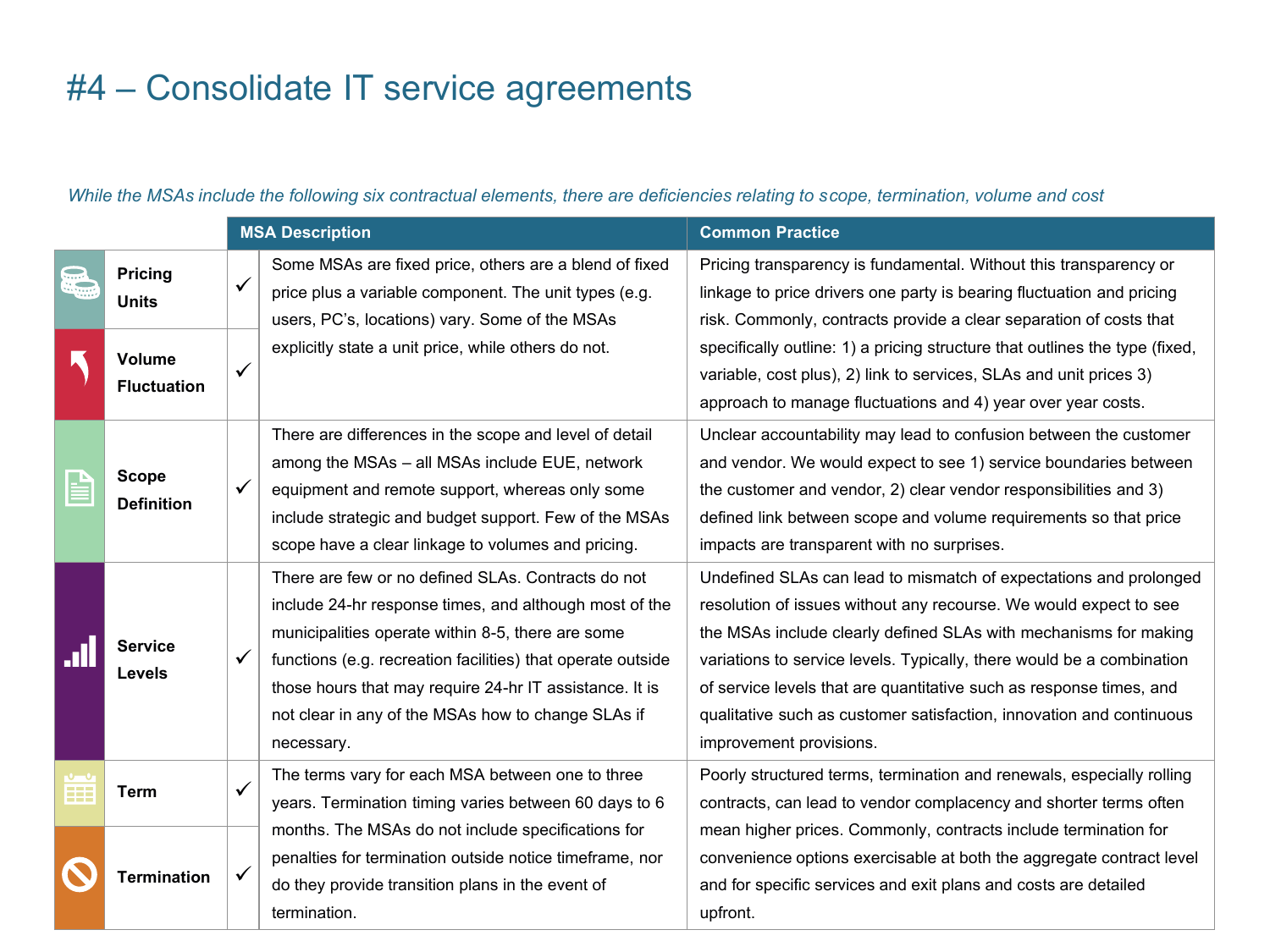#### **MSA Description Common Practice** The MSAs do not include Additional benefits of outsourcing IT services to a vendor include accessing new capabilities to **CI &**  enhance services and continuous improvement adjustments to service levels. any of these contractual  $\mathbf{x}$ **Productivity** elements. It is likely, Within the contract, it is common to have clear productivity improvements locked in as given the size of the contractual commitments. vendors that it is not part This contractual element is mostly to help the vendor mitigate risk by requesting a minimum **Commitment &**  of their standard terms  $\mathbf{x}$ commitment or requesting exclusivity meaning the customer can only use them for that service. **Exclusivity** and conditions and little While ideal for the vendor, it is generally not recommended for the customer. negotiation occurred. This is a mechanism by which an amount is deducted from the contract costs to the vendor if the These particular vendor fails to meet service levels. Typically, the service credits will be based on a "pool contractual terms are in amount" that is derived usually as either a portion of the monthly fee or total contact value. place to ensure the سى بىر<br>سىرى **Service Credits** Commonly, service credits are allocated to the service levels that are most critical to the vendor provides high business. Contracts will clearly link the service credits to measurable and appropriate service quality service. levels. Contracts will include the ability to re-allocate credits to different service levels as business priorities change. Consolidating all five IT Benchmarking is optional, it is not necessary for every contract nor every service. The intent is contracts into one will to ensure pricing is in-line with the market. More common is the "Mark to Market" approach, give the municipalities which compares the vendor's price to the customer against their other customers. Benchmarking more power to negotiate **Benchmarking** exercises occur at least twice in a five-year term and are based on pre-agreed comparators and and include these terms, normalization factors with defined vendor experts. The exercise may result in an adjustment of to ensure excellent vendor price to reflect the benchmark after agreed notice period when in customer favour, this service. can be at the unit/service level or the overall price.

#### *Four of the contractual elements are not included in any of the municipalities executed contracts.*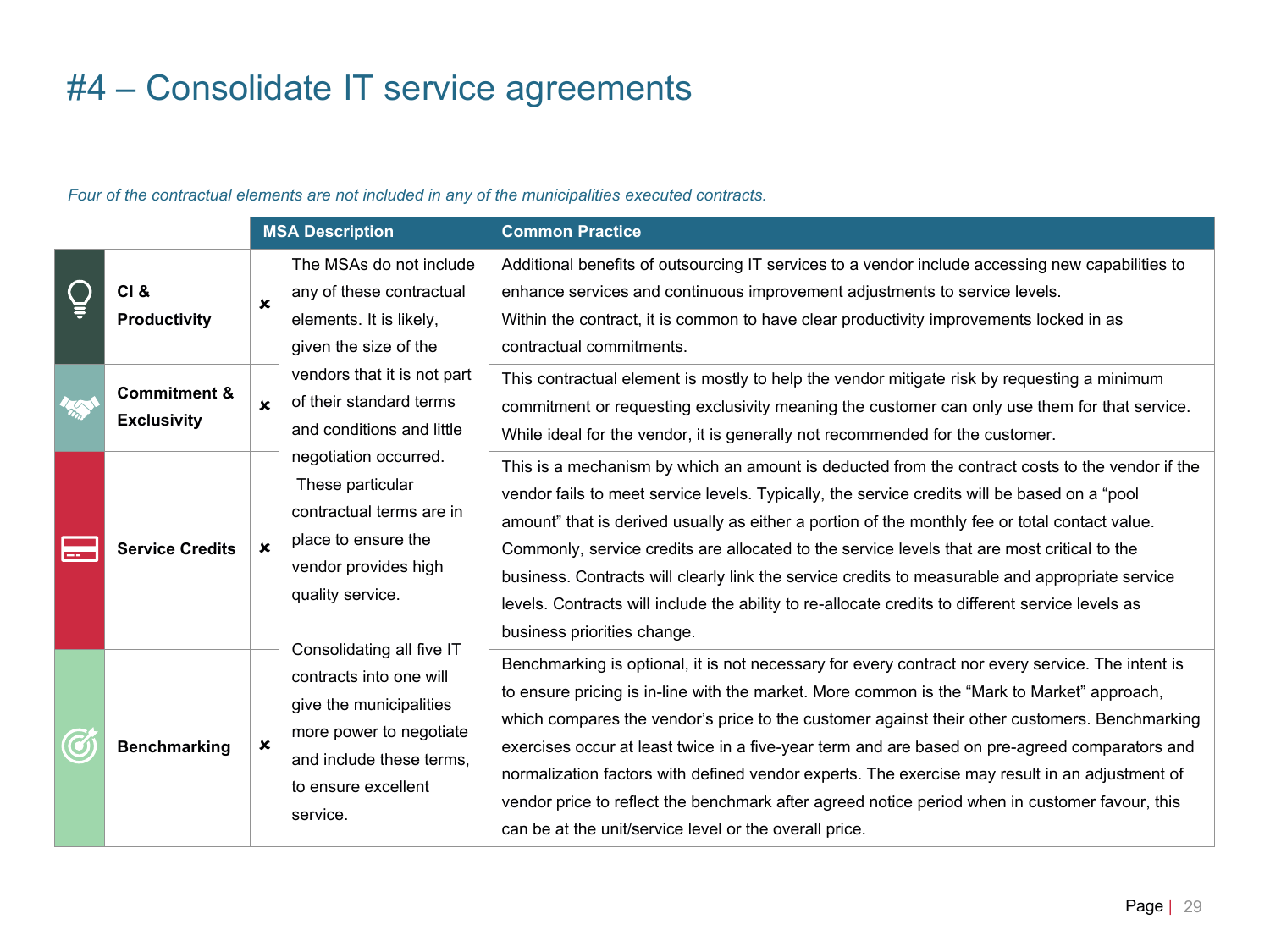#### **Recommendation**

Consolidate IT services across the member municipalities. The scope of the IT services include:

► Service Desk

► Data centre facilities

► End-user computing

- ► Network services
- ► Infrastructure services
- ► Operational security

Revise the contract terms to be more in-line with common practices.

#### **Pre-requisites**

- ► #2 Define and Implement Common Standards
- $\blacktriangleright$  #3 Pool Purchasing

#### **Actions**

#### *Step 1: Form a working group and select an advisor*

- $\blacktriangleright$  Identify representatives from each municipality currently using an outsourced IT service provider. Creating a working group. Consider including representatives from the County and Centre Wellington to assist in this process.
- ► Select an independent advisor to assist the working group throughout the procurement (requirements gathering, creating an RFP, facilitate the selection and evaluation process).

#### *Step 2: Gather requirements*

- $\blacktriangleright$  Have the advisor gather the service requirements from each participating municipality, i.e. scope of service, service levels, standards (including those from recommendation #2) and any additional supporting information regarding the current state and future projects.
- ► Ensure the advisor provides templates for capturing the requirements, developing the RFP and supporting RFP articles e.g. pricing form.
- $\triangleright$  Confirm the commercial option the municipalities desire one contract for all, and common scope of work, separate contracts, or terms to allow municipalities to exit should they wish.

#### *Step 3: Develop the procurement plan*

- Develop a timeline for the procurement that includes the timing of ending current contracts.
- Determine the RFP schedule that aligns with the contracts ending.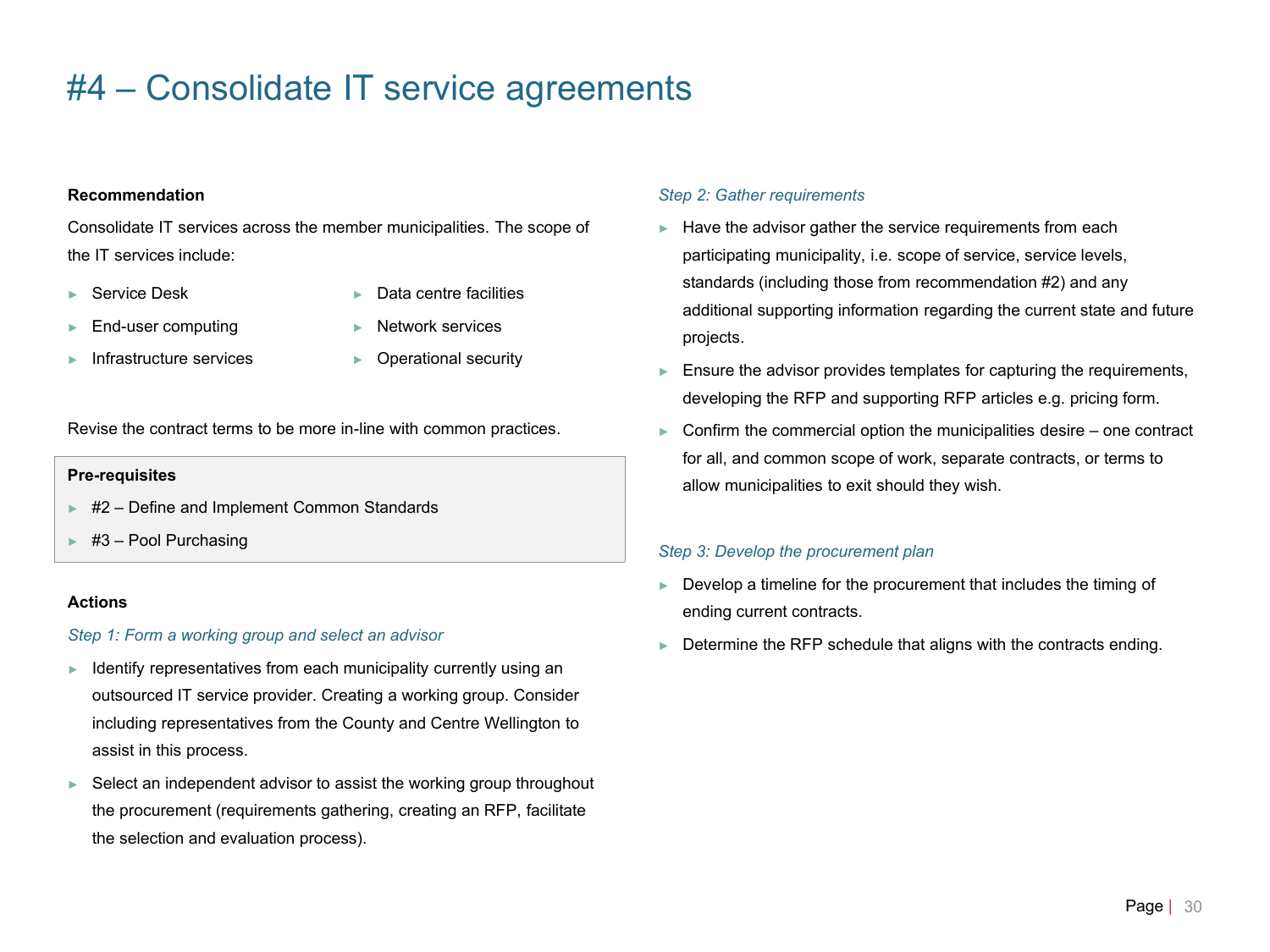#### *Step 4: Develop and issue an RFP for managed IT services*

- Create the RFP, and support RFP templates (pricing, requirements compliance form, financial sustainability questionnaire) for the municipalities, review and revise as required until approved.
- $\blacktriangleright$  Have the advisor develop evaluation criteria and weighting with input from the participating municipalities. Establish an evaluation team and have the advisor provide an overview of the evaluation process.
- ► Determine the procurement vehicle to launch the RFP.
- Manage the Q&A from vendors as required.

#### *Step 5: Evaluate Responses and Design future IT operating model*

- The advisor should review pricing and perform pricing analysis and where necessary and price normalization.
- ► Perform the evaluation of the RFP responses.
- The advisor should use the information from the RFP to analyze the details and determine if there is a viable hybrid in-sourcing model (insourcing some of the IT services and perform a cost, benefit and risk analysis. Include IT staff from the County and Centre Wellington as part of the analysis and agree on the best future IT operating model.

#### *Step 6: Select and negotiate*

- ► Having agreed on the future IT operating model, the advisor should proceed review the vendor's standard terms and conditions and work with legal to review to align with industry standards.
- ► Perform due diligence of the vendor and allow vendor to perform due diligence of the IT estate.
- ► Once complete, agree on the contract and seek the necessary approvals to proceed with service transition.

#### **Benefits**

- ► Improved IT services, resiliency and security via hosting servers at a third-party data centre.
- ► Overall reduction in contract costs through a volume discount.
- $\blacktriangleright$  Help to drive greater consistency across the municipalities (e.g. service levels).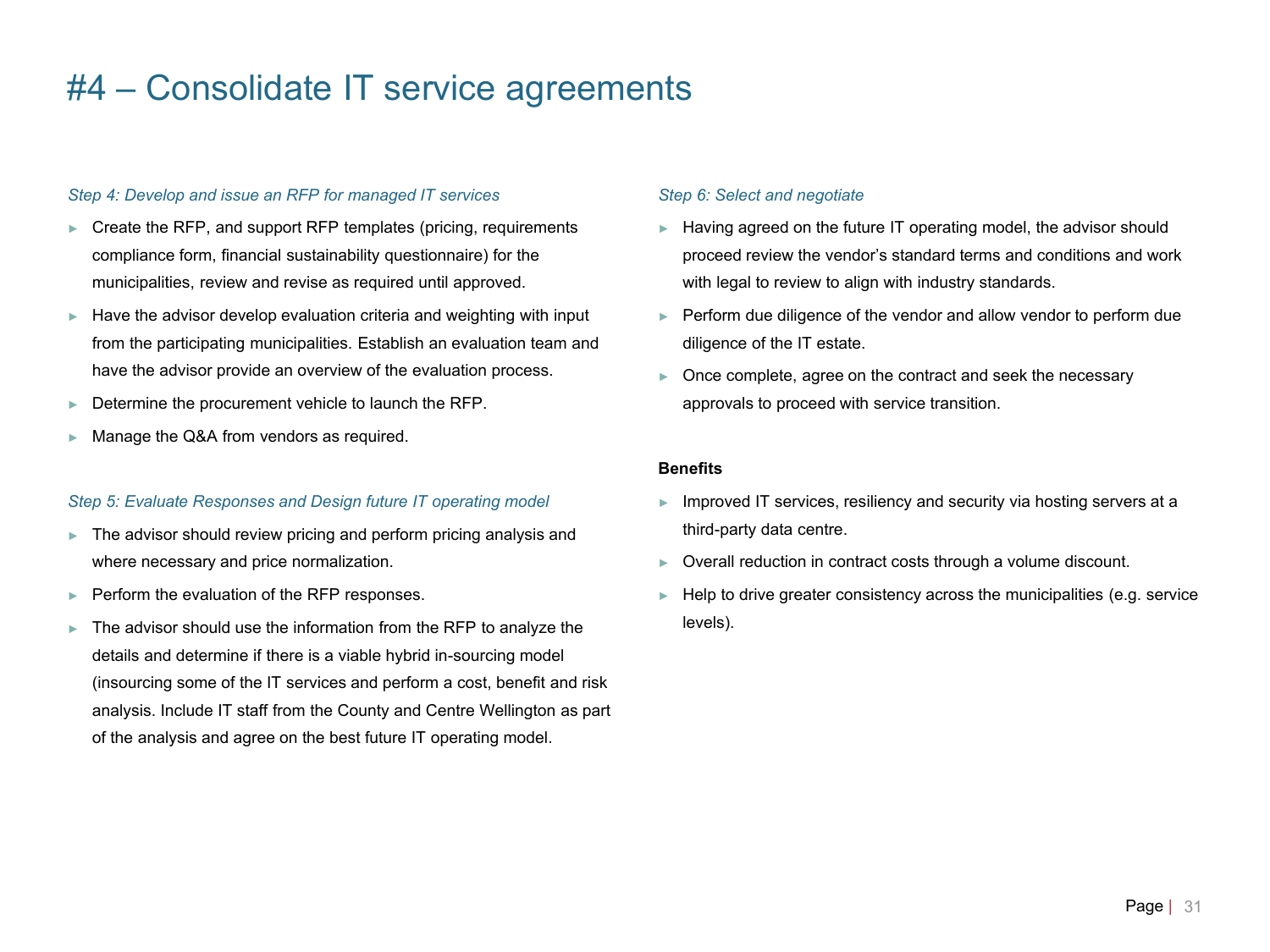#### **Key Assumptions**

- ► The cost per user per month for the current MSAs range from \$48 to \$95, with an average of \$69. With volume discounts in effect, the future MSA will be 5% less than the average cost per user per month of the current MSAs.
- ► The Town of Minto did not provide an executed contract and was therefore not included in the analysis. We would expect the baseline costs to be higher and the savings to be greater if included.
- ► To perform this work we expect the participating municipalities will require external expertise which would cost \$50-65k.

#### **Financial Impact**

► We estimate that collectively (across the four municipalities) costs will not change. There may be marginal savings if Minto is also included.

| <b>Financial Impact</b>      | <b>Year One</b>  |    | <b>Year Two</b> | <b>Year Three</b> |  | <b>Year Four</b> |  |          |  | <b>Year Five</b> |
|------------------------------|------------------|----|-----------------|-------------------|--|------------------|--|----------|--|------------------|
| <b>Status Quo</b>            |                  |    |                 |                   |  |                  |  |          |  |                  |
| <b>Operating Expenditure</b> |                  |    |                 |                   |  |                  |  |          |  |                  |
| <b>IT MSA</b>                | \$<br>138,577 \$ |    | 138,577 \$      | 138,577 \$        |  | 138,577 \$       |  | 138,577  |  |                  |
| <b>Total Operating</b>       | \$<br>138,577    | Ŝ. | 138,577 \$      | 138,577 \$        |  | 138,577 \$       |  | 138,577  |  |                  |
|                              |                  |    |                 |                   |  |                  |  |          |  |                  |
| <b>Recommendation</b>        |                  |    |                 |                   |  |                  |  |          |  |                  |
| <b>Operating Expenditure</b> |                  |    |                 |                   |  |                  |  |          |  |                  |
| <b>IT MSA</b>                | \$<br>138,517 \$ |    | 138,517 \$      | 138,517 \$        |  | 138,517 \$       |  | 138,517  |  |                  |
| <b>Total Operating</b>       | \$<br>138,517    | \$ | 138,517 \$      | $138,517$ \$      |  | 138,517 \$       |  | 138,517  |  |                  |
|                              |                  |    |                 |                   |  |                  |  |          |  |                  |
| <b>Net Impact</b>            |                  |    |                 |                   |  |                  |  |          |  |                  |
| Operating savings            | $-$ \$60         |    | $-$ \$60        | $-$ \$60          |  | $-$ \$60         |  | $-$ \$60 |  |                  |
|                              |                  |    |                 |                   |  |                  |  |          |  |                  |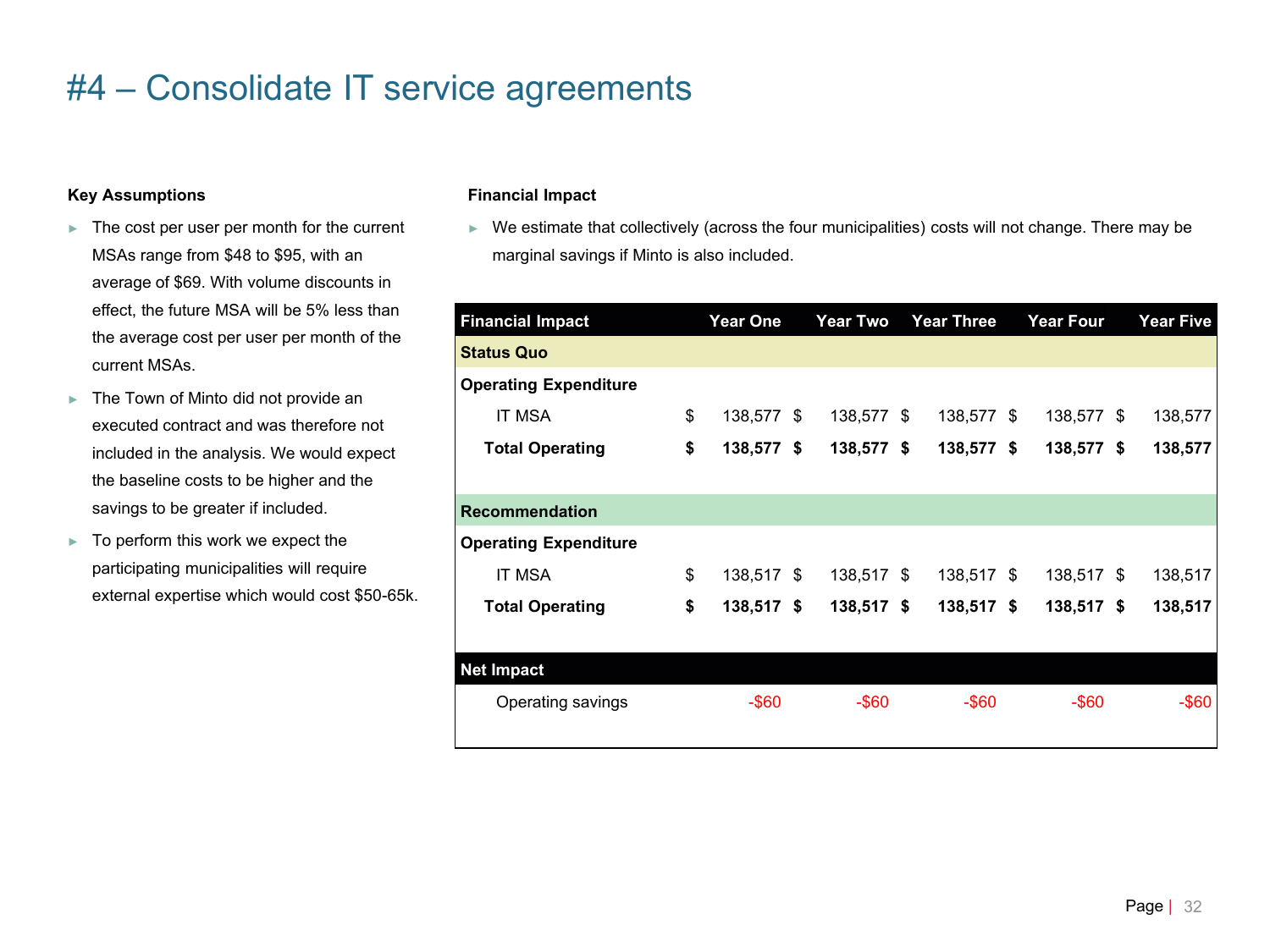#### **Situation**

Network connectivity is becoming increasingly important for staff and residents. During COVID-19 the need for connectivity became increasingly important and may continue to be important to ensure municipalities are able to communicate and offer services to residents. As such, the need for a more resilient and secure network will be important for municipalities.

- ► There are 132 networked facilities in total, ranging from 4 to 74 facilities per municipality. This is largely driven by the size of a municipality and number of locations (i.e. degree of disaggregation).
- ► There is a high degree of varying network resiliency amongst the municipalities.
- ► In addition, because each municipality has built and operate their own network there is variances across not only the architecture but also the network devices (hardware) and the ISPs as per the table.

|                           | <b>Networked Facilities</b> | <b>ISP</b>            |                                         |  |  |
|---------------------------|-----------------------------|-----------------------|-----------------------------------------|--|--|
|                           | <b>Total</b>                | <b>ISP Connection</b> |                                         |  |  |
| <b>Centre Wellington*</b> | 15                          | 2                     | Rogers<br><b>HydroOne</b><br>Wightman   |  |  |
| <b>County</b>             | 74                          | 65                    | Bell<br>Rogers<br>Wightman<br>+6 others |  |  |
| Guelph/Eramosa*           | 5                           | 5                     | Rogers                                  |  |  |
| <b>Mapleton</b>           | 5                           | 5                     | Mornington                              |  |  |
| <b>Minto</b>              | $\overline{7}$              | $\overline{7}$        | Wightman                                |  |  |
| <b>Puslinch</b>           | 4                           | 3                     | Rogers                                  |  |  |
| <b>Wellington North</b>   | 22                          | $\overline{2}$        | <b>Packetworks</b>                      |  |  |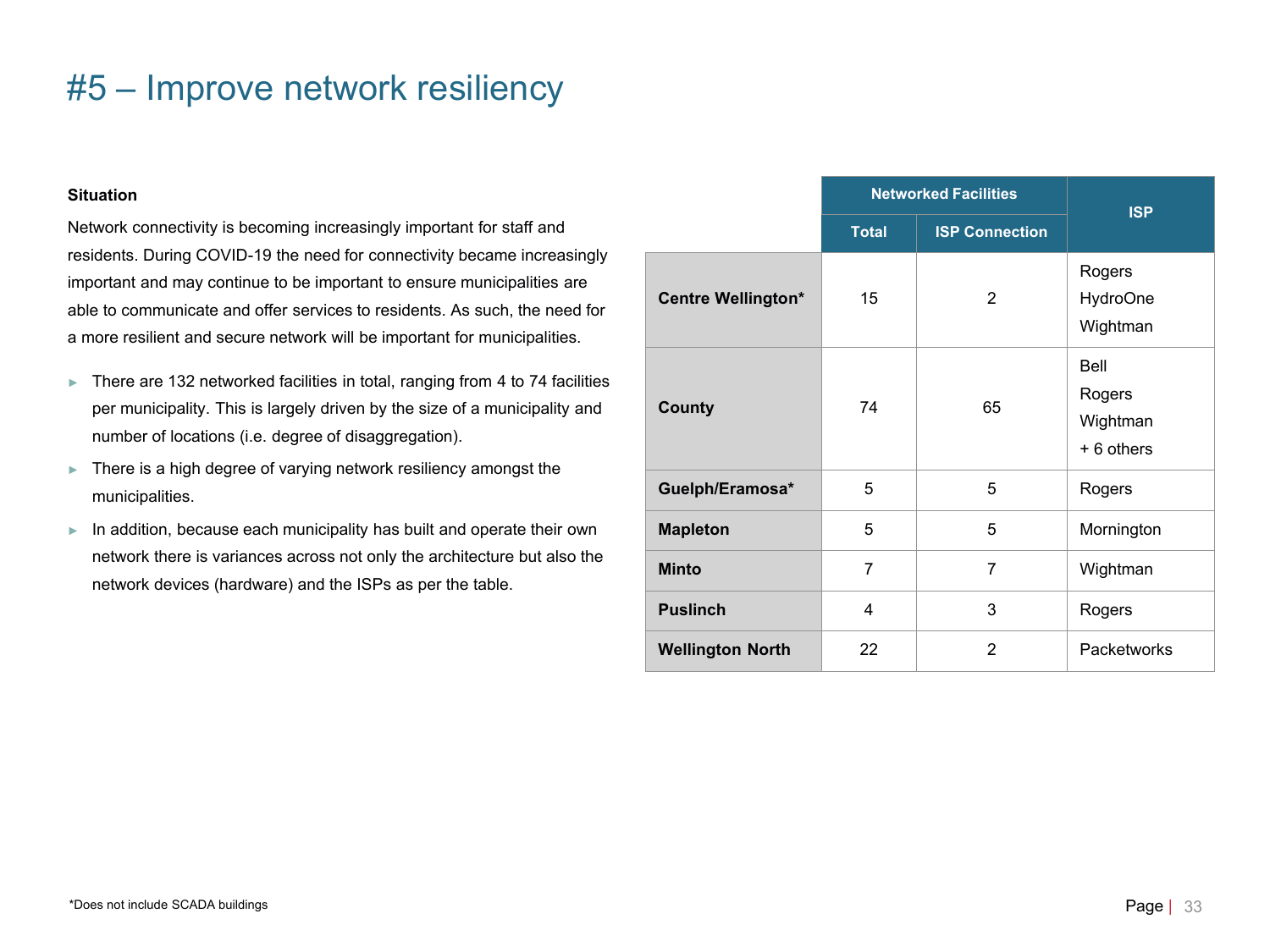#### **Recommendation**

Implement a consistent network architecture for select municipalities (Puslinch, Minto, Mapleton, Wellington North, Guelph Eramosa) and standardize the use of ISPs, having redundant internet connections and segmenting the network traffic.

#### **Pre-requisites**

- ► #2 Define and Implement Common Standards
- ► #4 Consolidate IT Service Agreements

#### **Actions**

#### *Step 1: Re-architect the network*

- ► Using the information from this Review gather additional information from the select municipalities' managed service provider.
- Engage resources from the County and Centre Wellington to assist in re-designing a new architecture using a "Hub and spoke" model.
- $\blacktriangleright$  Create a new standard network architecture and identify the changes necessary to each municipalities network design.
	- Identify for each municipality the primary hub a location that has access to high bandwidth from multiple ISPs.
	- Identify a site to act as a secondary hub (redundant internet connection) in the event of failure at the primary hub.

#### *Step 1: Re-architect the network (continued)*

- Use the security standards identified in recommendation #2 to ensure compliance.
- Standardize the connection between sites by using VLANs between the primary hub and the networked sites "spokes".
- Segment network traffic between municipal traffic and any "guest" traffic e.g. WIFI at recreation or community centres.
- Define the network bandwidth requirements (current and desired)
- For critical infrastructure locations such as SCADA additional resiliency may be required e.g. mobile / cellular connection as a backup solution to ensure connectivity.

#### *Step 2: Go to market*

- $\blacktriangleright$  Using the new network architecture design and pool purchasing, develop an RFP for Internet services.
- Compare the results of the current ISP connections and the results from the RFP. Revise the new network architecture design if the necessary bandwidth is not feasible.
- ► Select ISPs for all municipalities to use for Internet. Each municipality will have two different ISPs for redundancy in the event of failure.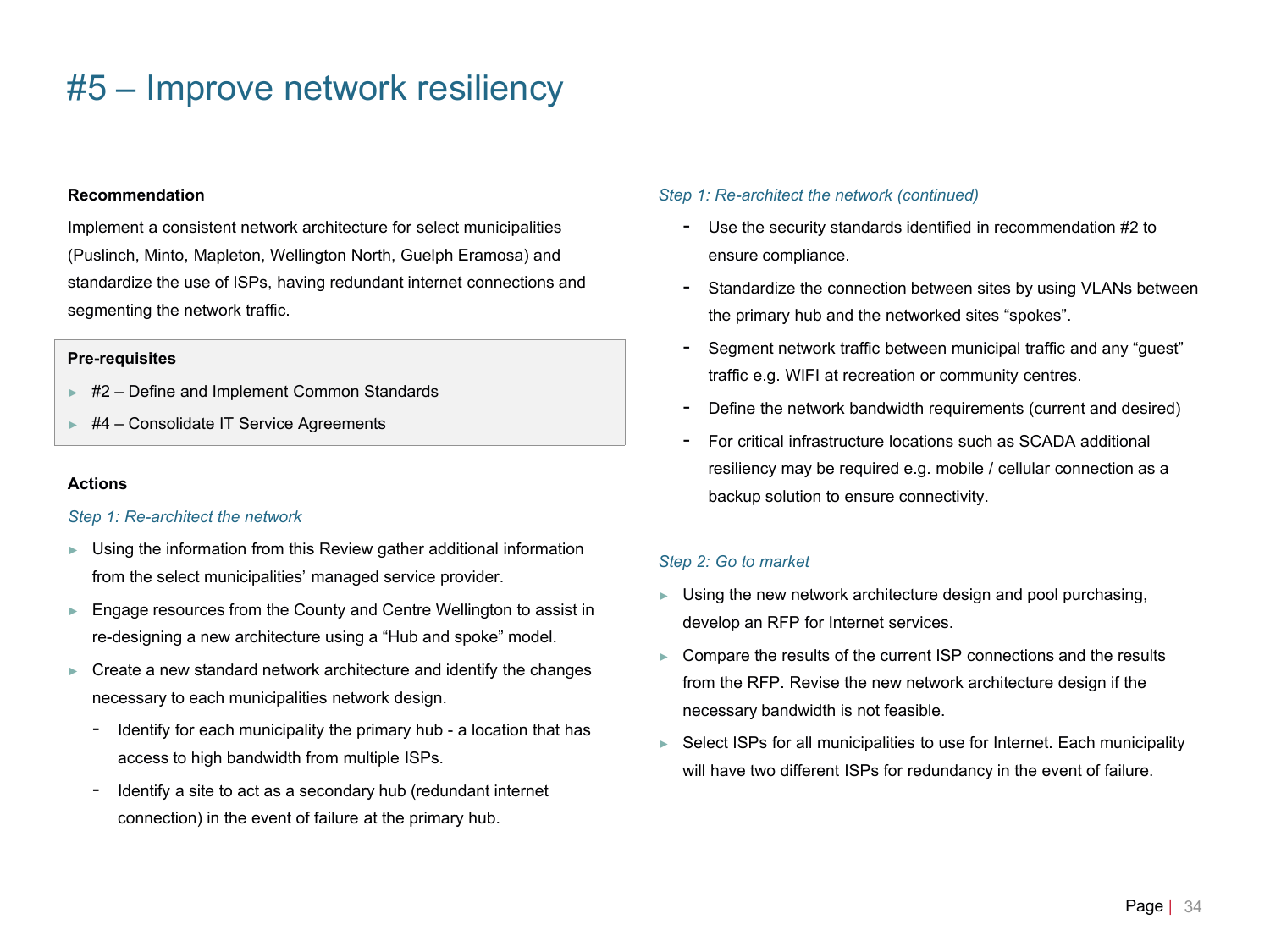#### *Step 3: Build and implement the new network architecture*

- ► Create a project plan to build and implement the new network architecture. The project plan will take into account the current network equipment, the asset refresh cycles, ISP RFP details, budgets and other changes e.g. progress of recommendation #4.
- $\blacktriangleright$  Begin building the new network architecture by procuring the necessary network devices.
- ► Configure the network devices as required to conform with security standards and that the devices will automatically re-route traffic via the redundant ISP connection. Work with the municipalities' managed service providers to implement the changes.
- ► Perform the appropriate testing of the devices and connections.
- $\blacktriangleright$  Implement the new network as per the plan.

#### **Benefits**

- ► Improved service availability, disaster recovery capabilities, resiliency and security
- ► Reduce operating costs (e.g. ISP connections)
- ► Reduce network administration costs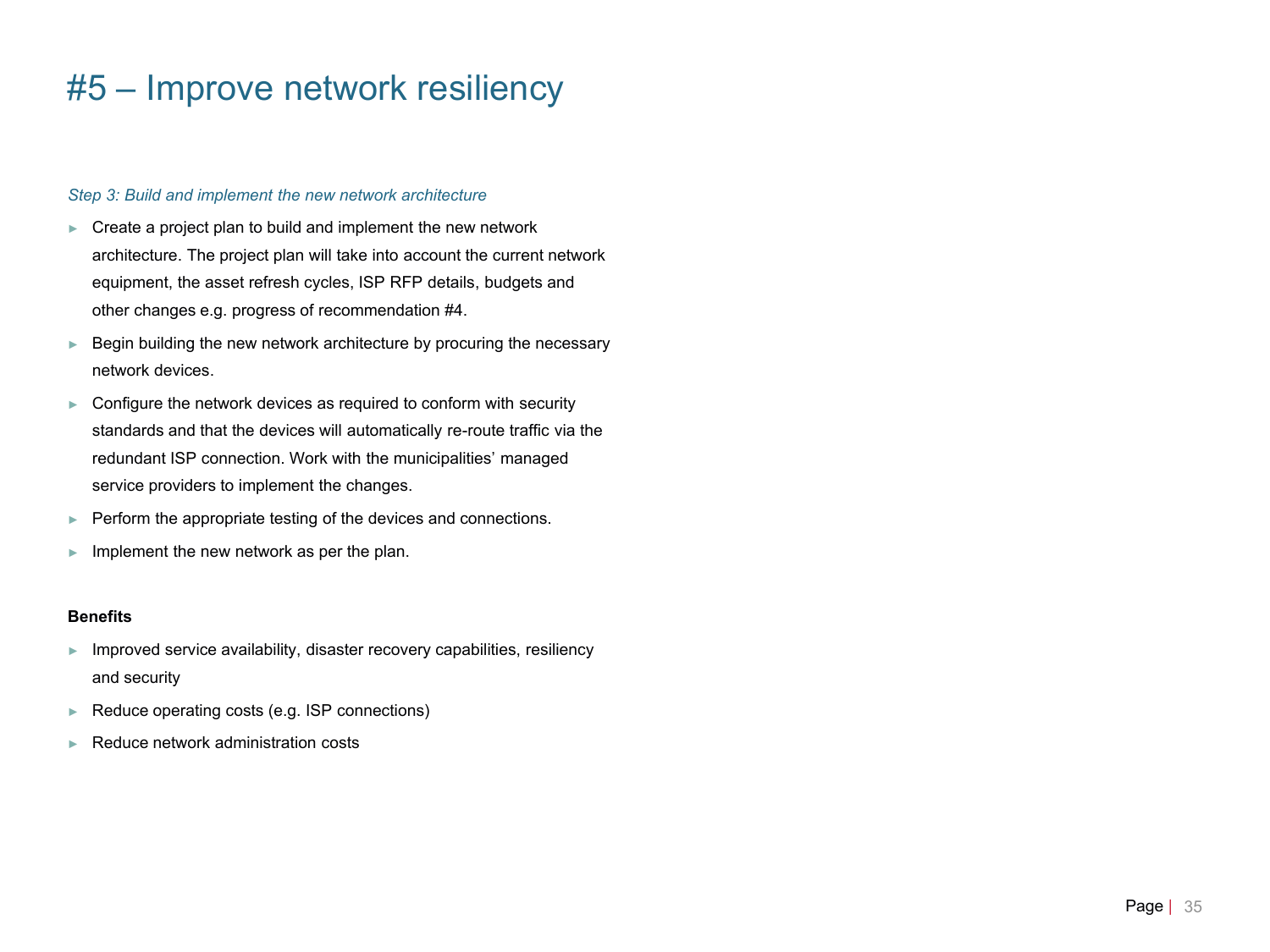#### **Key Assumptions**

- $\triangleright$  We assume recommendation #4 has occurred or is happening at the same time. If servers and infrastructure are moved to a third-party data centre, additional redundancy may not be required.
- ► There will not be reduction in network equipment costs, as each municipal facility will still require them or a replacement depending on the new network hardware standards.
- ► Adding ISP redundancy will increase the cost slightly for five of the seven municipalities. To calculate this we use an average of the ISP connection cost per location of \$885.67/annum.
- ► All municipalities will pool purchasing power allowing for a 5% volume discount.
- ► Steps 1-3 will require a technical project manager (contractor) for a year and at a cost of \$60-80k.
- ► We also assume that managed service providers for the municipalities will assist in the project as part of their network service.

#### **Financial Impact**

► Based on our calculations, the municipalities collectively can save \$120k over a period of five years.

| <b>Financial Impact</b>      | <b>Year One</b> | <b>Year Two</b> | <b>Year Three</b> |  | <b>Year Four</b> |  |              |  | <b>Year Five</b> |
|------------------------------|-----------------|-----------------|-------------------|--|------------------|--|--------------|--|------------------|
| <b>Status Quo</b>            |                 |                 |                   |  |                  |  |              |  |                  |
| <b>Operating Expenditure</b> |                 |                 |                   |  |                  |  |              |  |                  |
| <b>ISP</b>                   | \$<br>85,401 \$ | 85,401 \$       | 85,401 \$         |  | 85,401 \$        |  | 85,401       |  |                  |
| <b>Total Operating</b>       | \$<br>85,401 \$ | 85,401 \$       | 85,401 \$         |  | 85,401 \$        |  | 85,401       |  |                  |
|                              |                 |                 |                   |  |                  |  |              |  |                  |
| <b>Recommendation</b>        |                 |                 |                   |  |                  |  |              |  |                  |
| <b>Operating Expenditure</b> |                 |                 |                   |  |                  |  |              |  |                  |
| <b>ISP</b>                   | \$<br>61,292 \$ | 61,292 \$       | 61,292 \$         |  | 61,292 \$        |  | 61,292       |  |                  |
| <b>Total Operating</b>       | \$<br>61,292 \$ | 61,292 \$       | 61,292 \$         |  | 61,292 \$        |  | 61,292       |  |                  |
|                              |                 |                 |                   |  |                  |  |              |  |                  |
| <b>Net Impact</b>            |                 |                 |                   |  |                  |  |              |  |                  |
| Operational savings          | $-$ \$24,109    | $-$ \$24,109    | $-$ \$24,109      |  | $-$ \$24,109     |  | $-$ \$24,109 |  |                  |
|                              |                 |                 |                   |  |                  |  |              |  |                  |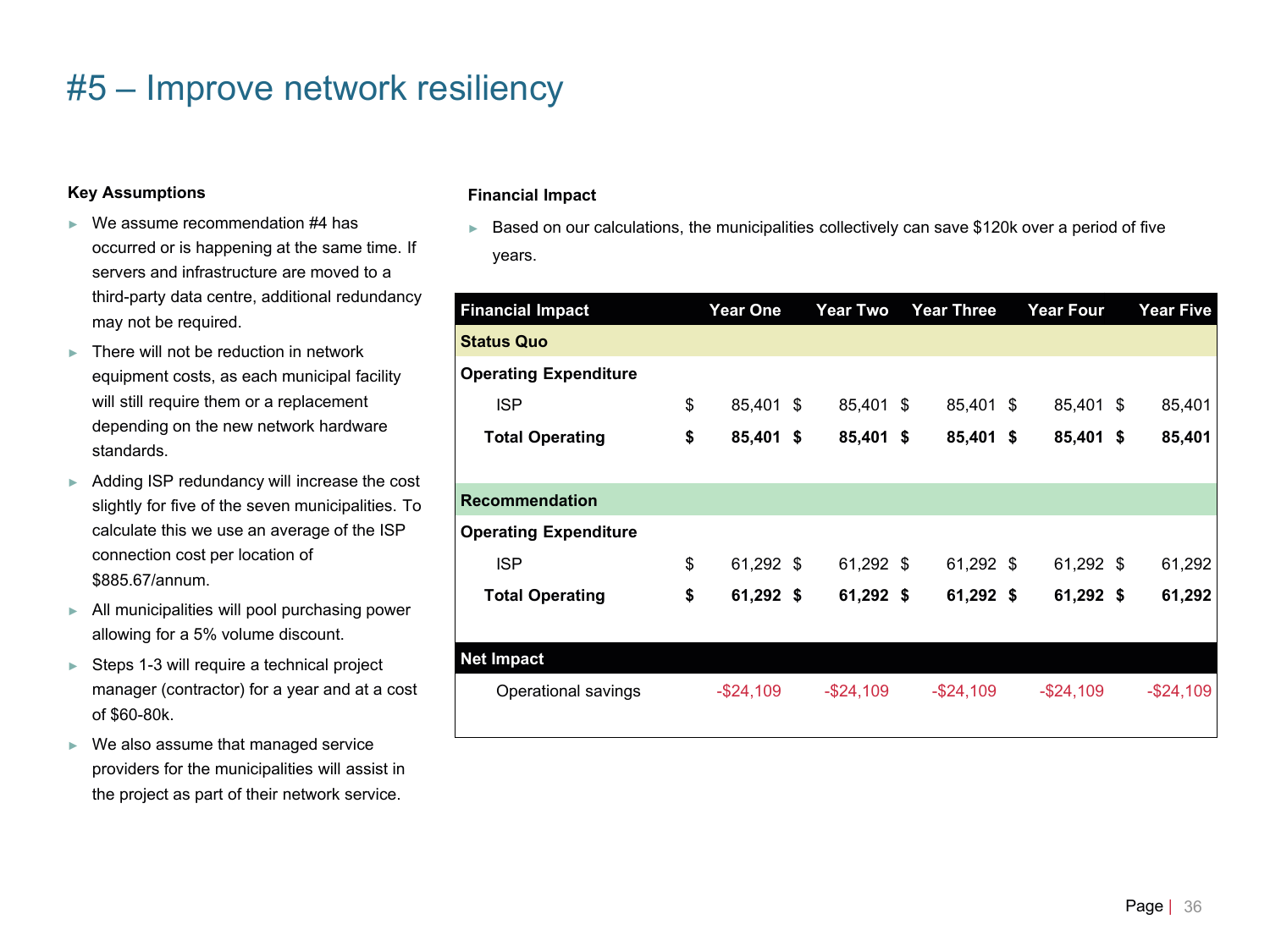#### **Situation**

Each municipality hosts their own servers on premise in their own data rooms or data centres and there a multiple under-utilized assets.

#### *Majority of municipalities use their servers for storage*

- ► The County and Centre Wellington use storage arrays rather than store data on their servers. Both have under-utilized storage as summarized in the table to the right.
- ► Among the remaining municipalities there are many servers with under-utilized storage. Some servers have as low as 23% storage utilization, while other servers are maxed out at 99%. In total, there is more than 50% free storage space across the 11 servers.
- ► Some of the municipalities have one server that operates all the municipality's applications. While this can be cost effective it also introduces risk. If the server fails, the municipality will not be able to deliver any of its services.

|                           | <b>Physical</b> | Storage (TB) | <b>Utilization</b> | Range |        |  |
|---------------------------|-----------------|--------------|--------------------|-------|--------|--|
|                           | <b>Servers</b>  | <b>Total</b> | <b>Used</b>        |       |        |  |
| <b>Centre Wellington*</b> | 6               | 63.0         | 33.0               | 52%   | 18-73% |  |
| <b>County</b>             | 13              | 61.0         | 24.3               | 40%   | n.a.   |  |
| <b>Subtotal</b>           | 19              | 124.0        | 57.3               | 46%   | n.a.   |  |
| Guelph/Eramosa            | 1               | 2.70         | 2.40               | 89%   | n.a.   |  |
| <b>Mapleton</b>           | $\overline{2}$  | 7.48         | 2.39               | 32%   | 23-59% |  |
| Minto*                    | 3               | 2.22         | 1.87               | 84%   | 34-99% |  |
| <b>Puslinch</b>           | 1               | 5.45         | 2.89               | 53%   | n.a.   |  |
| <b>Wellington North</b>   | $\overline{4}$  | 6.72         | 2.78               | 41%   | 28-97% |  |
| <b>Subtotal</b>           | 11              | 24.58        | 12.34              | 50%   | n.a.   |  |
| <b>Total</b>              | 30              | 148.58       | 69.64              | 47%   | n.a.   |  |

Note: Storage utilization is calculated as used/total. SCADA servers for both Centre Wellington and Wellington North are not included in the table.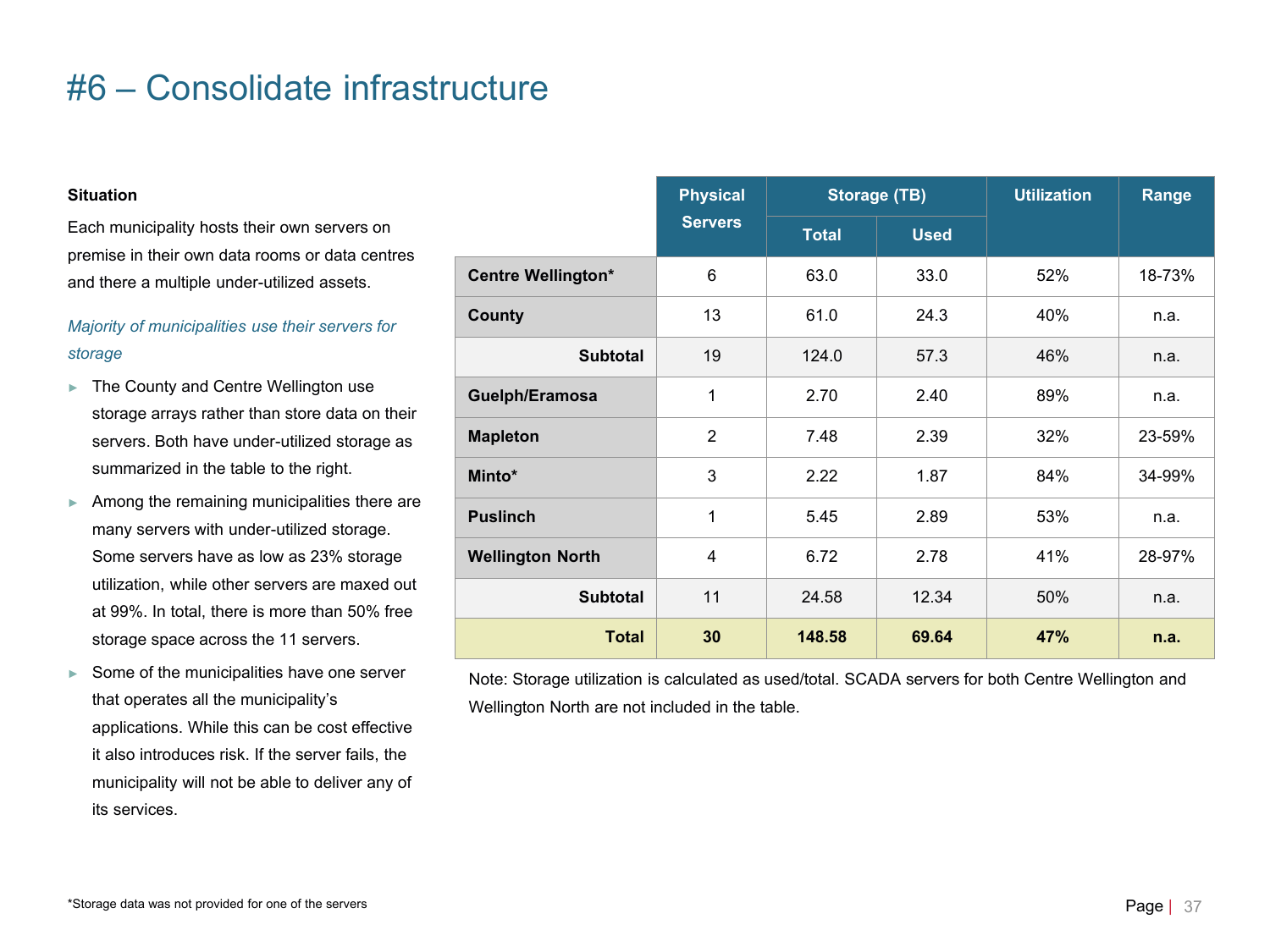#### *The municipalities vary in their degree of server virtualization*

- ► Host servers are physical servers that are hosting virtual servers. Some municipalities have all their physical servers acting as host servers, while few municipalities have a low number of host servers, as low as 50%.
- ► In our review, we were not provided with CPU performance. However, as a rule of thumb, each virtual CPU should map to a physical core. Meaning, that host servers that have more physical cores than virtual CPU, than likely the host server can be further virtualized.
- ► Virtualization of servers reduces hardware costs by increasing utilization through scalability. Virtual servers are more advantageous than physical servers as they reduce server management effort and downtime by enabling faster application deployment, providing the ability to run different OS, improve disaster recovery and reduce IT maintenance.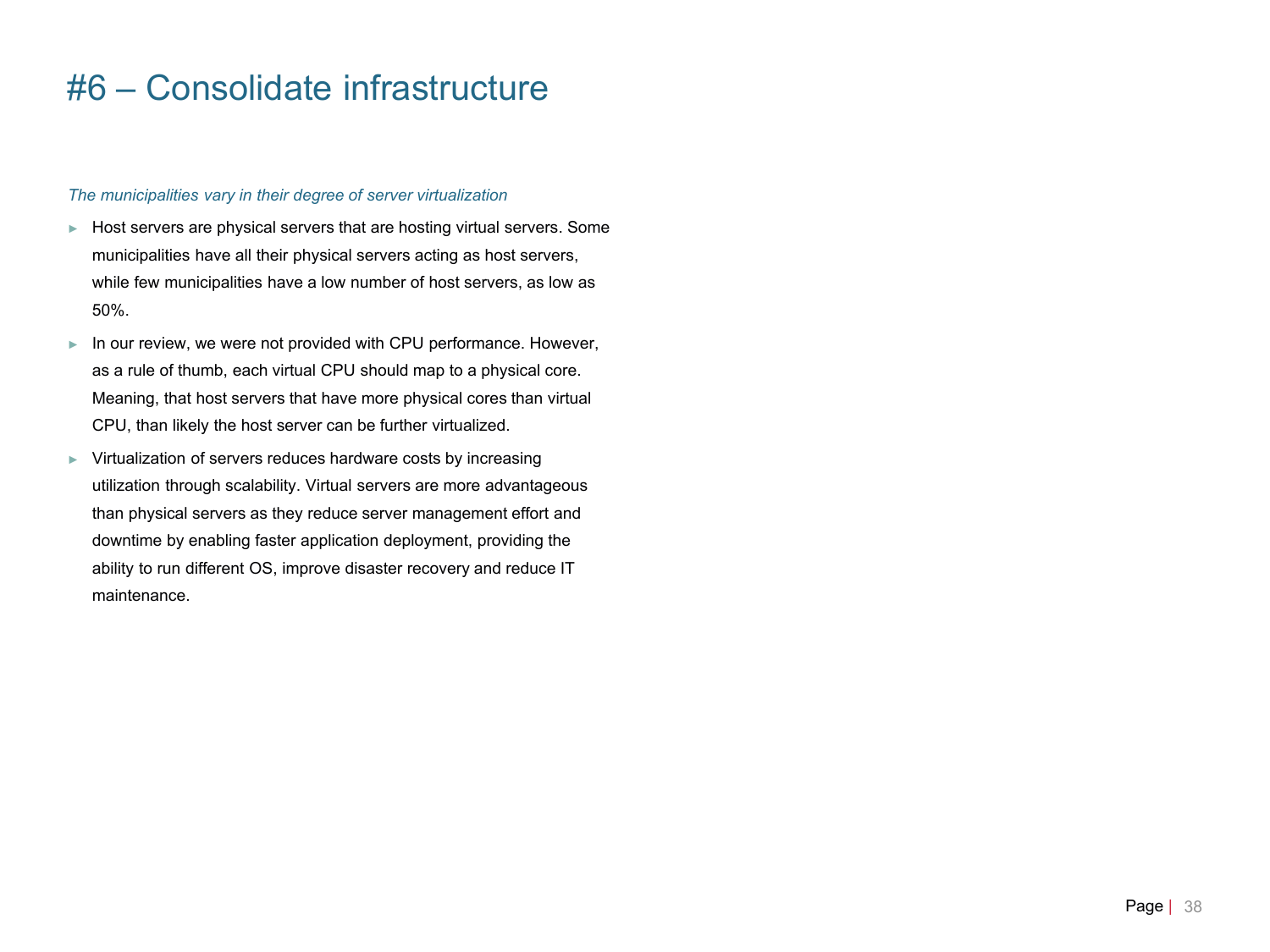#### **Recommendation**

Reduce the total number of physical servers through increased virtualization and shared physical servers. There are three options for how the servers could be shared:

- 1. Smaller municipalities sharing among themselves (Guelph/Eramosa, Mapleton, Minto, Puslinch, Wellington North)
- 2. The County and Centre Wellington sharing among themselves
- 3. All member municipalities sharing

However, given the County and Centre Wellington's sophisticated infrastructure set up it would make merging difficult. There we recommend option one.

#### **Pre-requisites**

- ► #2 Define and Implement Common Standards
- ► #4 Consolidate IT Service Agreements

#### **Actions**

#### *Step 1: Create a detailed migration plan*

► Increase virtualization will allow for two things: a) keeps each municipality's data separate from the others thereby reducing security and privacy risks, b) decreases the volume of physical equipment at the data centre thereby reducing maintenance and overhead costs.

#### *Step 1: Create a detailed migration plan (continued)*

- ► Review the CPU utilization to determine how best to consolidate existing servers. Specifically,
	- Identify all physical cores that are not yet running virtual servers. Use these to host additional virtual servers.
	- Consider the server ages when migrating workloads move workloads to servers that have been recently purchased and off servers that are older than five years. Ensure that the ages of the remaining servers are evenly distributed across the refresh cycle to lessen the financial burden in a given year.
	- Split each Municipality's servers across multiple physical machines rather than on the same physical server to reduce service disruption caused by potential outages.

#### *Step 2: Migrate the servers*

► Virtualize remaining physical servers and onto the new host. Retire the original server. Pick the best time and day that will have the least service disruption, such as evenings and weekend.

#### **Benefits**

- ► Reduced capital costs due to the reduced volume of server replacements and operating costs associated with server maintenance and management.
- ► Additional savings when combined with opportunity #8. Migrating applications to the Cloud will provide empty space on servers, allowing for further consolidation.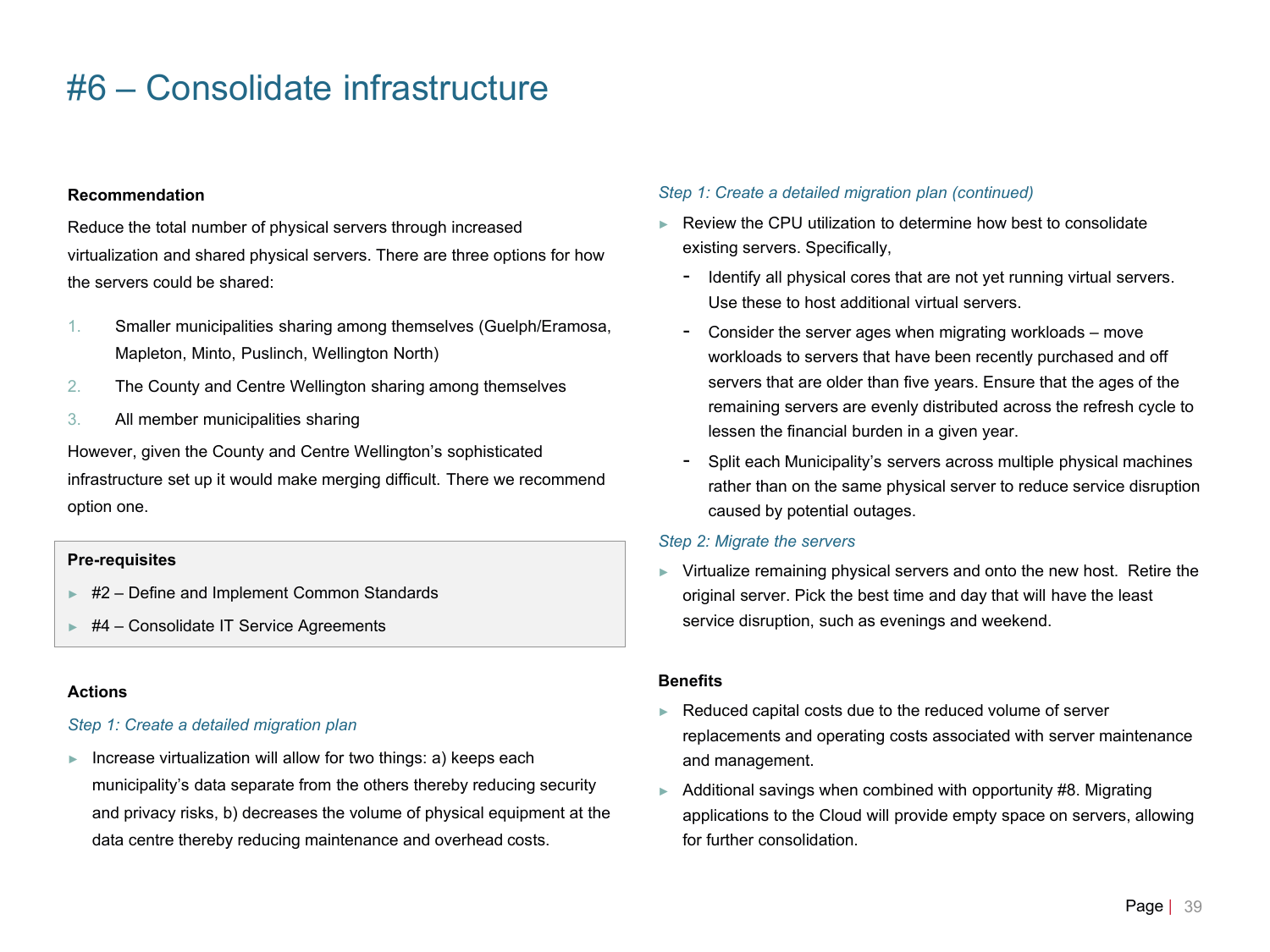#### **Key Assumptions**

- ► We have modelled option one. Across the five municipalities there 11 physical servers of which eight are hosts to virtual servers and three are additional physical servers.
- ► The existing eight hosts are running 91 virtual CPU but have a total capacity of 120 cores. As such, the remaining three physical servers can be virtualized onto the existing physical hosts, eliminating the need for three physical servers.
- ► Additionally, one of the eight host servers is running only two virtual CPU and can be virtualized onto one of the other existing physical hosts.
- ► Typical maintenance cost per server per month is \$95. We assume the cost per server will remain the same in the future.
- ► Server replacement is spaced out evenly across a five-year refresh cycle in order to distribute the costs.

#### **Financial Impact**

► We estimate that the five participating municipalities will collectively save \$29k in operating and \$45k in capital over a five year period.

| <b>Financial Impact</b>      | <b>Year One</b>   | <b>Year Two</b> | <b>Year Three</b> | <b>Year Four</b> | <b>Year Five</b> |
|------------------------------|-------------------|-----------------|-------------------|------------------|------------------|
| <b>Status Quo</b>            |                   |                 |                   |                  |                  |
| <b>Operating Expenditure</b> |                   |                 |                   |                  |                  |
| Server maintenance           | \$<br>12,540 \$   | 12,540 \$       | 12,540 \$         | 12,540 \$        | 12,540           |
| <b>Total Operating</b>       | \$<br>12,540 \$   | 12,540 \$       | 12,540 \$         | 12,540 \$        | 12,540           |
| <b>Capital Expenditure</b>   |                   |                 |                   |                  |                  |
| Server replacement           | \$<br>15,000 \$   | 10,000 \$       | 10,000 \$         | 10,000 \$        | 10,000           |
| <b>Total Capital</b>         | \$<br>15,000 \$   | 10,000 \$       | 10,000 \$         | 10,000 \$        | 10,000           |
|                              |                   |                 |                   |                  |                  |
| <b>Recommendation</b>        |                   |                 |                   |                  |                  |
| <b>Operating Expenditure</b> |                   |                 |                   |                  |                  |
| Server maintenance           | \$<br>6,840 \$    | 6,840 \$        | 6,840 \$          | 6,840 \$         | 6,840            |
| <b>Total Operating</b>       | \$<br>6,840 \$    | 6,840 \$        | 6,840 \$          | 6,840 \$         | 6,840            |
| <b>Capital Expenditure</b>   |                   |                 |                   |                  |                  |
| Server replacement           | \$<br>10,000 \$   | $-$ \$          | - \$              | $-$ \$           |                  |
| <b>Total Capital</b>         | \$<br>$10,000$ \$ | - \$            | - \$              | - \$             |                  |
|                              |                   |                 |                   |                  |                  |
| <b>Net Impact</b>            |                   |                 |                   |                  |                  |
| Operating savings            | $-$5,700$         | $-$5,700$       | $-$5,700$         | $-$5,700$        | $-$5,700$        |
| Capital savings              | $-$5,000$         | $-$10,000$      | $-$10,000$        | $-$10,000$       | $-$10,000$       |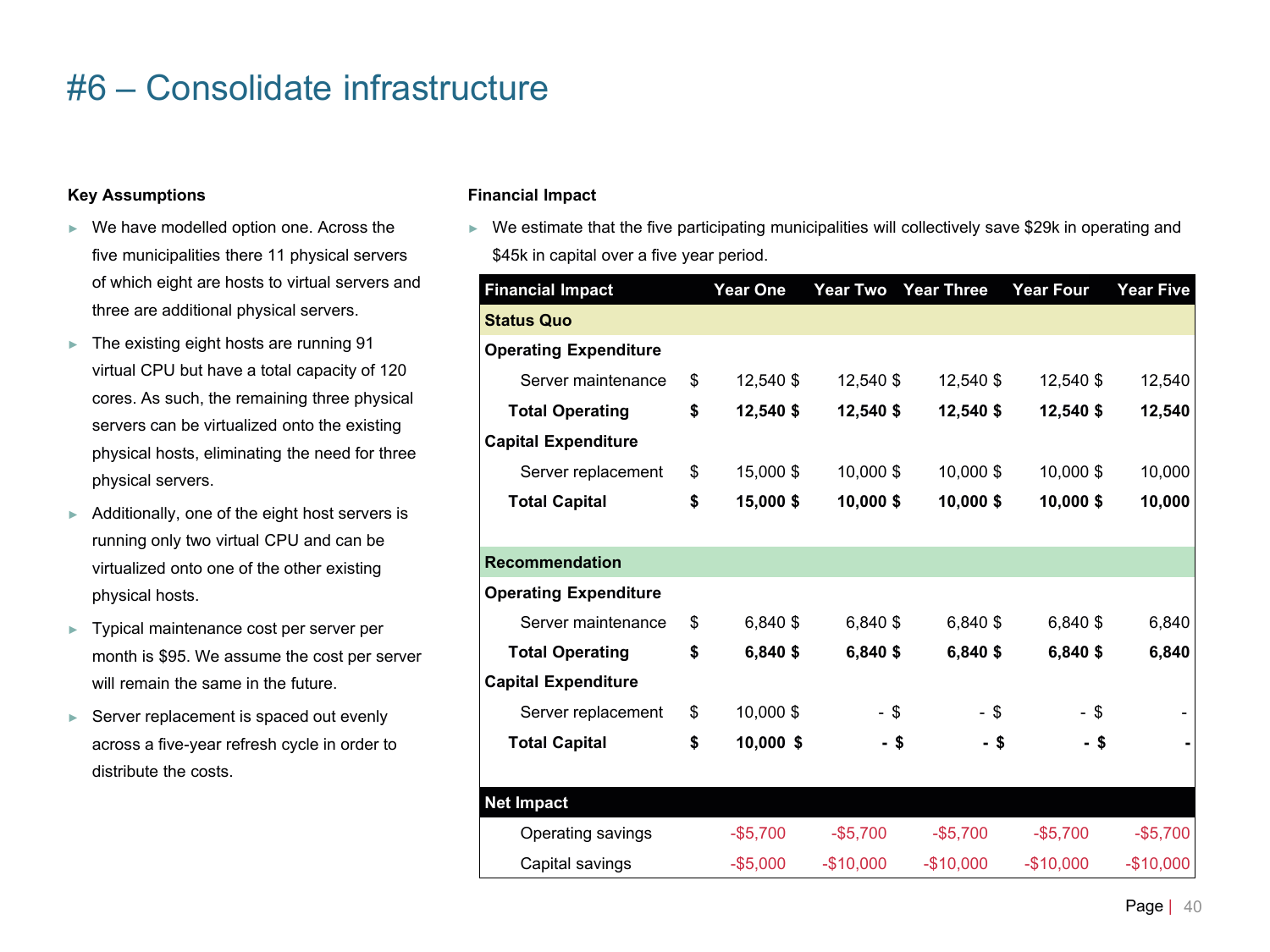### #7 – Collaborate on system selection

#### **Situation**

The municipalities are using many similar systems.

- ► Of which, some of the municipalities expressed that they are looking to upgrade or replace two of the systems.
- ► The municipalities have already partnered with the County to procure and implement the enterprise asset management system, CityWide.

#### **Recommendation**

Identify circumstances where municipalities are seeking to replace existing systems and collaborate on:

- ► Gathering system requirements
- ► Evaluating and selecting the vendor
- ► Managing the implementation of the system

Depending on the system, municipalities may choose to collaborate on one, two or all three tasks.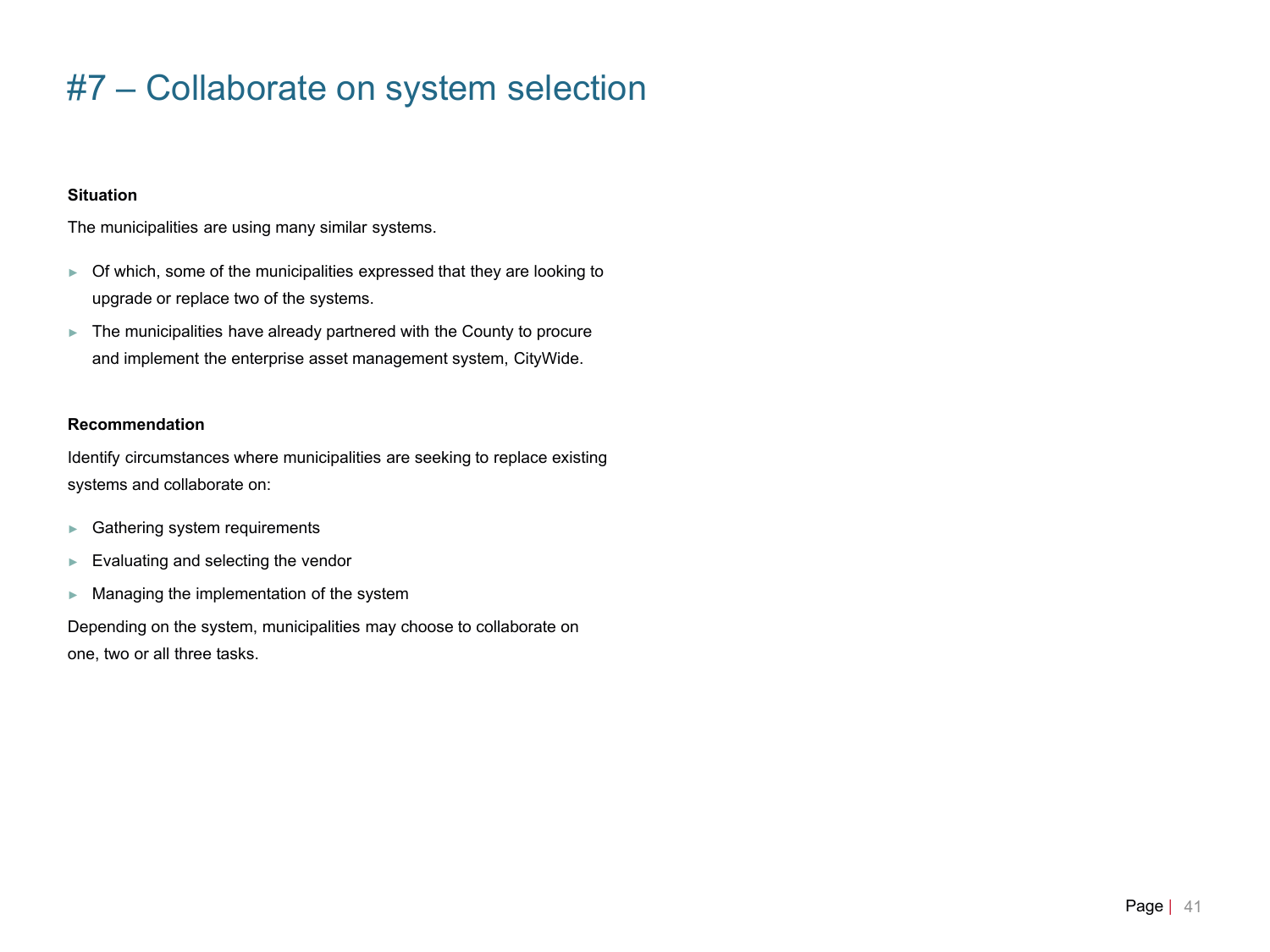### #7 – Collaborate on system selection

#### **Actions**

#### *Step 1: Develop a plan*

- Having set the strategic plan in recommendation #1, each municipality will have identified which of their systems needs replacement and the timing of the replacement. Working together, identify similar systems among the municipalities and develop a timeline for the procurement that coincides with the desired replacement schedule for all participating municipalities.
- $\blacktriangleright$  Develop a collaborative procurement plan will the participating municipalities collaborate on gathering requirements only or will the plan also include going to market and implementing the same system?
- Assign one project manager to represent all participating municipalities.

#### *Step 2: Document system requirements*

Hire a third party that will gather system requirements from each participating municipality. To reduce time and effort, first gather the requirements for one municipality and then bring requirements to the other municipalities to confirm, add or remove requirements.

#### *Step 3: Create an RFP*

Based on the requirements, decide whether to replace the system with the newest version or whether to go to market to find a new solution.

- Have the third party develop one RFP for all the participating municipalities determine the process for procurement, i.e. publish the RFP publicly or invite specific vendors.
- ► Manage the Q&A from vendors as required.

#### *Step 4: Evaluate responses*

- Establish an evaluation team consisting of the third party, project manager and representatives from each of the municipalities.
- ► Work together to develop evaluation criteria that suits all municipalities. Ensure this includes a demonstration of the solution by the vendors.

#### *Step 5: Select vendor and solution*

- ► Review evaluation scores and pricing. Perform pricing analysis and where necessary, conduct price normalization.
- Determine whether to implement the system together or to sign individual contracts with the vendor.

#### *Step 6: Oversee the implementation across all municipalities*

- ► Create a project team with representatives from each municipality.
- Have the project manager coordinate and liaise with the vendor and the participating municipalities.

#### **Benefits**

► Shared project costs and management costs.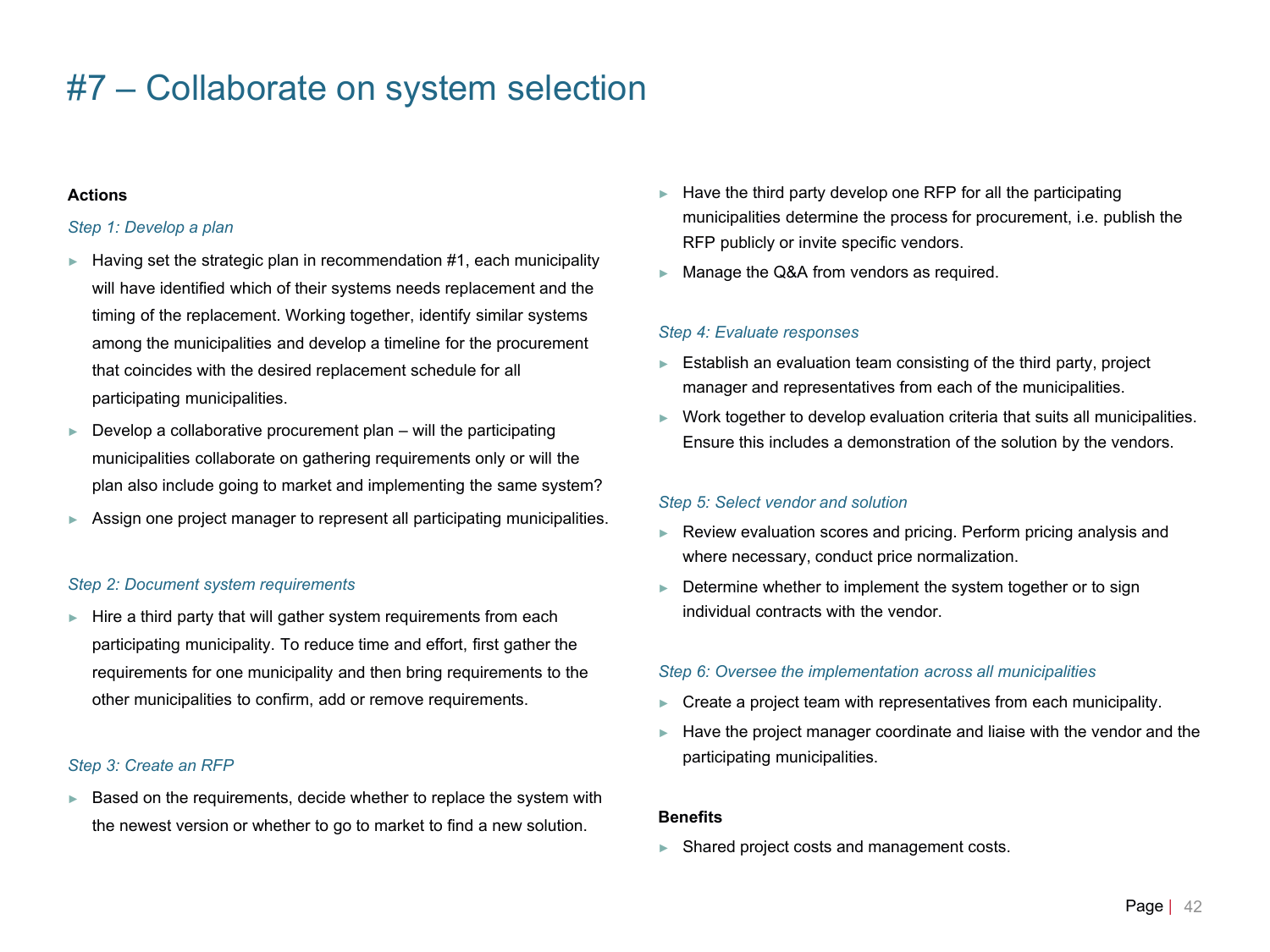### #7 – Collaborate on system selection

#### **Key Assumptions**

- ► As Keystone is a potential candidate for upcoming system replacements, we calculated the financial impact for the four municipalities currently using the system. We've assumed this will happen in year one.
- ► The municipalities will hire a third party to gather requirements, write an RFP and assist in the evaluation. These one-time costs will come out of capital and range between \$80-100k.
- ► We've modelled the impact of labour separately. One municipal representative will conduct project management for all four municipalities and at least four representatives from each municipality will assist in the evaluation of solutions.
- ► Implementation costs include design, installation, testing, training, etc., all to be completed by an replacement system vendor.
- ► The licensing costs of the replacement system will be the same, and therefore have not been modelled. However, if the municipalities chose to implement and share the same system there will likely be volume discounts on licenses as well as future savings related to ongoing system maintenance.

#### **Financial Impact**

► We estimate that for four municipalities to collaborate on the selection and implementation of one system will save \$140k across the participating municipalities.

| <b>Financial Impact</b>        | Year One        |
|--------------------------------|-----------------|
| <b>Status Quo</b>              |                 |
| <b>Capital Expenditure</b>     |                 |
| Procurement - third party      | \$<br>240,000   |
| Implementation - third party   | \$2,000,000     |
| <b>Total Capital</b>           | \$2,240,000     |
| <b>Municipal Labour Costs</b>  |                 |
| Procurement - project mgmt.    | \$<br>44,615    |
| Implementation - project mgmt. | \$<br>160,000   |
| <b>Total Labour Costs</b>      | \$<br>204,615   |
|                                |                 |
| <b>Recommendation</b>          |                 |
| <b>Capital Expenditure</b>     |                 |
| Procurement - third party      | \$<br>100,000   |
| Implementation - third party   | \$<br>2,000,000 |
| <b>Total Capital</b>           | \$<br>2,100,000 |
| <b>Municipal Labour Costs</b>  |                 |
| Procurement - project mgmt.    | \$<br>29,615    |
| Implementation - project mgmt. | \$<br>80,000    |
| <b>Total Labour Costs</b>      | \$<br>109,615   |
|                                |                 |
| <b>Net Impact</b>              |                 |
| <b>Capital Savings</b>         | $-$140,000$     |
| Labour Efficiency              | $-$ \$95,000    |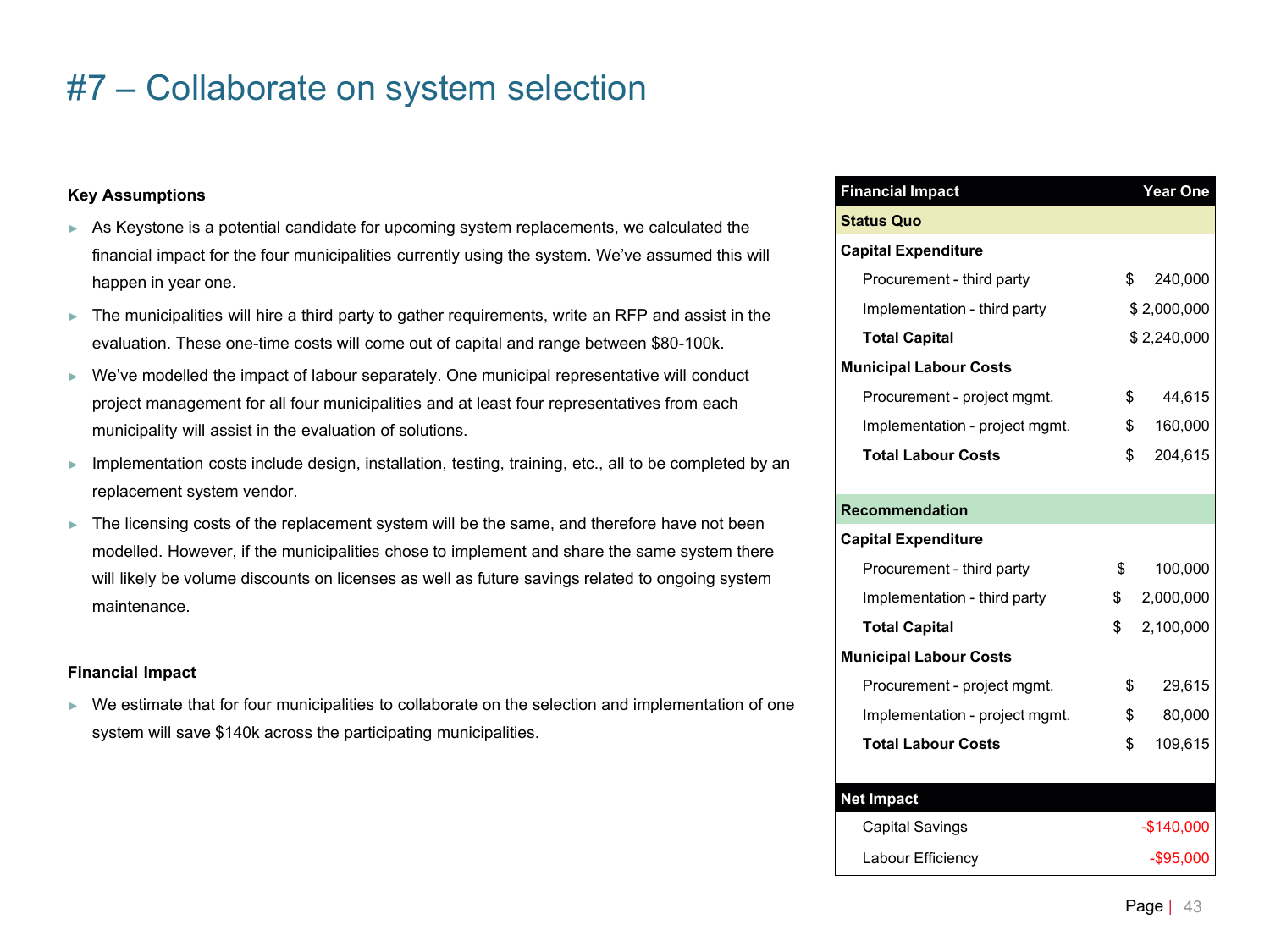#### **Situation**

Cloud computing (Cloud) in its simplest definition is the availability of computer services and applications on demand via the Internet rather than physical on-premise. It provides organizations with a "utility" style service – pay as you go / use and in many cases software vendors will force their customers to use Cloud (see definitions of common Cloud offerings to the right)<sup>1</sup>. The impact of this shift from on-premise to Cloud are:

- Smaller footprint of physical servers and storage
- Need for greater network resiliency and in some cases bandwidth
- Capabilities to manage contracts and vendors versus performing "doing" server upgrades and patching
- Changes to security practices
- Changes to IT expenditure (shift from capital expenses to operating) With COVID-19, Cloud provides some additional benefits as it relates to accessing the data not only from the office but from home and in the field. It helps organizations with less sophisticated IT infrastructure to provide a resilient service (less downtime, administration and built-in disaster recovery).

Use of Cloud for resident services can also help reduce the risk of disruption.

|             | The provider's application is on a Cloud infrastructure. The      |
|-------------|-------------------------------------------------------------------|
| <b>SaaS</b> | consumer can access the application from many different client    |
|             | devices through either a thin client interface, such as a web     |
|             | browser or a program interface. The consumer does not manage      |
|             | or control the underlying cloud infrastructure including network, |
|             | servers, operating systems, storage, or even individual           |
|             | application capabilities, with the possible exception of limited  |
|             | user-specific application configuration settings.                 |

- **PaaS** The capability provided to the consumer is to deploy onto the cloud infrastructure consumer-created or acquired applications created using programming languages, libraries, services, and tools supported by the provider. The consumer does not manage or control the underlying cloud infrastructure including network, servers, operating systems, or storage, but has control over the deployed applications and possibly configuration settings for the application-hosting environment.
- **IaaS** The capability provided to the consumer is to provision processing, storage, networks, and other fundamental computing resources where the consumer is able to deploy and run arbitrary software, which can include operating systems and applications. The consumer does not manage or control the underlying cloud infrastructure but has control over operating systems, storage, and deployed applications; and possibly limited control of select networking components (e.g., host firewalls).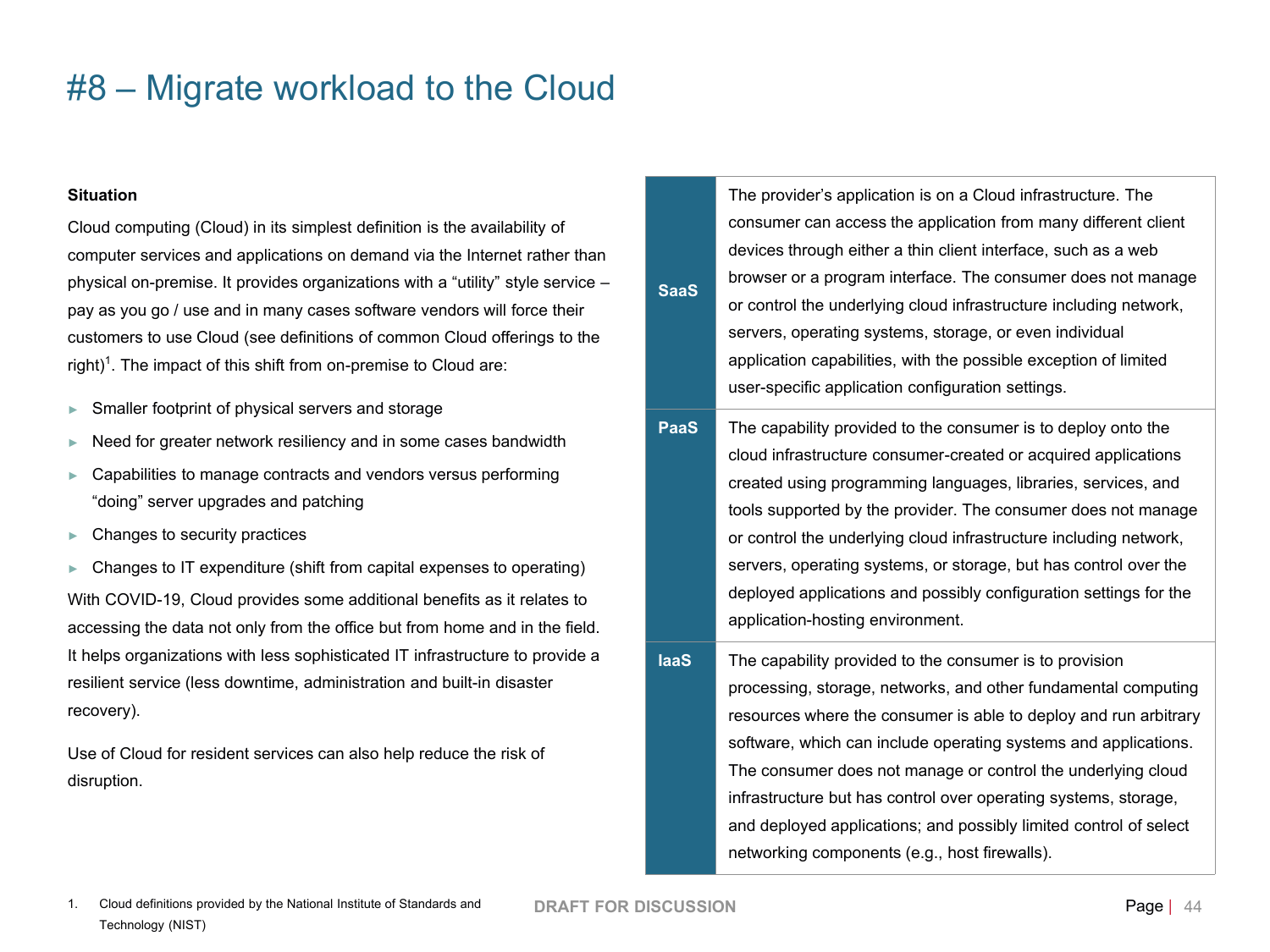► Excluding any existing Cloud use, legacy systems, custom-developed, desktop run software, productivity and IT tools

Categorizing the applications as either corporate, business, productivity

- 
- ► Consolidating multiple versions of the same application
- To focus our assessment of Cloud opportunities we began by:
- *280 (including different versions)*
- *The collective software inventory for the participating municipalities is over*

or IT tools

hosted in the Cloud

ActiveNet, all of the municipalities recently began a joint

Ontario government have guidance for adopting Cloud<sup>1</sup>.

implementation of the Cloud software CityWide While Cloud has certain benefits over on-premise it may not always be suitable given the business use, data requirements (criticality and

sensitivity) and cost. Both the Canadian federal government and the

There are few cases of participating municipalities using Cloud services:

#8 – Migrate workload to the Cloud

► MS Office 365 – four of the municipalities are using MS Office 365

 $\blacktriangleright$  Backups – one municipality is using cloud to backup their data SaaS products – one municipality is using Emergency Reporting and

The table below summarizes the candidate workload to migrate to the Cloud by municipality:

|                         | <b>Corporate and Business</b> | <b>Cloud Candidate</b> |  |
|-------------------------|-------------------------------|------------------------|--|
| Guelph/Eramosa          | 17                            | 7                      |  |
| <b>Mapleton</b>         | 6                             | 3                      |  |
| <b>Minto</b>            | 10                            | 4                      |  |
| <b>Puslinch</b>         | 7                             |                        |  |
| <b>Wellington North</b> | 7                             | 2                      |  |
| <b>Total</b>            | 47                            | 17                     |  |

Note: The County and Centre Wellington were excluded from our analysis given their current sophisticated and resilient network architectures. Both municipalities are currently using Cloud and have plans to expand their Cloud footprint.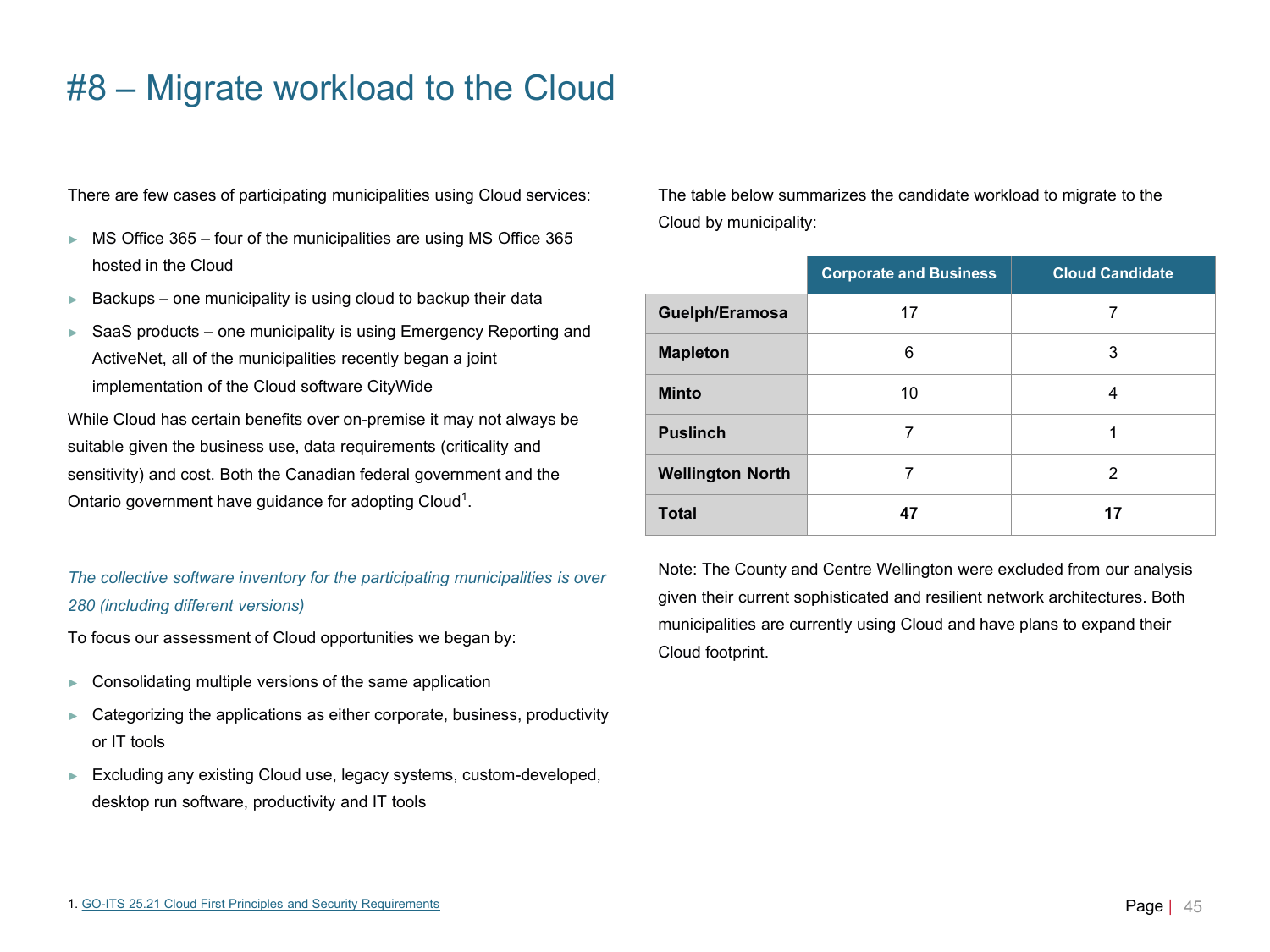#### *We assessed each candidate using our Cloud Assessment Tool*

- ► The tool assesses Cloud potential based on eight criteria:
	- Financial requirements prefer operating over capital expense?
	- Compliance does the data need to be in country?
	- Security and risk what level of security needs to be applied?
	- Technology is the platform niche or legacy?
	- Capacity/load requirements are these requirements variable?
	- Operational requirements is there a strong requirement for automation? Are standardized SLAs acceptable?
	- Latency and bandwidth requirements are there significant interactions with other systems?
	- Application type is normal OS/patching control appropriate?
- ► In cases where SaaS isn't available, the municipalities may consider PaaS if there is a positive financial business case and minimal risk.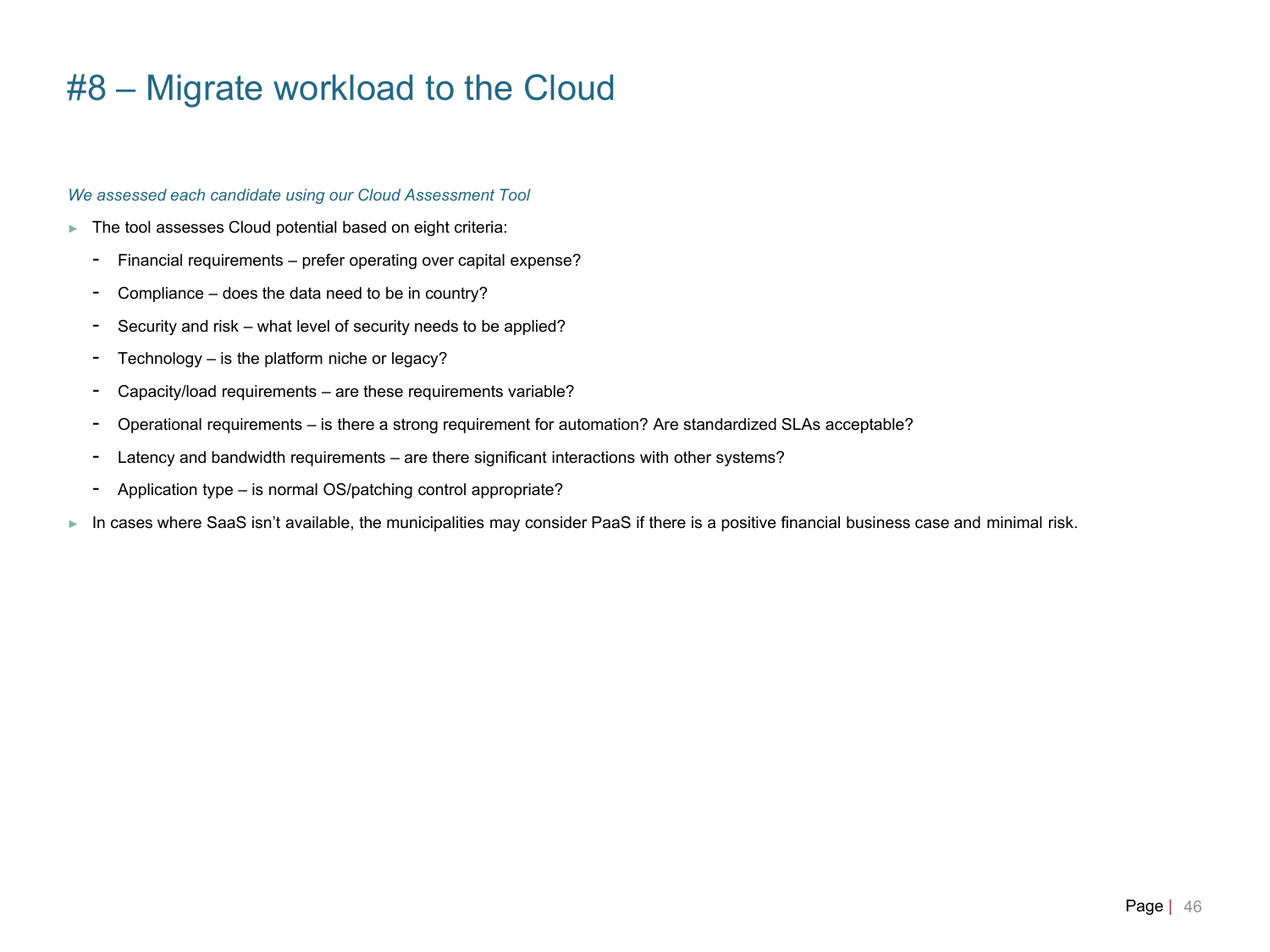#### **Recommendation**

Move the applications to the Cloud to reduce maintenance and management required for on-premise applications.

- ► Procure the SaaS product of existing applications in line with their replacement schedules.
- $\blacktriangleright$  Develop a plan to migrate the remaining municipalities to MS Office 365.
- Where a positive business case exists, migrate the remaining onpremise systems to PaaS.

#### **Pre-requisites**

- ► #1 Collaborate on IT Strategic Planning and Innovation
- ► #2 Define and Implement Common Standards
- ► #4 Consolidate IT Service Agreements
- ► #7 Collaborate on System Selection

#### **Actions**

#### *Step 1: Confirm SaaS Cloud migration opportunities*

► Using list of potential Cloud migration opportunities identified, contact the vendors to find out if they offer a SaaS product, what the licensing and the pricing structure.

#### *Step 1: Confirm SaaS Cloud migration opportunities (continued)*

► Conduct a Privacy Impact Assessment (PIA) to determine whether there are any privacy risks.

#### *Step 2: Create a replacement schedule*

- $\blacktriangleright$  As part of recommendation #1, update the system replacement schedule that considers:
	- Cloud migration opportunities
	- Date of replacement or upgrade of current systems
	- Vendor plans for the system (e.g. not Cloud now but will be by 2022)
	- Priorities of the organization

#### *Step 3: Procure SaaS Cloud systems*

- ► Conduct a procurement process for Cloud software.
- ► Include detailed security requirements. Work with your IT provider to identify security needs that may be different now that the system is in the Cloud.
- ► Use the SaaS vendor and the IT managed service provider to help with the migration from your on-premise solution to the SaaS version.
- ► Perform the necessary testing to ensure it is operating appropriately.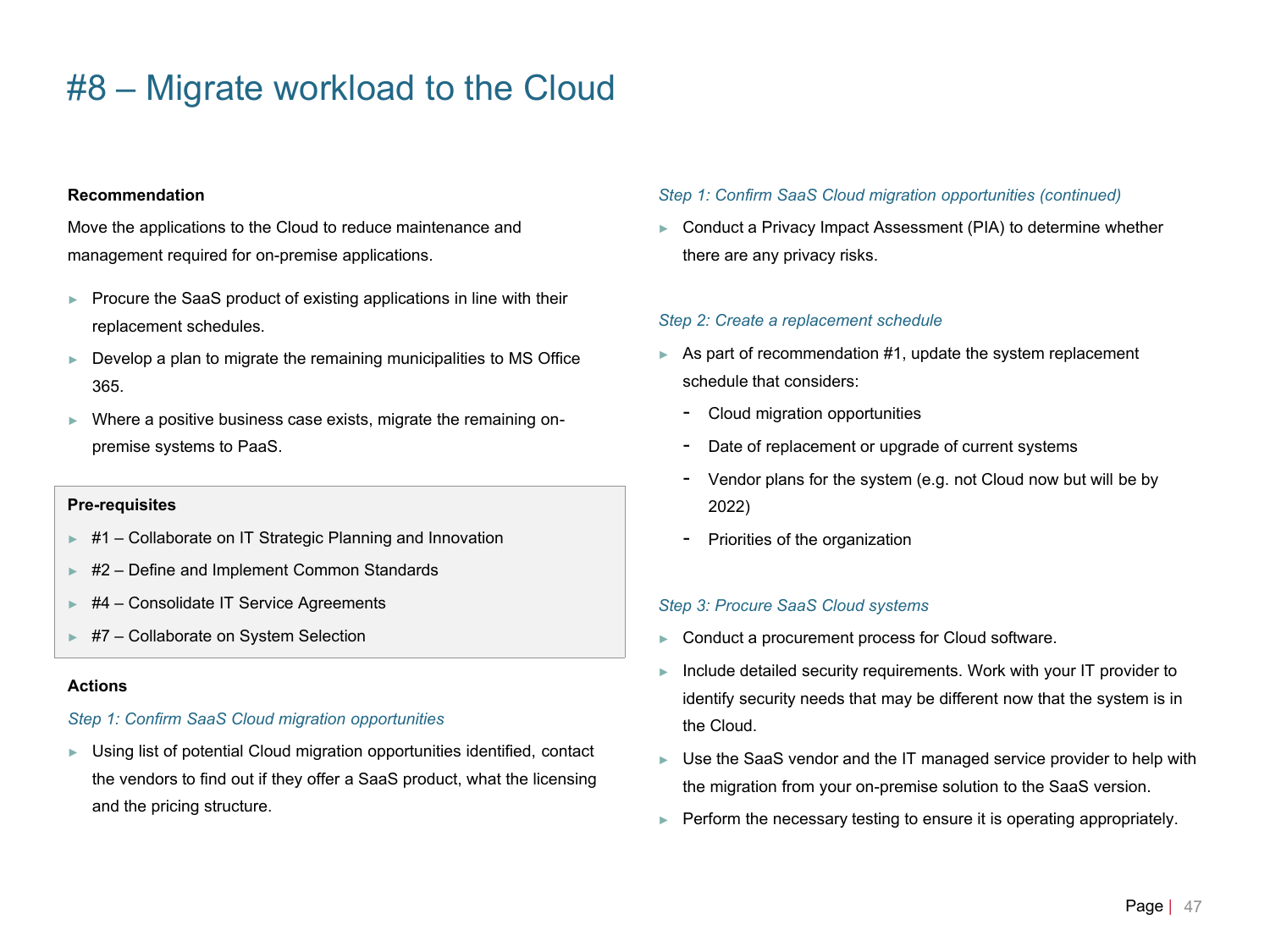#### *Step 4: Develop a plan to migrate to IaaS or PaaS*

- ► Once the applications are on a SaaS platform, the municipality will require less infrastructure. This will reduce the costs of the future IaaS or PaaS platform.
- ► Conduct a TCO analysis and PIA for the remaining infrastructure to identify whether there is a positive financial business case and minimal risk. If there is, proceed to develop a migration plan.
- ► Hire a third-party Cloud expert to assist in the migration. The third party will be responsible for working with the IT provider in establishing the Cloud strategy. This will include defining the Cloud-solution requirements, strategy for data migration and prioritizing the migration.
- ► In order to have the greatest economic impact, the plan should coincide with the municipality's infrastructure refresh. Working with the thirdparty expert, build a plan that addresses the following decisions:
	- Single cloud or multi-cloud? Private or public? What should the performance baselines be?
	- The plan should also include a plan for data migration.

#### *Step 5: Revise IT MSA*

► Once the municipality is fully in the Cloud, there will be a reduction in labour required from the IT provider. Review the contract to address the change in service.

#### **Benefits**

- ► Reduced operating costs associated with server maintenance and management.
- ► Improved security, resiliency and redundancy.
- Regular back ups, minimizing the risk of losses and eliminates the need for licensing costs.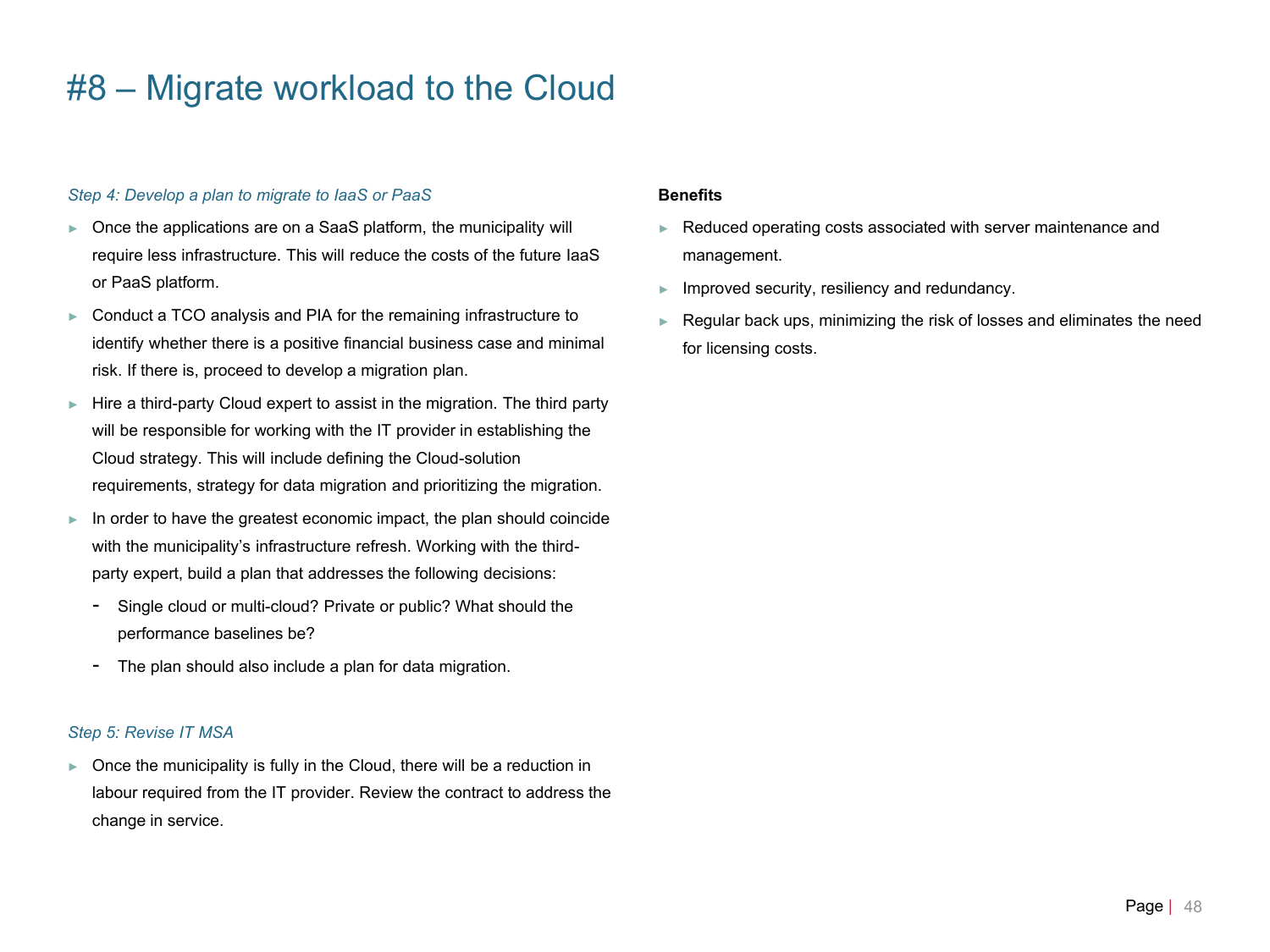#### **Financial Impact**

There are many factors that need to be considered when calculating the financial impact of Cloud migration. In this section we describe how we would expect current costs to change and provide rudimentary calculations given the data provided.

#### *SaaS – migrating existing applications to the Cloud*

- ► Moving applications to the Cloud will free up current infrastructure. We assessed the impact Cloud migration would have on the current infrastructure.
- ► These candidates take up a small amount of space on the servers. In order to make a substantial impact to infrastructure costs, the Municipalities would need to move additional applications in order to eliminate entire servers.
- ► Some additional financial factors to consider include software costs for future Cloud software, labour costs associated with managing the infrastructure and any utility and facility costs.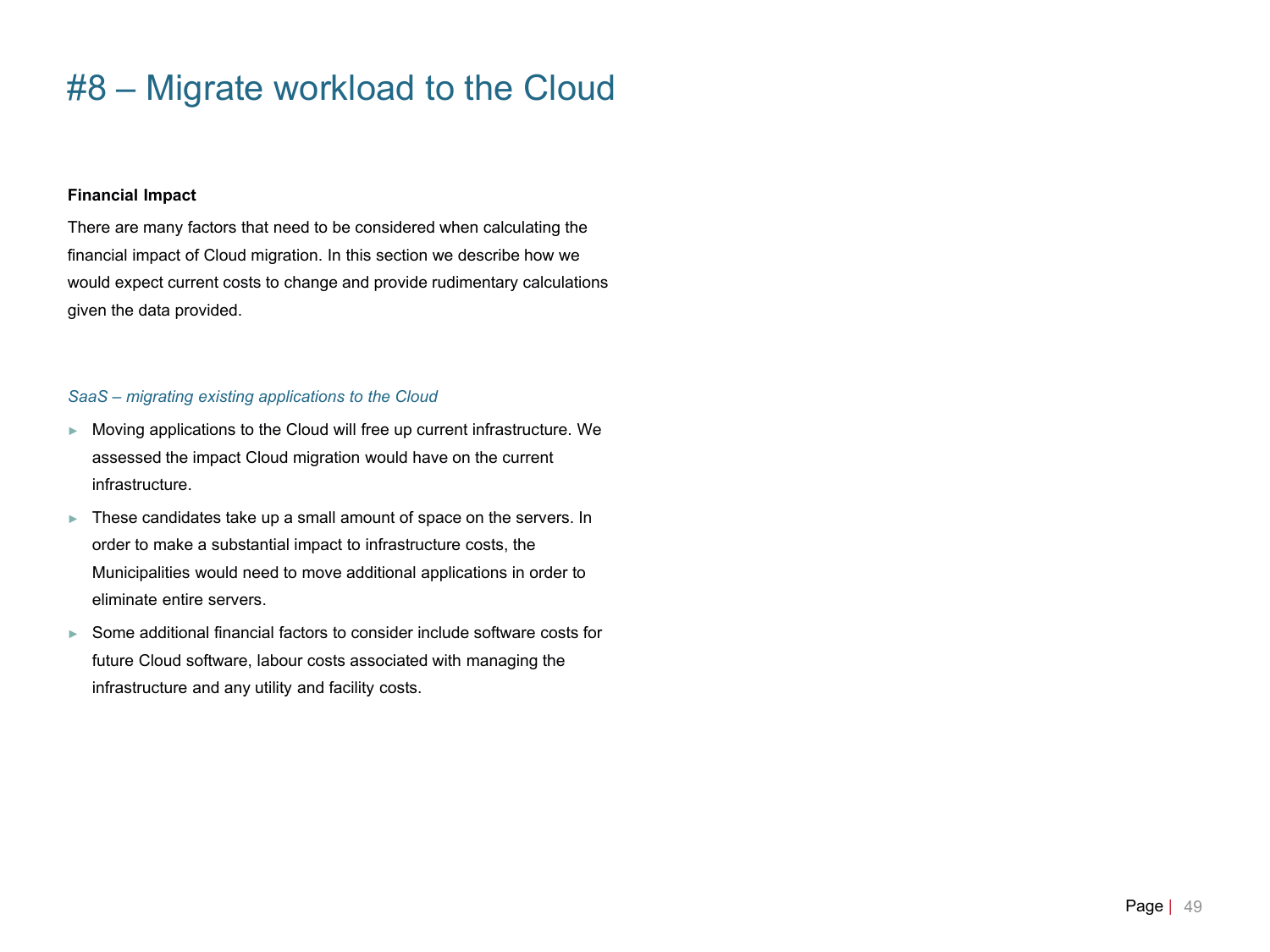#### *IaaS – migrating the data centres to the Cloud*

- ► IaaS relies on virtual machines, rather than physical. Virtual machines can, in some cases be more cost effective to purchase and maintain compared to physical. For example, in the Azure environment, a virtual machine with 16 cores and 64Gb RAM costs \$1,063. In contrast, a physical server with 2 processors, 8 cores and 64Gb RAM can cost over \$14,000.
- ► By moving infrastructure to the Cloud, municipalities can expect to see savings related to administration, facility, energy and third party IT provider costs, specifically reduced labour required by their staff and reduction in their data centre costs. However, there will be one-time implementation costs to cover the migration.
- ► We used the Azure TCO calculator to assess the potential cost savings over a five-year period of moving your current IT infrastructure to the Cloud. The table to the right provides an example for one of the municipalities.
	- There is a reduction in the hardware costs as physical servers will no longer be used.
	- Software savings come from a reduction in operating system licenses that are associated with the current physical and virtual servers.
	- The municipality will no longer be required to pay for the required electricity.

|                    | <b>On Premise</b> | <b>Azure</b> |
|--------------------|-------------------|--------------|
| <b>Hardware</b>    | \$76,222          |              |
| <b>Software</b>    | \$27,215          |              |
| <b>Electricity</b> | \$9,766           | \$84,570     |
| Virtualization     | \$9,548           |              |
| Data Centre        | \$22,670          |              |
| <b>Networking</b>  | \$17,852          | \$17,852     |
| <b>Storage</b>     | \$1,418           | \$10,601     |
| <b>IT Labour</b>   | \$18,401          | \$17,251     |
| <b>Total</b>       | \$183,092         | \$130,274    |
| <b>Difference</b>  | $-$52,818$        |              |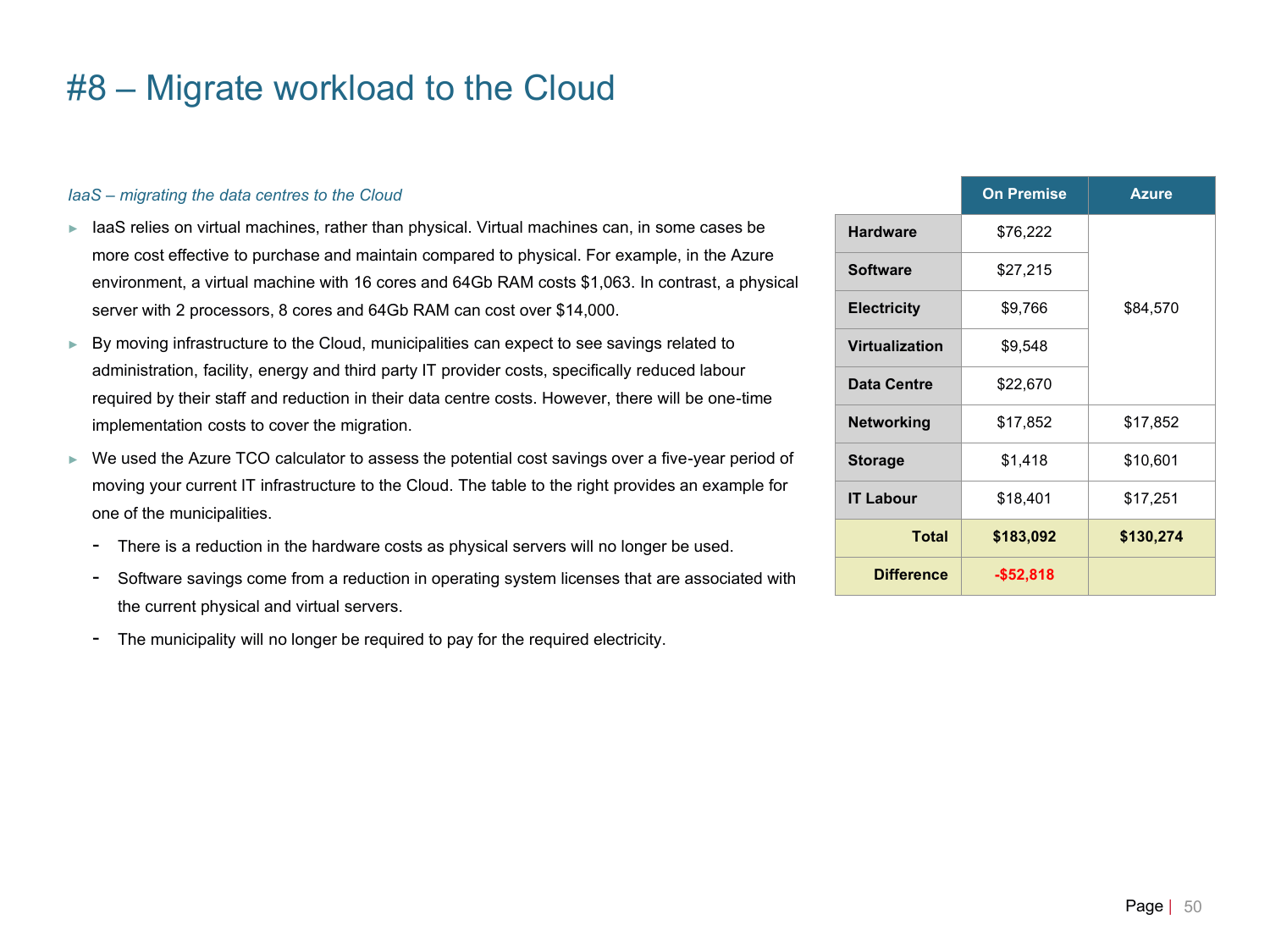### #9 – Leverage project resources

#### **Situation**

The municipalities currently engage in some collaboration on projects or project resources (e.g. asset management project). This is primarily because most municipalities do not have dedicated IT resources, and do not have a multi-year IT strategic plan. Given that, there may be missed synergies between member municipalities. As well many of the member municipalities do not have internal IT capabilities and rely on third-parties. This can cause reliance risk and an inability to appropriate challenge the vendors to ensure the solution is fit-for-purpose and meets the needs of the municipality today and in the future. Capacity is also a constraint as the member municipalities tend to have resources that have many responsibilities and therefore projects are some cases secondary to their day-to-day job.

As such, having a method to efficiently collaborate and work together can help to reduce overlap (effort) and in some cases reduce costs if using a third party.

#### **Recommendation**

Create a framework that allows for collaborating and sharing resources for IT projects.

#### **Actions**

#### *Step 1: Identify areas for collaboration*

- ► Based on recommendation #1 each municipality will have an understanding of potential opportunities for collaboration. Examples include may include:
	- Selecting a third party to perform penetration and vulnerability testing
	- Migrating to MS Office 365
	- Piloting of new smart city innovations
	- Staff education programs to improve technology literacy

#### *Step 2: Establish a framework for collaboration*

- ► Create the framework that will guide the collaboration and sharing of project resources.
- ► Identify the threshold for collaboration and sharing of project resources, i.e. how many municipalities should be involved before the framework is used? We suggest that if more than two collaborate then the framework be used – this ensures consistency.
- $\blacktriangleright$  See the following page for the framework details.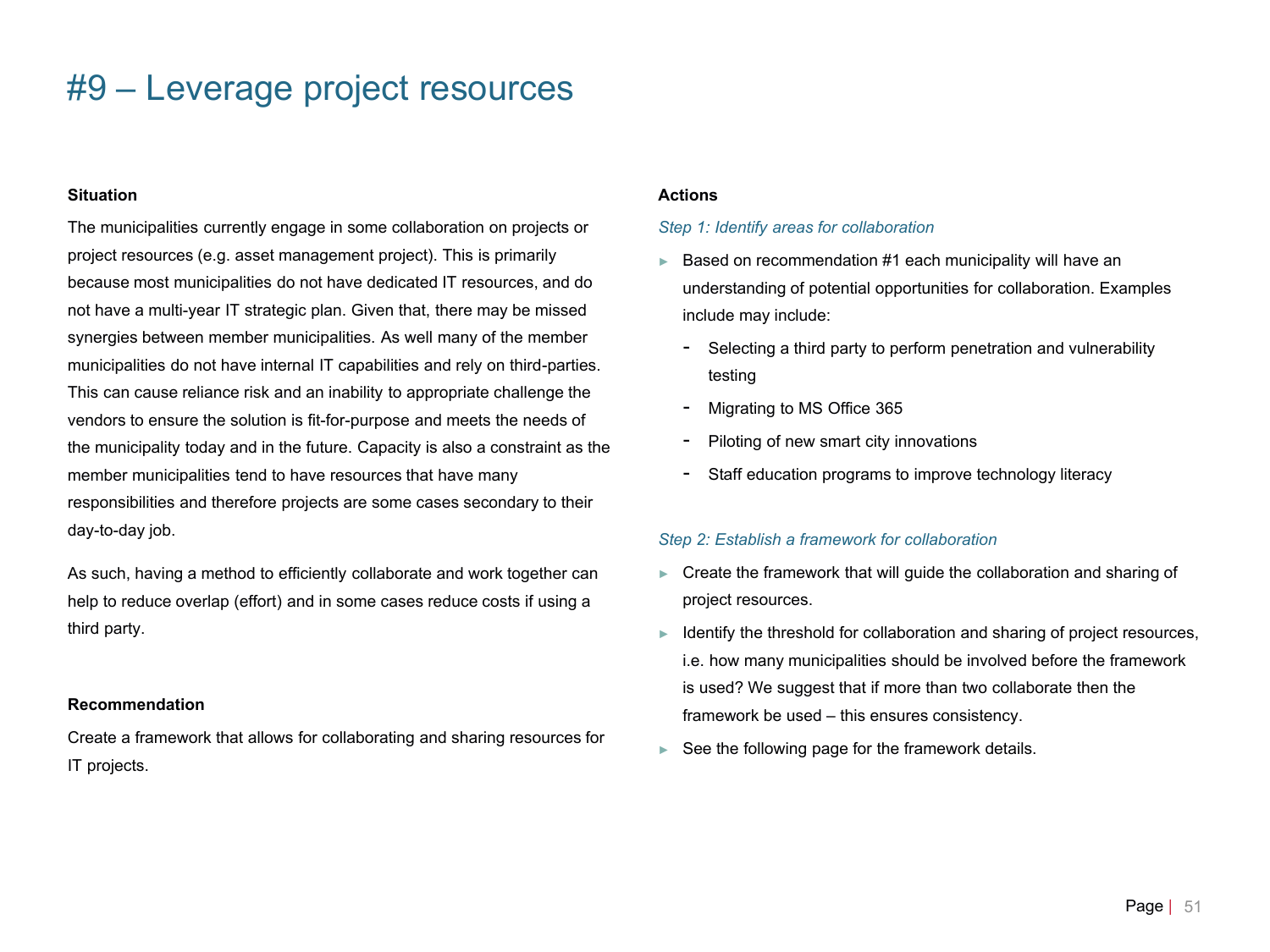### #9 – Leverage project resources

#### *Step 3: Establish a framework for collaboration (continued)*

- ► There are three key components to the framework:
	- Scope of service
	- Costing and resourcing
	- Governance and project management
- ► Note: the governance structure may not be suitable for large complex transformation programs. In those instances the committee should define more specific program management responsibilities and leverage common practices from the Project Management Body of Knowledge (PMBOK) or Managing Successful Programs (MSP).
- ► Once agreed, the framework should get approved by the member municipalities for use.

#### *Step 4: Execute framework*

► As municipalities identify projects to collaborate on, they should adopt the framework and refine as they see fit.

| Scope of<br><b>Service</b>                     | Identify the individual scope of service for each participating municipality.<br>ь<br>Ensure that it captures the needs of all participating municipalities.<br>Once the individual scopes have been gathered, identify commonalities and<br>eliminate duplicates in scope. Populate the information into a project charter.                                                                                                                                                                                                                                                                                                                                        |
|------------------------------------------------|---------------------------------------------------------------------------------------------------------------------------------------------------------------------------------------------------------------------------------------------------------------------------------------------------------------------------------------------------------------------------------------------------------------------------------------------------------------------------------------------------------------------------------------------------------------------------------------------------------------------------------------------------------------------|
| <b>Costing and</b><br><b>Resourcing</b>        | Create a model for cost sharing. Ideally, the cost will break down fixed and<br>variable costs. The former being overhead costs (e.g. PM) and the latter being<br>driven by scope.<br>Identify a method for sharing costs based on size of scope. For instance, a<br>simplified model for example purposes may be municipality A's scope is larger by<br>X% due to larger IT environment, therefore the cost ratio is X:1.<br>Costs may also include seconding resources from a municipality for a period of<br>time.<br>Ensure all participating municipalities are comfortable with the costs and<br>resourcing model.                                            |
| Governance<br>and Project<br><b>Management</b> | Create a governance model that is based on a committee and committee<br>members from the participating municipalities.<br>Establish Terms of References (ToR) for the committee to include frequency,<br>quorum, reporting on the progress, budget and scope.<br>That said, identify committee membership based on roles rather than individuals.<br>For example, a committee may include a CAO, IT representative, third-party, and<br>SME (e.g. when procuring an HRIS the SME would be HR).<br>Establish project manage practices and outputs. At a minimum it should include: a<br>project charter, a project plan, progress reporting, and risk and issue log. |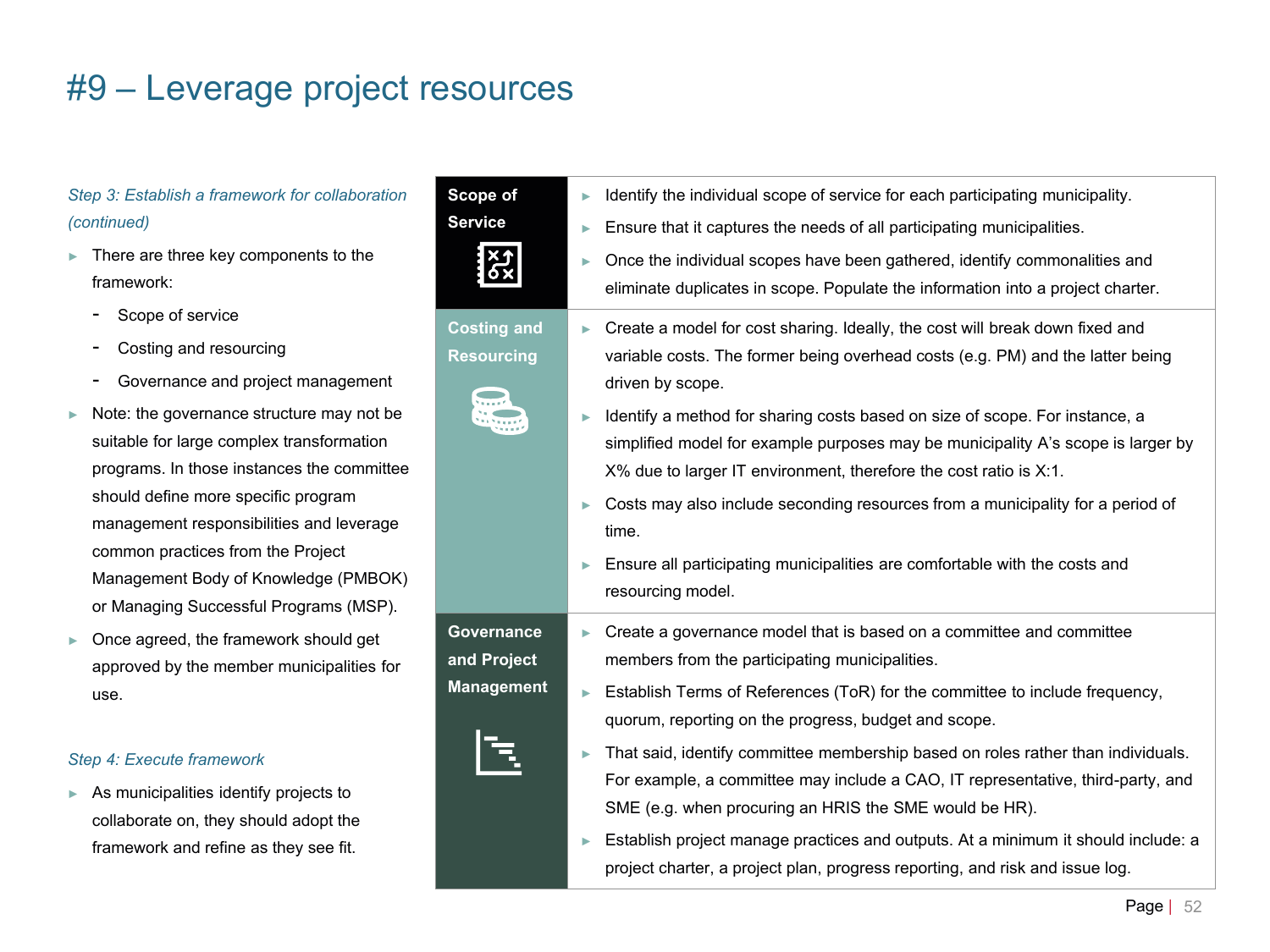### #9 – Leverage project resources

#### **Benefits**

- ► It reduces the total cost through synergies by collaborating and leveraging resources on common projects.
- ► It gives municipalities access to resources that they may not have inhouse or through their third-party vendor.
- ► It gives municipalities access to projects they may otherwise not pursue due to speciality/niche, high cost or no access to resourcing (e.g. security services).

#### **Key Assumptions**

- ► Interest in collaborating and sharing resources.
- ► Approval from senior leadership.
- ► Agreement on framework.

#### **Financial Impact**

► This opportunity does not have a quantifiable financial impact.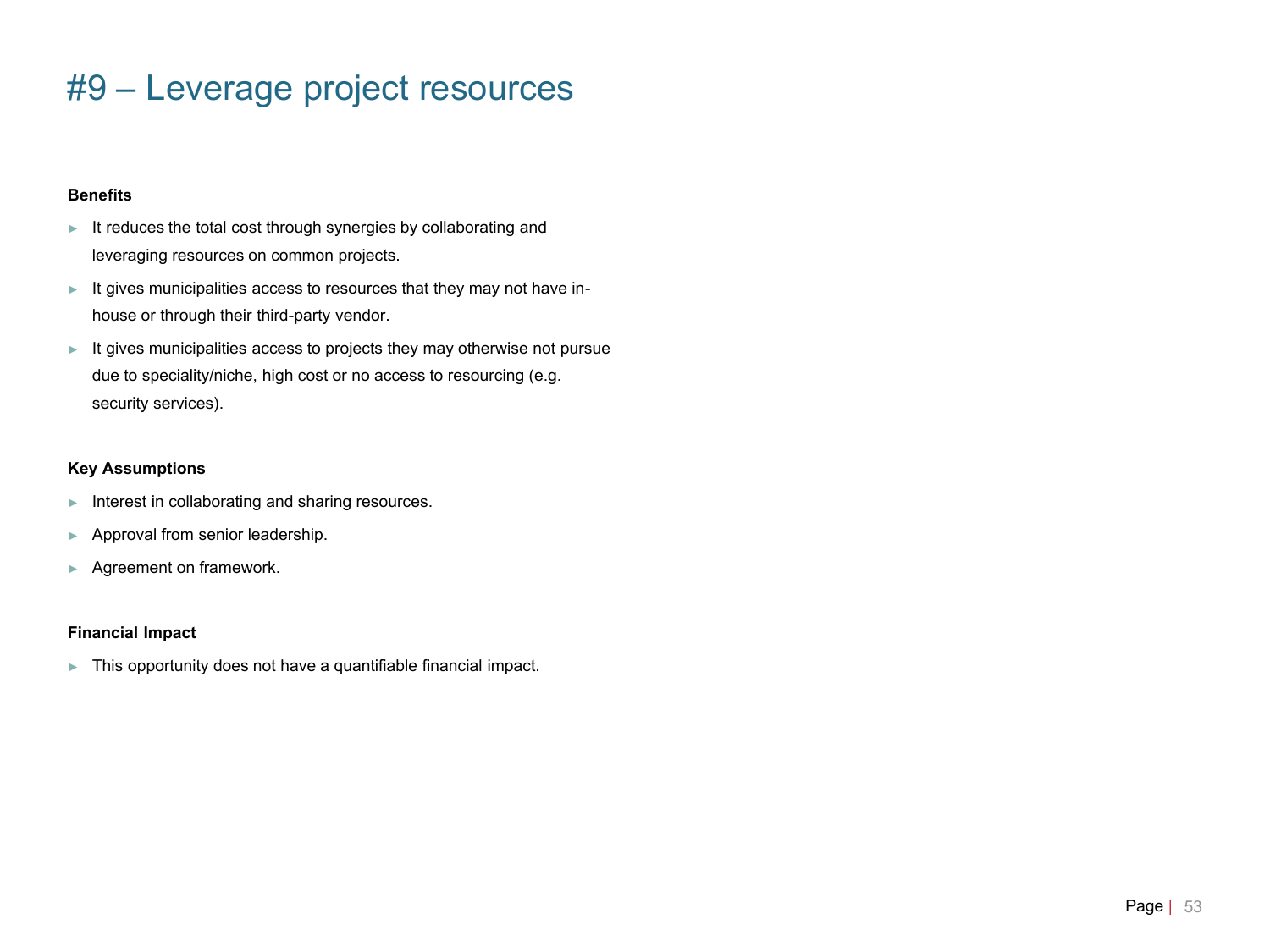# **/ APPENDIX**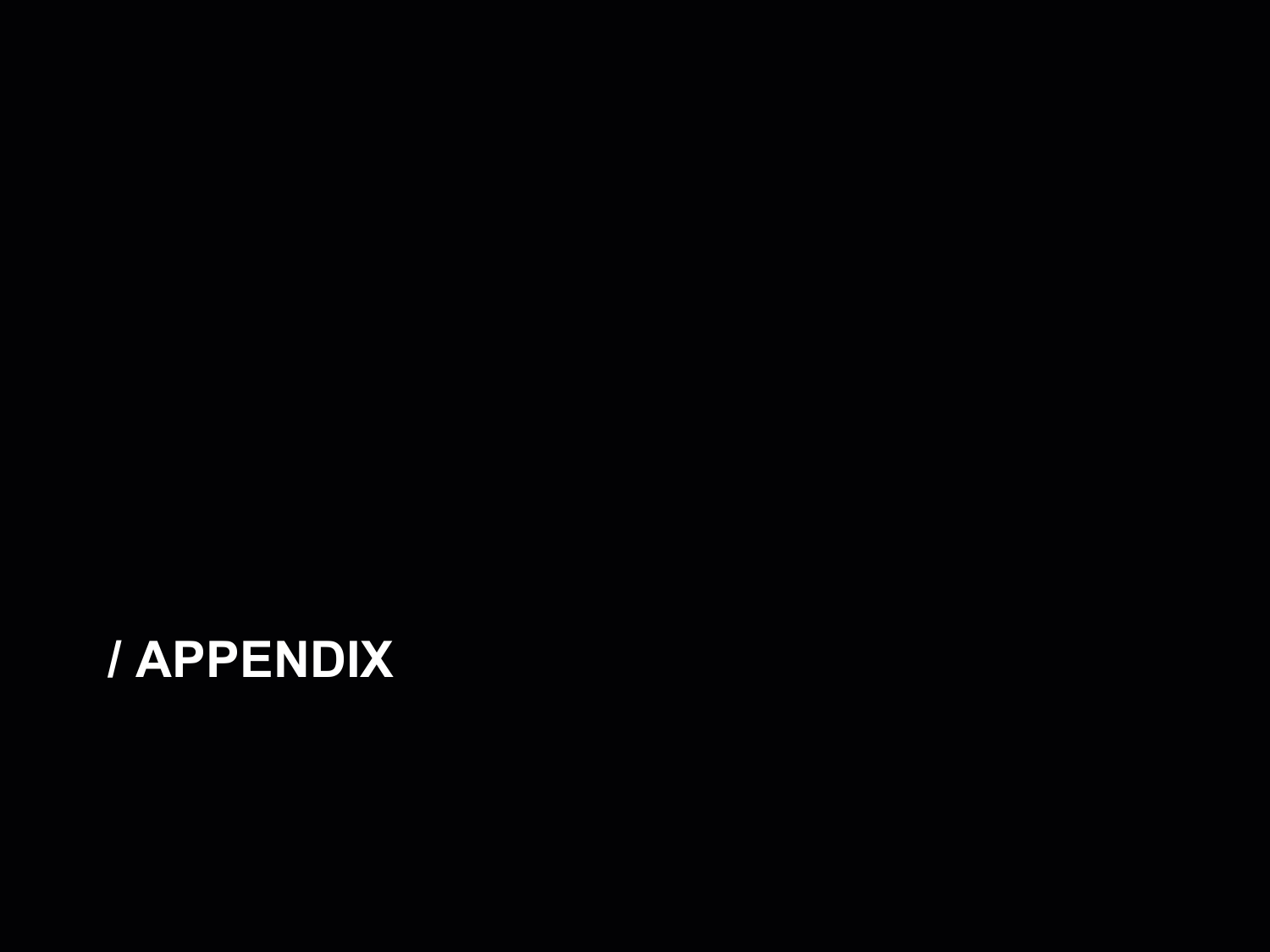### Appendix A Key Municipal Characteristics

|                                        | <b>Centre Wellington</b> | <b>County</b> | Guelph/Eramosa | <b>Mapleton</b> | <b>Minto</b>   | <b>Puslinch</b> | <b>Wellington North</b> |  |  |
|----------------------------------------|--------------------------|---------------|----------------|-----------------|----------------|-----------------|-------------------------|--|--|
| <b>General Information</b>             |                          |               |                |                 |                |                 |                         |  |  |
| Households <sup>1</sup>                | 12,918                   | 34,930        | 4,680          | 3,280           | 4,002          | 3,138           | 4,870                   |  |  |
| Land area $(Km)^2$                     | 407.54                   | 2,660.57      | 291.67         | 534.87          | 300.69         | 214.62          | 526.21                  |  |  |
|                                        |                          |               |                |                 |                |                 |                         |  |  |
| <b>Staffing Characteristics</b>        |                          |               |                |                 |                |                 |                         |  |  |
| Municipal staff (FTE)                  | 209.5                    | 706.0         | 37.5           | 44.0            | 44.0           | 19.0            | 64.5                    |  |  |
| IT staff (FTE)                         | 4.0                      | 21.8          | Third party    | Third party     | Third party    | Third party     | Third party             |  |  |
|                                        |                          |               |                |                 |                |                 |                         |  |  |
| Financial Characteristics <sup>3</sup> |                          |               |                |                 |                |                 |                         |  |  |
| Municipal OpEx <sup>1</sup>            | \$38,145,383             | \$224,785,257 | \$13,420,519   | \$11,312,546    | \$13,460,226   | \$6,565,226     | \$16,241,624            |  |  |
| IT OpEx                                | \$670,277                | \$3,376,048   | \$93,903       | \$100,658       | \$36,553       | \$62,277        | \$103,253               |  |  |
| IT OpEx / Municipal OpEx               | 1.8%                     | 1.5%          | 0.7%           | 0.9%            | 0.3%           | 0.9%            | 0.6%                    |  |  |
| <b>Total IT Spend</b>                  | \$934,077                | \$3,978,048   | \$115,489      | \$129,317       | \$56,102       | \$117,913       | \$145,126               |  |  |
| Total IT Spend/FTE                     | \$4,459                  | \$5,635       | \$3,080        | \$2,939         | \$1,275        | \$6,206         | \$2,250                 |  |  |
|                                        |                          |               |                |                 |                |                 |                         |  |  |
| <b>Network Information</b>             |                          |               |                |                 |                |                 |                         |  |  |
| Networked Facilities <sup>4</sup>      | 15                       | 74            | 5              | 5               | $\overline{7}$ | 4               | 22                      |  |  |
| <b>Managed Network Devices</b>         | 56                       | 179           | 29             | 8               | 44             | 6               | 55                      |  |  |

1. Publicly available 2019 Financial Information Return

2. 2016 Statistics Canada

3. 2019 IT operating and capital expenditures provided by individual municipalities

4. Does not included SCADA buildings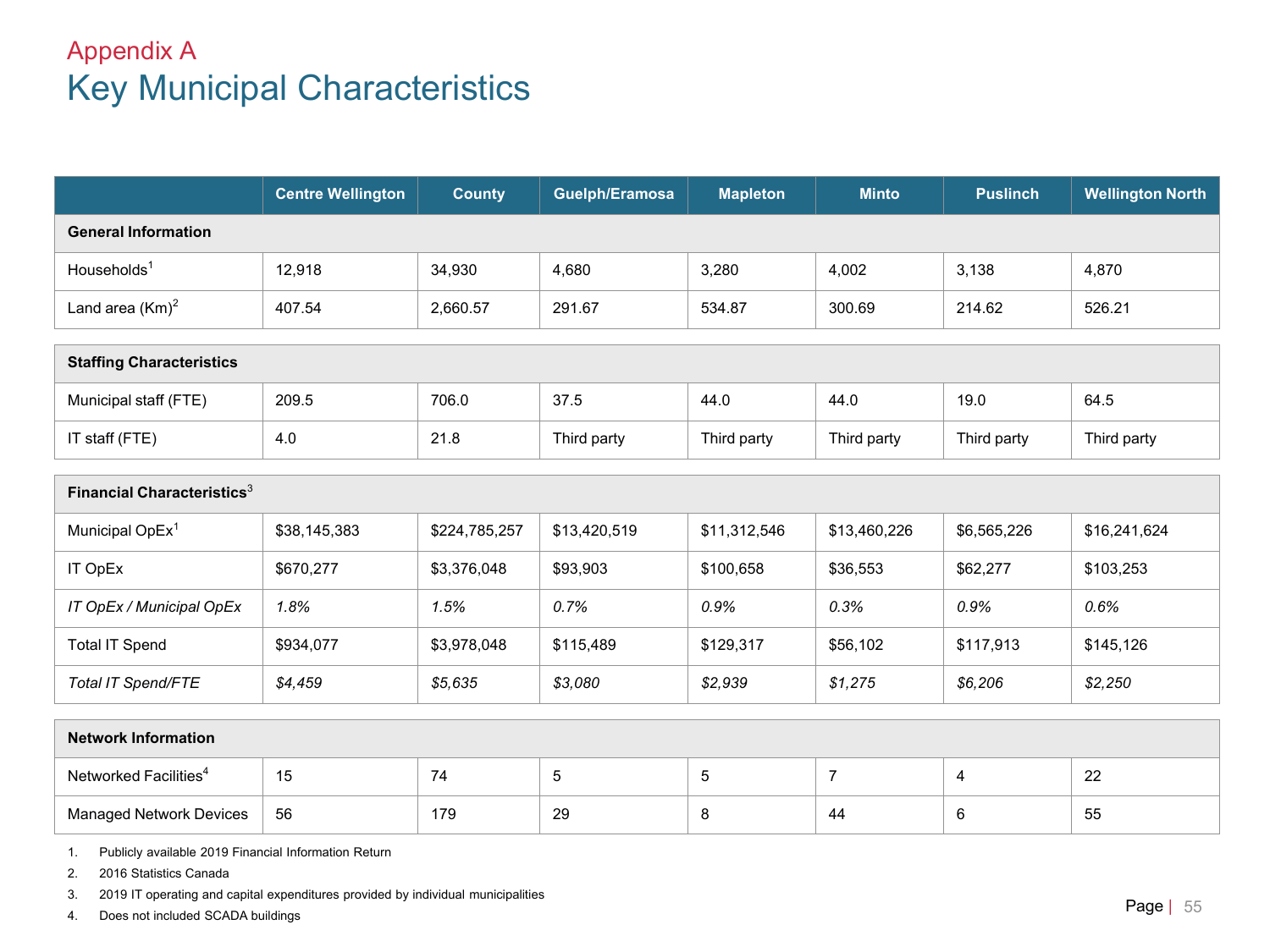### Appendix B Recommendation #1 – IT Strategic Plan

#### Page | **Below is a brief description of the alignment between corporate strategy, IT strategy and business cases. The right is an illustration.** 56 **# Description 1** Corporate strategic plans typically include a set of goals and priorities that inform an IT or digital strategy **2** An IT strategy typically includes: ► Executive summary ► Influencing factors (internal / external) ► Current situation ► IT Vision and Strategic priorities ► Roadmap ► Detailed Initiatives ► Governance ► Investment Requirements And links (directly / indirectly to the corporate strategic goals / priorities) **3** Once an IT strategy is approved, organizations will typically develop more detailed business cases to then execute the IT strategy and release funding In some cases it makes logical sense to "bundle" projects together into a program. Organizations will either develop project specific business cases and roll it up into a program business case (bottom-up) or the opposite (top-down). **4** The benefits of the business case support the objectives of the IT strategy and / or corporate goals and priorities. **Illustration Corporate Strategy Information Technology (IT) Strategy** Business Case Business Case **Program** Business Case **2 3 4**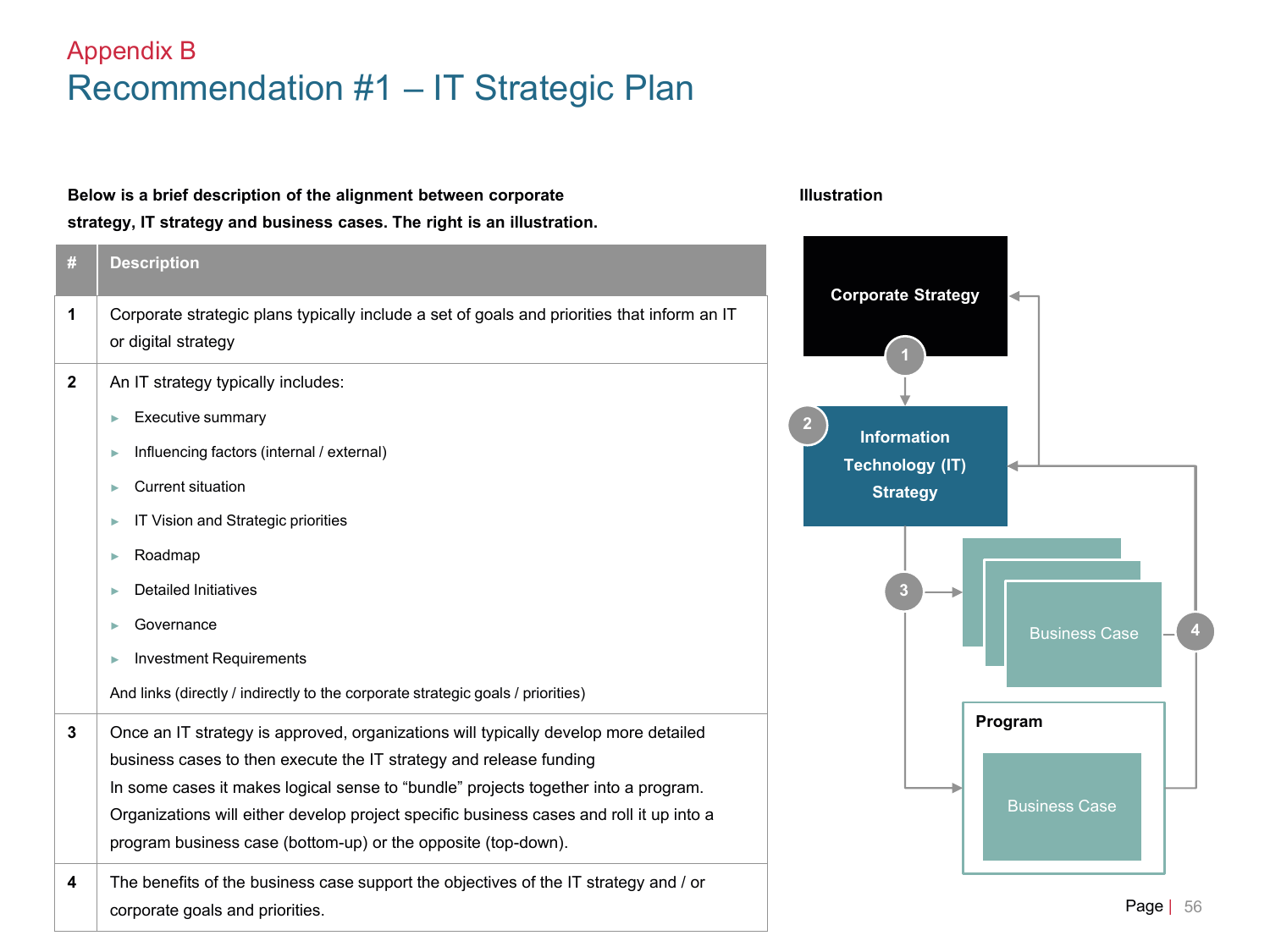### Appendix C Recommendation # 2 – Standards

### **The following is a set of minimum standards the municipality should consider implementing**

#### **Cloud**

- ► Perform a privacy impact assessment prior to using any cloud product
- ► Data encryption for cloud will be at-rest and in-transit

#### **Hardware**

- ► Network infrastructure is built using <Vendor Name> firewalls, routers and switches and access points
- ► Servers will be <Vendor Name> with a minimum of XXGB RAM, XX CPU configuration
- ► Laptops will be <Vendor Name> with a minimum of XXGB RAM, XX CPU configuration – OS will be purchased separately
- ► Desktops will be <Vendor Name> with a minimum of XXGB RAM, XX CPU configuration – OS will be purchased separately

#### **Security (General)**

- ► Secure communication encryption via Secure Socket Layer (SSL) for web based applications
- ► All public Internet connections must pass thru a firewall with intrusion detection capabilities
- ► All laptops hard-drives will be encrypted using <Vendor Name>
- ► Security education programs for staff will occur annually
- ► All devices (laptops, desktops, servers, etc.) will have <Vendor Name> Anti-virus and will be kept up to date or unable to connect to the network

#### **Cyber Security**

- ► A cyber response plan will be tested annually
- At a minimum, every two years a vulnerability and penetration test will occur from a third party

#### **Authentication**

- ► Using Single Sign-On (SSO)
	- For internal services, required is LDAP authentication, with a preference for direct SSO using Kerberos
	- For external services, Active Directory Federation Services (ADFS) is to be used
- Administrator level functions are appropriately segregated from user activity, users cannot access or utilize administrator functionality, provide necessary audit and traceability of administrative functionality

#### **Operating Systems (OS)**

► Maintain an N+2 on all servers, desktops, laptops and tablets

#### **IT Controls**

- Any IT managed service providers must provide an annual attestation report of compliance with the set standards
- Perform annual test of disaster recovery plans
- Create a formal procedure to manage IT incidents
- ► Create a formal procedure for managing IT changes to minimize operational risk. At a minimum:
	- log changes
	- assess and authorize changes
	- create implementation and roll-back plans
	- conduct testing
	- review roll-out against plan